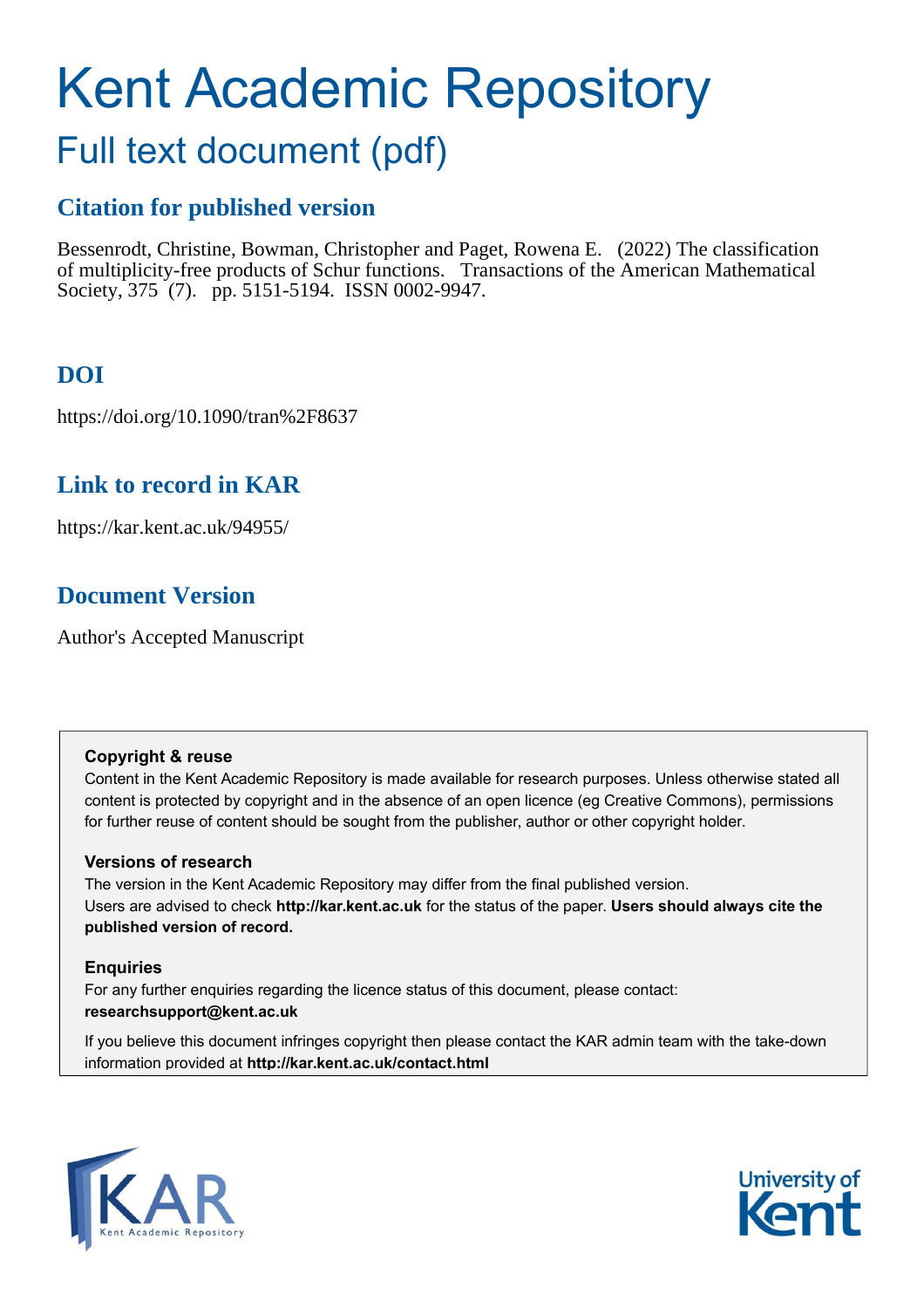#### THE CLASSIFICATION OF MULTIPLICITY-FREE PLETHYSMS OF SCHUR FUNCTIONS

#### CHRISTINE BESSENRODT, CHRIS BOWMAN, AND ROWENA PAGET

Abstract. We classify and construct all multiplicity-free plethystic products of Schur functions. We also compute many new (infinite) families of plethysm coefficients, with particular emphasis on those near maximal in the dominance ordering and those of small Durfee size.

#### 1. INTRODUCTION

In the ring of symmetric functions there are three ways of "multiplying" a pair of functions together in order to obtain a new symmetric function; these are the outer product, the Kronecker product, and the plethysm product. With  $s_{\nu}$  and  $s_{\mu}$  denoting the Schur functions labelled by the partitions  $\nu$  and  $\mu$ , the coefficients in the expansion of their outer product  $s_{\nu} \boxtimes s_{\mu}$  in the basis of Schur functions are determined by the famous Littlewood–Richardson Rule. Richard Stanley identified understanding the Kronecker and plethystic products of pairs of Schur functions as two of the most important open problems in algebraic combinatorics [Sta00, Problems 9 & 10]; the corresponding expansion coefficients have been described as 'perhaps the most challenging, deep and mysterious objects in algebraic combinatorics' [PP17]. More recently, the Kronecker coefficients have provided the centrepiece of geometric complexity theory, an approach that seeks to settle the P vs NP problem [BMS15]; this approach was recently shown to require not only positivity, but precise information on the coefficients [BIP16, IP16, IP17, GIP17]. The Kronecker and plethysm coefficients have also been found to have deep connections with quantum information theory [Kly04, CM06, AK08, BCI11].

In 2001, Stembridge classified the multiplicity-free outer products of Schur functions [Ste01]. At a similar time, Bessenrodt conjectured a classification of multiplicity-free Kronecker products of Schur functions. Multiplicity-free Kronecker products have subsequently been studied in [BO07, BvWZ10, Gut10, Man10] and Bessenrodt's conjecture was finally proven in [BB17]. Finally, the multiplicity-free plethystic products have been studied in [CR98, Car17] and the well-known formulas of [Mac15, Chapter 1, Plethysm]. The purpose of this article is to classify and construct all multiplicity-free plethysm products of Schur functions thus completing this picture:

**Theorem 1.1.** The plethysm product  $s_{\nu} \circ s_{\mu}$  is multiplicity-free if and only if one of the following holds:

- (i) either  $\nu$  or  $\mu$  is the partition (1) and the other is arbitrary;
- (ii)  $\nu \vdash 2$  and  $\mu$  is  $(a^b)$ ,  $(a+1, a^{b-1})$ ,  $(a^b, 1)$ ,  $(a^{b-1}, a-1)$  or a hook;
- (iii)  $\mu \vdash 2$  and  $\nu$  is linear or  $\nu$  belongs to a small list of exceptions

 $\nu \in \{(4,1), (3,1), (2,1^a), (2^2), (3^2), (2^2,1) \mid 1 \leq a \leq 6\};$ 

<sup>2000</sup> Mathematics Subject Classification. 05E05, 20C30, 20C15.

Key words and phrases. Symmetric functions, plethystic products, Schur functions, multiplicity-free products, representations of symmetric groups.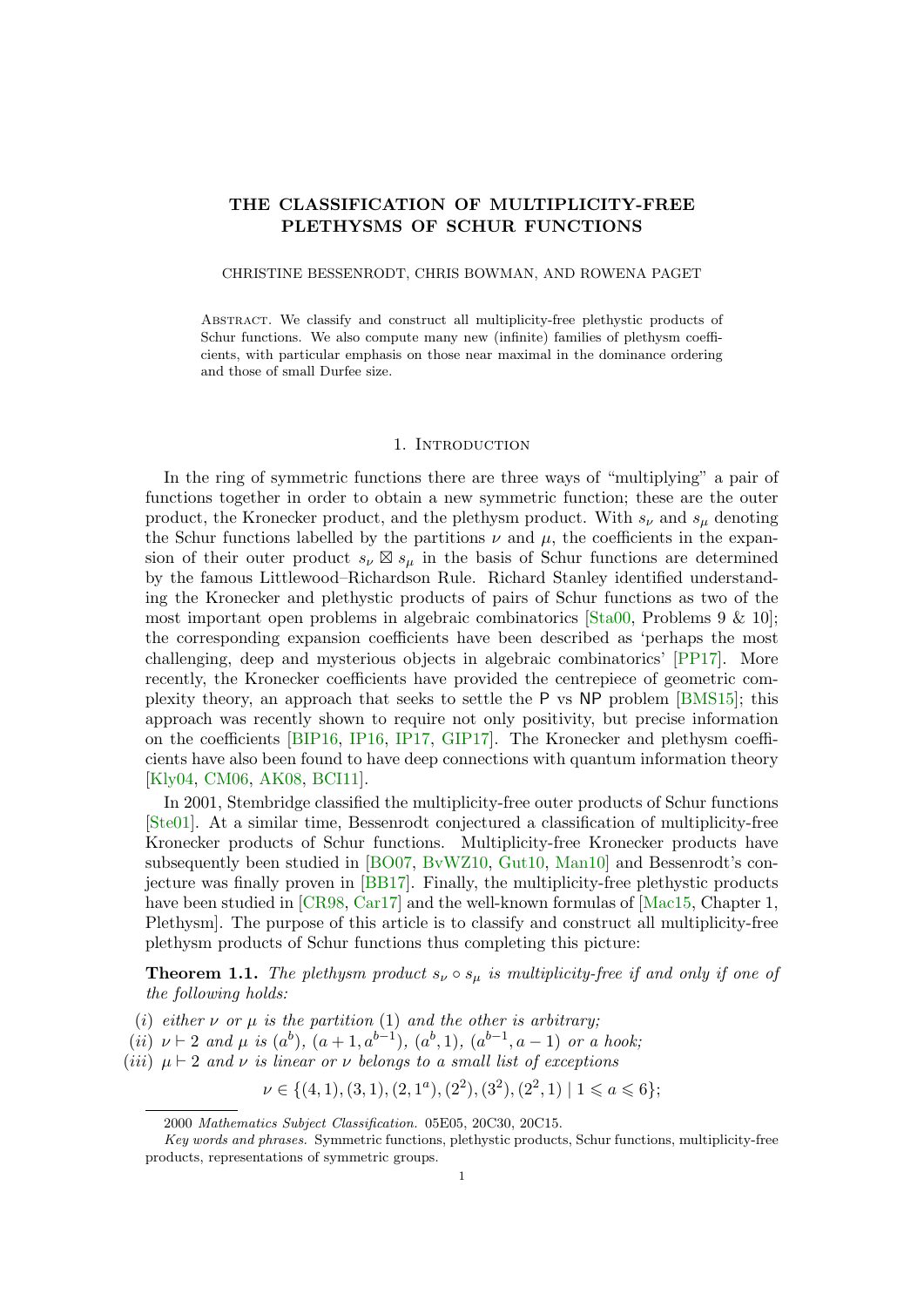(iv)  $\nu$  and  $\mu$  belong to a finite list of small rank exceptional products. In particular *ν* and μ are both linear and  $|ν| + |μ| ≤ 8$  and  $(ν, μ) ∉ {((5), (3)), ((1^5), (1^3))}$  $((4), (4)), ((4), (1<sup>4</sup>))$ ; or  $\nu = (1<sup>2</sup>)$  and  $\mu \in \{(4, 2), (2<sup>2</sup>, 1<sup>2</sup>)\}$ ; or  $\nu = (1<sup>3</sup>)$  and  $\mu \in \{(6), (1^6), (2^2)\}\; \text{or} \; \nu = (2, 1) \; \text{and} \; \mu \in \{(3), (1^3)\}\.$ 

The first, and easier, half of the proof is given in Section 3 where we show that all the products on the list are, indeed, multiplicity-free and we calculate these decompositions explicitly. The more difficult half of the theorem (proving that this list is exhaustive) is the subject of Section 4 and Section 5. The main idea is to calculate "seeds" of multiplicity using the combinatorics of plethystic tableaux and then to use semigroup properties to "grow" these seeds and hence show that any product,  $s_{\nu} \circ s_{\mu}$ , not on the list contains coefficients which are strictly greater than 1.

Finally, during the course of writing this paper we stumbled on the following new monotonicity property. We believe it will be of interest as it is of a different flavour to the known monotonicity properties of plethysm coefficients [Col17, dBPW17, Bri93, CT92]. The notation is as defined in Subsection 2.1.

Conjecture 1.2. For  $\nu$  and  $\alpha$  arbitrary partitions, we have that

 $\langle s_{\nu} \circ s_{(2)} | s_{\alpha} \rangle \leqslant \langle s_{\nu | \nu | (1)} \circ s_{(2)} | s_{(\alpha + (1)) \nu | (1)} \rangle.$ 

Acknowledgements. We would like to thank John Stembridge for making available his SF Package. The second author would like to thank the Alexander von Humboldt Foundation and EPSRC fellowship grant EP/V00090X/1 for financial support and the Leibniz Universität Hannover for their ongoing hospitality.

#### 2. Partitions, symmetric functions and maximal terms in plethysm

2.1. Partitions and Young tableaux. We define a composition  $\lambda \models n$  to be a finite sequence of non-negative integers  $(\lambda_1, \lambda_2, ...)$  whose sum,  $|\lambda| = \lambda_1 + \lambda_2 + ...$ , equals n. If the sequence  $(\lambda_1, \lambda_2, ...)$  is weakly decreasing, we say that  $\lambda$  is a partition and write  $\lambda \vdash n$ . Given a partition  $\lambda$  of n, its Young diagram is defined to be the set

$$
[\lambda] = \{(r, c) \mid 1 \leqslant c \leqslant \lambda_r\}
$$

and we refer to each  $(r, c) \in [\lambda]$  as a node or a box of the partition. The conjugate partition,  $\lambda^T$ , is the partition obtained by interchanging the rows and columns of  $\lambda$ . The number of non-zero parts of a partition  $\lambda$  is called its length,  $\ell(\lambda)$ ; its largest part  $\lambda_1$  is also called its width,  $w(\lambda)$ ; the sum  $|\lambda|$  of all the parts of  $\lambda$  is called its size. We let  $\lambda_{>1}$  denote the partition obtained by removing the first row of  $\lambda$ . We define the Durfee size of  $\lambda$  to be the largest value k such that  $(k, k) \in [\lambda]$  and we denote this by  $dl(\lambda)$ . We say that a node  $(r, c) \in [\lambda]$  is removable if  $[\lambda] \setminus \{(r, c)\}\$ is itself the Young diagram of a partition. We let  $\text{Rem}(\lambda)$  denote the set of all removable nodes of the partition  $\lambda$ , and set rem( $\lambda$ ) =  $\lvert \text{Rem}(\lambda) \rvert$ . If  $(r, c) \in \text{Rem}(\lambda)$  then we will write  $\lambda - \varepsilon_r$ for the partition obtained by removing the (unique) removable node in row r from  $\lambda$ . Similarly,  $(r, c) \notin [\lambda]$  is addable if  $[\lambda] \cup \{(r, c)\}\$ is the Young diagram of a partition, and if  $(r, c)$  is an addable node of  $\lambda$  then  $\lambda + \varepsilon_r$  denotes the partition obtained by adding the (unique) addable node in row r to  $\lambda$ .

We now recall the dominance ordering on partitions. Let  $\lambda, \mu$  be partitions. We write  $\lambda \geqslant \mu$  if

$$
\sum_{1\leqslant i\leqslant k}\lambda_i\geqslant \sum_{1\leqslant i\leqslant k}\mu_i\text{ for all }k\geqslant 1.
$$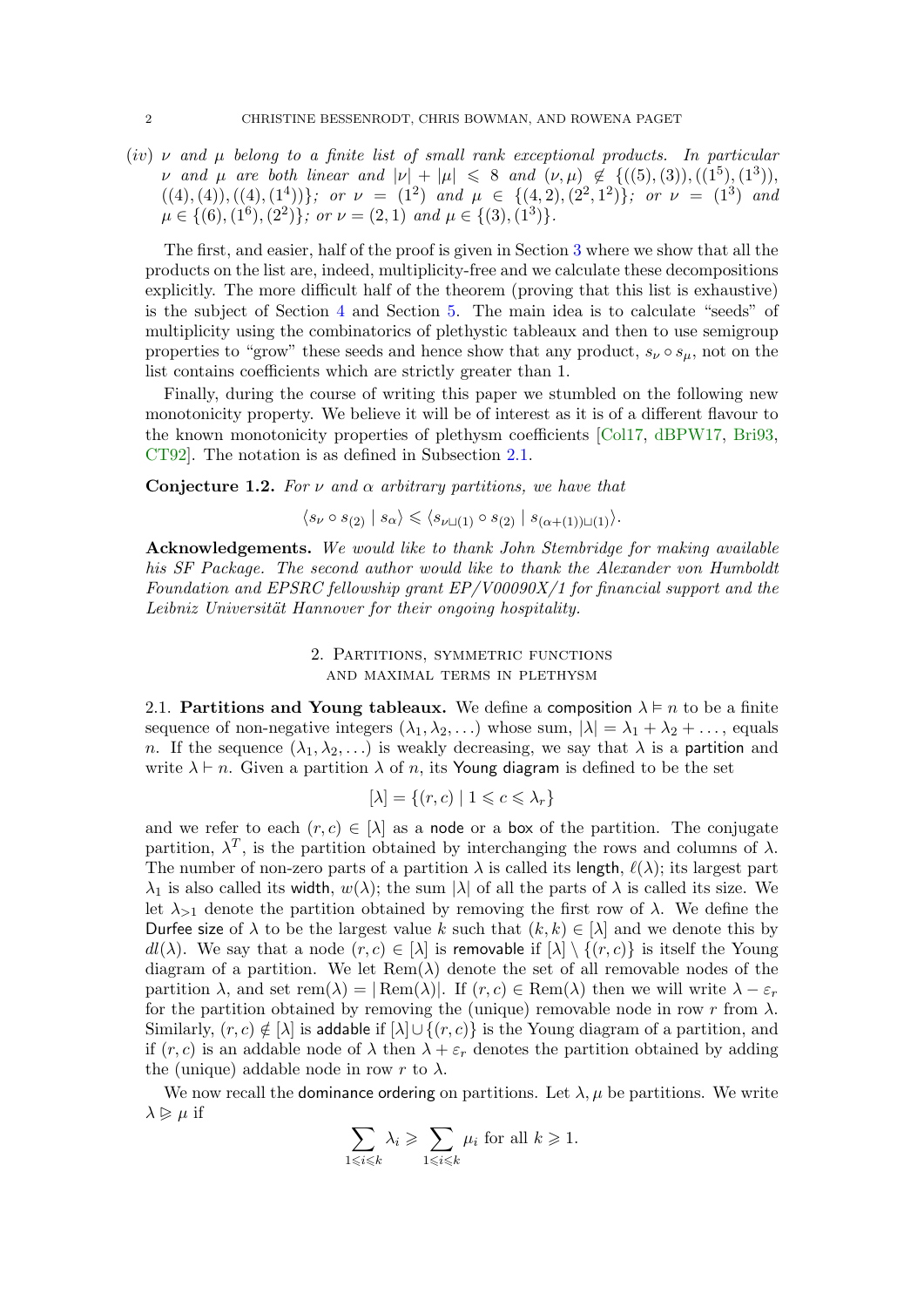If  $\lambda \geq \mu$  and  $\lambda \neq \mu$  we write  $\lambda \geq \mu$ . The dominance ordering is a partial ordering on the set of partitions of a given size. This partial order can be refined into a total ordering as follows: we write  $\lambda \succ \mu$  if

$$
\lambda_k > \mu_k
$$
 for some  $k \ge 1$  and  $\lambda_i = \mu_i$  for all  $1 \le i \le k - 1$ .

We refer to  $\succ$  as the lexicographic ordering.

Let  $\lambda$  be a partition of n. A Young tableau of shape  $\lambda$  (usually referred to simply a λ-tableau, for brevity) may be defined as a map  $t : [λ] → ℕ$ . Recall that the tableau t is semistandard if  $t(r, c - 1) \leq t(r, c)$  and  $t(r - 1, c) < t(r, c)$  for all  $(r, c) \in [\lambda]$ . We let  $t_k = |\{(r, c) \in [\lambda] | t(r, c) = k\}|$  for  $k \in \mathbb{N}$ . We refer to the composition  $\alpha = (t_1, t_2, t_3, \dots)$  as the weight of the tableau t. We denote the set of all semistandard tableaux of shape  $\lambda$  by  $SStd_N(\lambda)$ , and the subset of those having weight  $\alpha$  by  $SStd(\lambda, \alpha)$ . We remark that a necessary condition for  $SStd(\lambda, \alpha) \neq \emptyset$  is that  $\lambda \geq \alpha$  in the dominance order (and so similarly for the lexicographic order).

We write  $\lambda \subseteq \nu$  if  $\lambda_i \leq \nu_i$  for all  $i \geq 1$ . Given  $\lambda \subseteq \nu$ , we define the corresponding skew partition  $\nu \setminus \lambda$  to be the set difference of the Young diagrams. We extend all the tableaux-theoretic notions above to skew-partitions in the obvious manner, in particular we let  $SStd(\nu \setminus \lambda, \mu)$  denote the set of skew semistandard tableaux of shape  $\nu \setminus \lambda$  weight  $\mu$ .

Given two partitions  $\lambda$  and  $\mu$ , we let  $\lambda + \mu$  and  $\lambda \sqcup \mu$  denote the partitions obtained by adding the partitions horizontally and vertically, respectively. In more detail,

$$
\lambda + \mu = (\lambda_1 + \mu_1, \lambda_2 + \mu_2, \lambda_3 + \mu_3, \dots)
$$

and  $\lambda \sqcup \mu$  is the partition whose multiset of parts is the disjoint union of the multisets of parts of  $\lambda$  and  $\mu$ . We have that

$$
\lambda \sqcup \mu = (\lambda^T + \mu^T)^T.
$$

Going forward, we require the following terminology. We call the partition  $\lambda$  of n

- $\circ$  linear if  $\lambda = (n)$  or  $(1^n);$
- $\circ$  a 2-line partition if the minimum of  $\ell(\lambda)$  and  $w(\lambda)$  is exactly 2;
- $\circ$  a fat hook if rem( $\lambda$ )  $\leq 2$ ;
- $\circ$  a proper fat hook if rem( $\lambda$ ) = 2, and  $\lambda$  is not a hook or a 2-line partition;
- $\circ$  a rectangle if  $\lambda$  is of the form  $(a^b)$  for some  $a, b \geq 1$ ;
- $\circ$  a near rectangle if  $\lambda$  is obtained from a rectangle by adding a single row or column;
- $\circ$  an almost rectangle if  $\lambda$  is obtained from a rectangle by adding or removing a single node.

2.2. Symmetric functions and multiplicity-free products. Given  $\lambda$  a partition of *n*, the associated Schur function,  $s_{\lambda}$ , may be defined as follows:

$$
s_{\lambda} = \sum_{\alpha \models n} |\text{SStd}_{\mathbb{N}}(\lambda, \alpha)| x^{\alpha} \quad \text{where} \quad x^{\alpha} = x_1^{\alpha_1} x_2^{\alpha_2} x_3^{\alpha_3} \dots \quad (2.1)
$$

We will also require the elementary and homogenous symmetric functions

$$
e_{\lambda} = s_{\lambda_1^T} s_{\lambda_2^T} \dots s_{\lambda_w^T} \quad h_{\lambda} = s_{\lambda_1} s_{\lambda_2} \dots s_{\lambda_{\ell}}
$$

for  $\lambda$  a partition of width w and length  $\ell$ . There are three fundamental products on symmetric functions: the outer (Littlewood–Richardson) product  $\boxtimes$ , the inner (Kronecker) product ⊗, and the plethysm product ◦ all of which are explicitly defined in [Mac15, Chapter 1]. In 2001, Stembridge classified the multiplicity-free outer products of symmetric functions (or equivalently, the outer product of two irreducible characters of symmetric groups) as follows: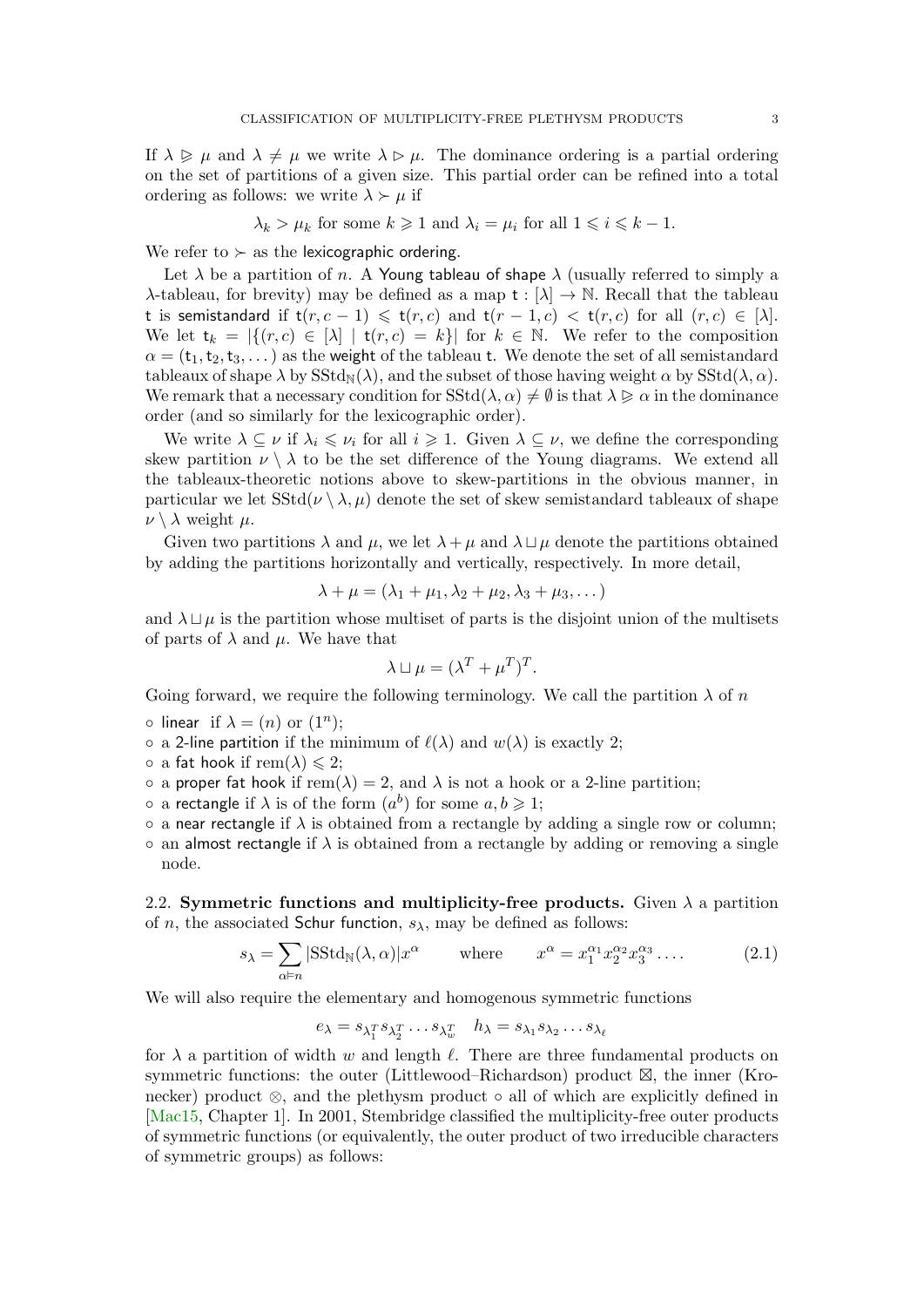**Theorem 2.1** (Multiplicity-free outer products of Schur functions  $[Ste01]$ ). An outer product  $s_{\mu} \boxtimes s_{\nu}$  is multiplicity-free if and only if one of the following holds:

- $\circ$   $\mu$  and  $\nu$  are both rectangles,
- $\circ$   $\mu$  is a rectangle and  $\nu$  is a near-rectangle (up to exchange);
- $\circ$   $\mu$  is a 2-line rectangle and  $\nu$  is a fat hook (up to exchange);
- $\circ$   $\mu$  or  $\nu$  is linear (and the other is arbitrary).

We will make use of Stembridge's classification in the proof. At a similar time, Bessenrodt conjectured a classification of all multiplicity-free Kronecker products. This conjecture was recently proven in [BB17] and we refer to [BB17] for the full statement (as it will not be needed here). However, we do invite the reader to compare all three classification theorems. All three have a trivial case in which one partition is arbitrary and the other is particularly simple (linear for the outer and Kronecker products, or (1) for the plethysm product). Except for this trivial case, all three classifications satisfy the restraint that if

$$
s_{\nu} \boxtimes s_{\mu} \quad s_{\nu} \otimes s_{\mu} \quad s_{\nu} \circ s_{\mu}
$$

is multiplicity-free, then  $rem(\mu) + rem(\nu) \leq 4$ . Also, the methods of proof for the Kronecker and plethystic classifications are very similar: in both cases a complementary pairing of semigroup properties and consideration of near maximal terms (using Dvir recursion in the former and equation  $(2.6)$  in the latter) are the key ingredients.

2.3. Plethysm. The plethysm product of two symmetric functions is defined in [Sta99, Chapter 7, A2.6] or [Mac15, Chapter I.8]. The plethysm product of two Schur functions is again a symmetric function and so can be rewritten as a linear combination of Schur functions. For  $\nu \vdash n$ ,  $\mu \vdash m$  we have

$$
s_{\nu}\circ s_{\mu}=\sum_{\alpha\vdash mn}p(\nu,\mu,\alpha)s_{\alpha}
$$

where the coefficients  $p(\nu, \mu, \alpha) = \langle s_{\nu} \circ s_{\mu} | s_{\alpha} \rangle$  may be computed using the Hall inner product; they are non-negative as they are representation-theoretic multiplicities. We set

$$
p(\nu,\mu) = \max\{p(\nu,\mu,\alpha) \mid \alpha \vdash mn\}.
$$

Given a total ordering,  $>$ , on partitions we let

 $\max_{\mathcal{P}}(\nu,\mu)$ 

denote the unique partition  $\lambda$  such that  $p(\nu, \mu, \lambda) \neq 0$  and  $p(\nu, \mu, \alpha) = 0$  for all  $\alpha > \lambda$ .

**Theorem 2.2** ([dBPW17]). Let  $\mu$ ,  $\nu$  be partitions of m and n respectively. The maximal term of  $s_{\nu} \circ s_{\mu}$  in the lexicographic order is labelled by the partition

 $\max_{\mathcal{P}} \mathcal{P}(\nu, \mu) = (n\mu_1, n\mu_2, \dots, n\mu_{\ell(\mu)-1}, n\mu_{\ell(\mu)} - n + \nu_1, \nu_2, \dots, \nu_{\ell(\nu)}).$ 

Moreover, the corresponding coefficient is equal to 1.

We recall the role conjugation plays in plethysm (see, for example, [Mac15, Ex. 1, Chapter I.8]). For  $\mu \vdash m, \nu \vdash n$ , and  $\alpha \vdash mn$  we have that

$$
p(\nu, \mu, \alpha) = \begin{cases} p(\nu, \mu^T, \alpha^T) & \text{if } m \text{ is even} \\ p(\nu^T, \mu^T, \alpha^T) & \text{if } m \text{ is odd.} \end{cases}
$$
 (2.2)

In order to keep track of the effect of this conjugation we set

$$
\nu^M = \begin{cases} \nu & \text{if } m \text{ is even} \\ \nu^T & \text{if } m \text{ is odd.} \end{cases}
$$
 (2.3)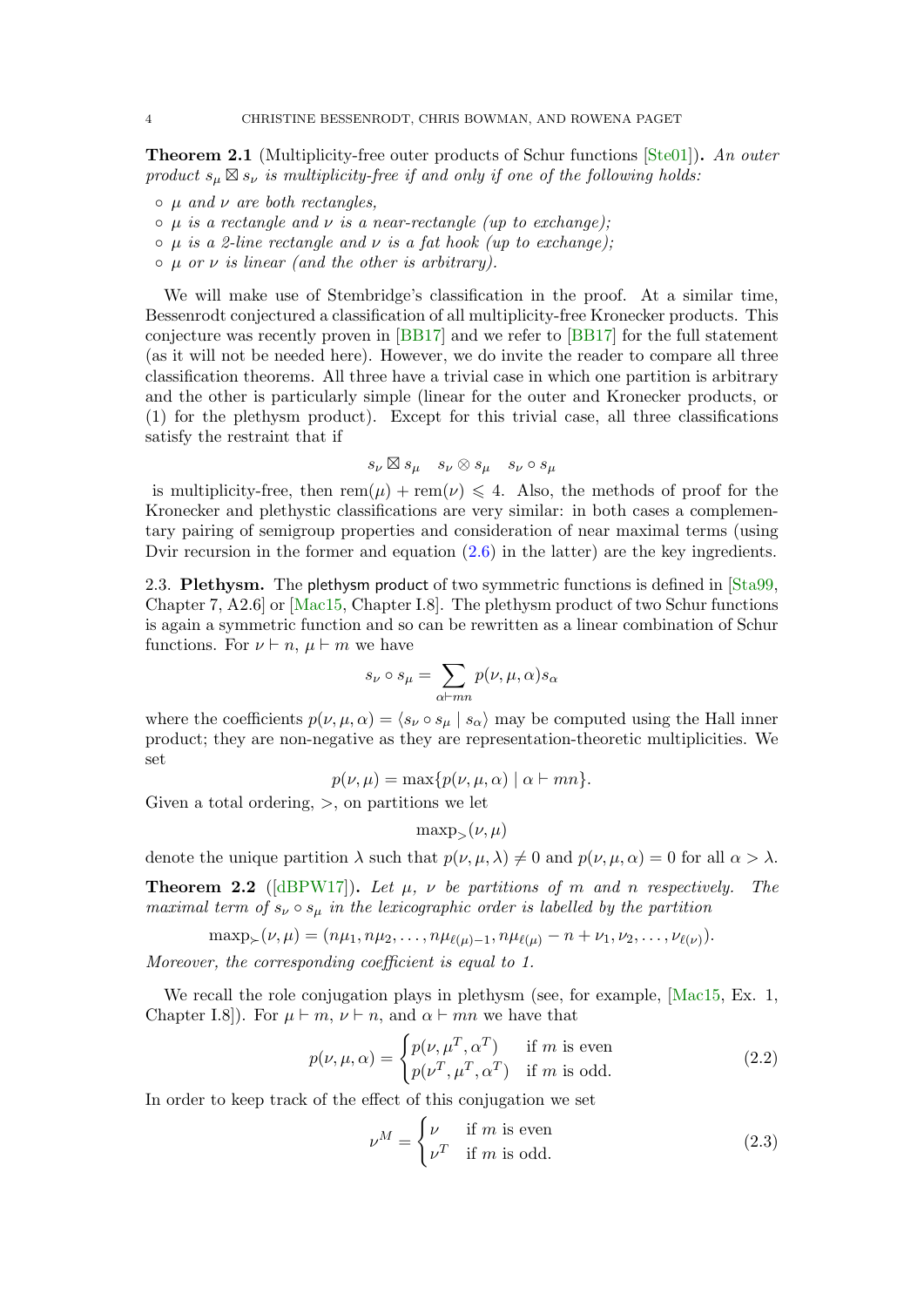In particular, we note that

$$
p(\nu,\mu) = p(\nu^M, \mu^T) = \begin{cases} p(\nu, \mu^T) & \text{if } m \text{ is even} \\ p(\nu^T, \mu^T) & \text{if } m \text{ is odd.} \end{cases}
$$
 (2.4)

**Theorem 2.3** ([dBPW17]). For  $r \in \mathbb{N}$  such that  $r \geq w(\mu)$ , we have

$$
p(\nu, (r) \sqcup \mu, (nr) \sqcup \lambda) = p(\nu, \mu, \lambda).
$$

**Theorem 2.4** ([dBPW17]). For any  $r \in \mathbb{N}$ ,

$$
p(\nu, (1^r) + \mu, (n^r) + \lambda) \geqslant p(\nu, \mu, \lambda)
$$

and so by repeated applications of this we obtain

$$
p(\nu, \alpha + \mu, n\alpha + \lambda) \geqslant p(\nu, \mu, \lambda).
$$

The following theorem appears explicitly (in the form stated below) in [Col17, Proposition 3.6 (R2)] where it is attributed to earlier work of Brion [Bri93, Corollary 1, Section 2.6].

**Theorem 2.5** ([Bri93] and [Col17]). We have that

 $\langle s_{\nu+(1)} \circ s_\mu \mid s_{\lambda+\mu} \rangle \geqslant \langle s_\nu \circ s_\mu \mid s_\lambda \rangle,$ 

and so by repeated application we obtain

$$
p(\nu + (r), \mu, \lambda + r\mu) \geqslant p(\nu, \mu, \lambda).
$$

We collect together the information on the numbers  $p(\nu, \mu)$  obtained from the results above.

**Corollary 2.6.** Let  $r \in \mathbb{N}$  and  $\alpha$  be a partition. Then we have:

(1)  $p(\nu,(r) \sqcup \mu) \geqslant p(\nu,\mu)$  if  $r \geqslant w(\mu)$ . (2)  $p(\nu, \alpha + \mu) \geqslant p(\nu, \mu)$ . (3)  $p(\nu + (r), \mu) \geq p(\nu, \mu).$ (4)  $p(\nu, \mu \sqcup (1)) \geqslant p(\nu^T, \mu).$ 

Proof. We only add an argument for the last property which is useful when the set of partitions  $\nu$  under consideration is closed under conjugation. If  $m = |\mu|$  is even, then  $p(\nu, \mu \sqcup (1)) = p(\nu^T, \mu^T + (1)) \geqslant p(\nu^T, \mu^T) = p(\nu^T, \mu)$ . Similarly, if  $m = |\mu|$  is odd, then  $p(\nu, \mu \sqcup (1)) = p(\nu, \mu^T + (1)) \geq p(\nu, \mu^T) = p(\nu^T, \mu).$ 

The properties above imply the following.

**Corollary 2.7.** Let  $N$  be a set of partitions that is closed under conjugation and such that  $p(\nu,(2)) \geq 2$  for all  $\nu \in \mathcal{N}$ . Then for  $m > 1$  and any  $\mu \vdash m$  we have  $p(\nu,\mu) \geq 2$ .

*Proof.* Given  $\nu \in \mathcal{N}$  such that  $p(\nu,(2)) \geq 2$ , we have that

$$
2 \leq p(\nu, (2)) \leq p(\nu, (2) + (m-2)) = p(\nu, (m)) = p(\nu^M, (1^m))
$$

for all  $m \geq 2$  by Corollary 2.6(2); we remark that N is closed under conjugation and so  $\nu^M \in \mathcal{N}$  and the result follows for linear partitions  $\mu$  of  $m \geq 2$ . Now assume that  $\mu$  is non-linear and so  $\mu_1^T \geq 2$  and therefore

$$
2 \leq p(\nu, (1^{\mu_1^T})) \leq p(\nu, (1^{\mu_1^T}) + (1^{\mu_2^T}) + \dots) = p(\nu, \mu)
$$

by Corollary 2.6(2). The result follows.  $\square$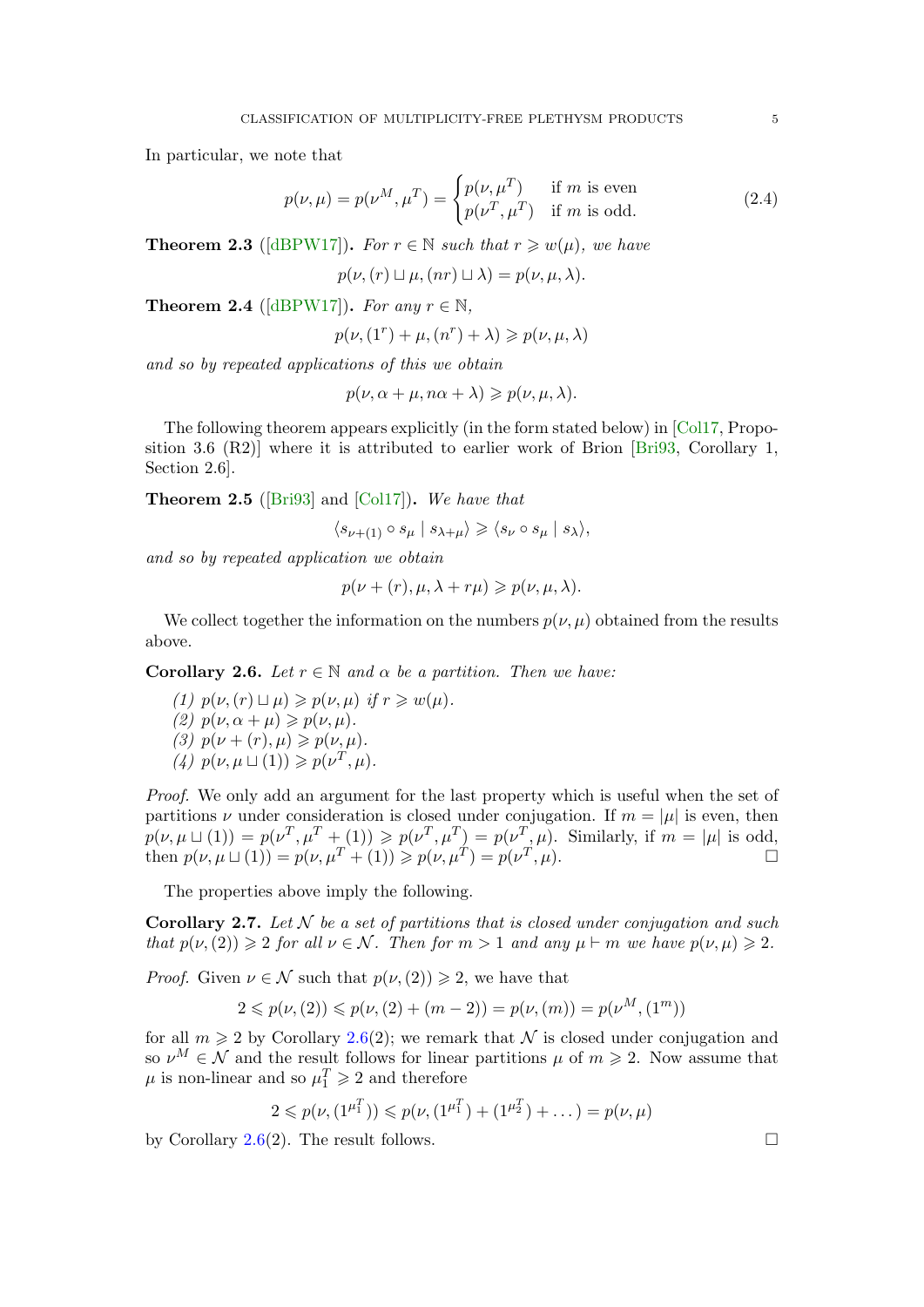2.4. Plethystic tableaux. Sometimes we shall use the dominance ordering  $\triangleright$  to compare the summands of  $s_{\nu} \circ s_{\mu}$ , and then there will, in general, be many (incomparable) maximal partitions. To understand these summands, we require some further definitions. We place a lexicographic ordering,  $\prec$ , on the set of semistandard Young tableaux as follows. Let  $s \neq t$  be semistandard  $\mu$ -tableaux, and consider the leftmost column in which s and t differ. We write  $s \prec t$  if the greatest entry not appearing in both columns lies in t. Following [dBPW17, Definition 1.4], we define a plethystic tableau of shape  $\mu^{\nu}$  and weight  $\alpha$  to be a map

$$
\mathsf{T}: [\nu] \to \mathrm{SStd}_{\mathbb{N}}(\mu)
$$

such that the total number of occurrences of k in the tableau entries of T is  $\alpha_k$  for each k. We say that such a tableau is semistandard if  $\mathsf{T}(r, c - 1) \preceq \mathsf{T}(r, c)$  and  $\mathsf{T}(r - 1, c) \preceq$  $T(r, c)$  for all  $(r, c) \in [\nu]$ . An example follows in Figure 1. We denote the set of all plethystic tableaux of shape  $\mu^{\nu}$  and weight  $\alpha$  by  $PStd(\mu^{\nu}, \alpha)$ . By [dBPW17, Section 3] we have that

$$
s_{\nu} \circ s_{\mu} = \sum_{\alpha} |\text{PStd}(\mu^{\nu}, \alpha)| x^{\alpha}.
$$
 (2.5)

This will be a key tool in what follows.



FIGURE 1. Two plethystic semistandard tableaux of shape  $(2,1)^{(3,2)}$ . The former has weight  $(9, 2, 3, 1)$  and the latter has weight  $(9, 5, 1)$ . The latter is maximal in the dominance ordering; the former is not.

**Theorem 2.8** ([dBPW17, Theorem 1.5]). The maximal partitions  $\alpha$  in the dominance order such that  $s_{\alpha}$  is a constituent of  $s_{\nu} \circ s_{\mu}$  are precisely the maximal weights of the plethystic semistandard tableaux of shape  $\mu^{\nu}$ . Moreover, if  $\alpha$  is such a maximal partition then  $p(\nu, \mu, \alpha) = |\text{PStd}(\mu^{\nu}, \alpha)|$ .

More generally, to calculate  $p(\nu, \mu, \alpha) = \langle s_{\nu} \circ s_{\mu} | s_{\alpha} \rangle$  we can proceed by induction on the dominance order (using equation  $(2.1)$  and  $(2.5)$ ). The following proposition is implicit in [dBPW17] and can be thought of as the plethystic analogue of Dvir's recursive method for calculating Kronecker coefficients [Dvi93] (as both proceed iteratively by induction along the dominance ordering and cancelling earlier terms).

**Proposition 2.9.** For  $\mu$ ,  $\nu$ ,  $\alpha$  an arbitrary triple of partitions, we have that

$$
p(\nu, \mu, \alpha) = |\text{PStd}(\mu^{\nu}, \alpha)| - \sum_{\beta \triangleright \alpha} p(\nu, \mu, \beta) \times |\text{SStd}(\beta, \alpha)|,
$$
 (2.6)

where the sum can be restricted to the set of all partitions  $\beta \triangleright \alpha$  which are less than or equal to maxp  $(\nu, \mu)$  in the lexicographic ordering.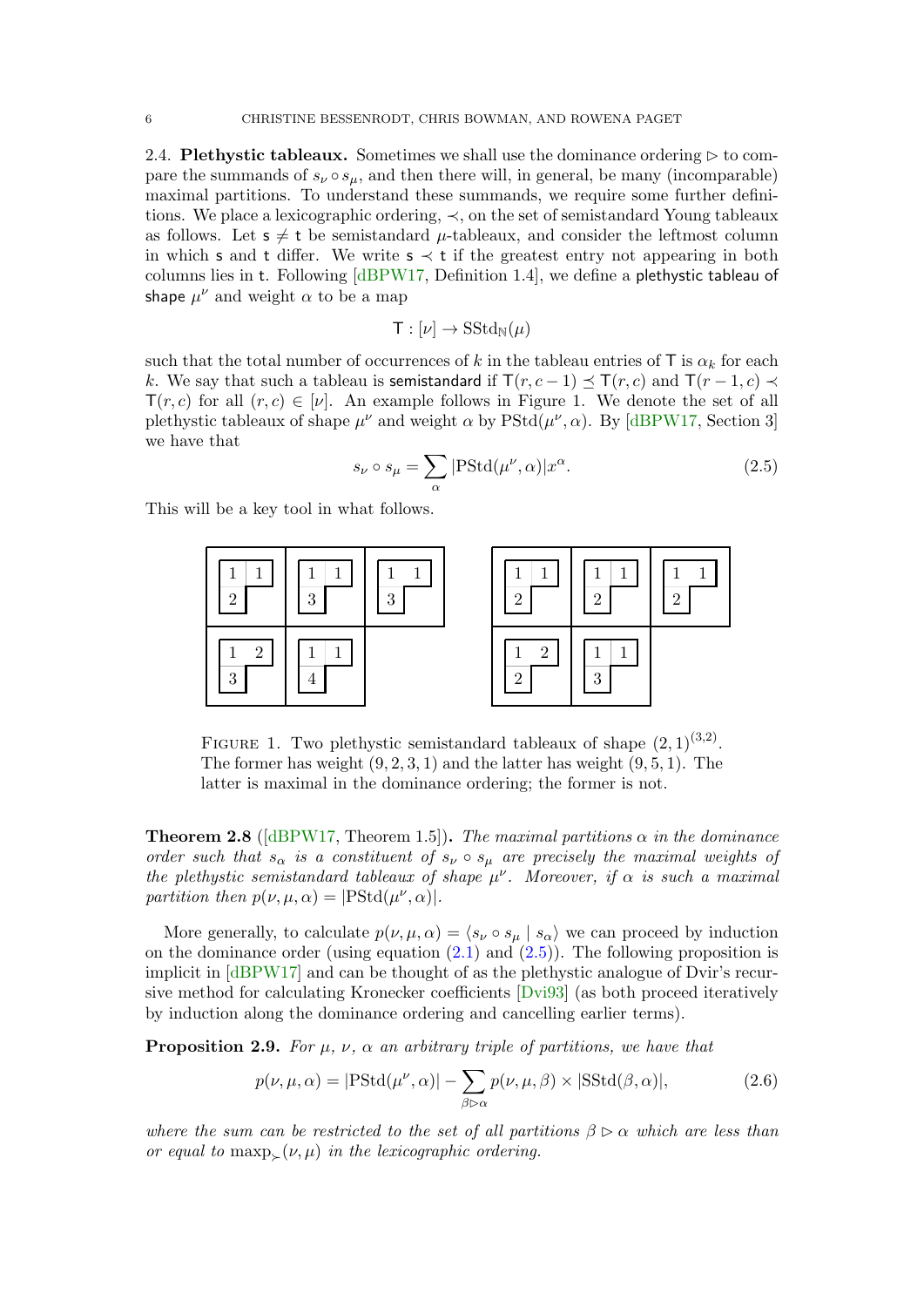Proof. Our algorithm is simply an example of what is known as "highest weight theory". We suppose that  $f(x_1, x_2, \ldots)$  is a symmetric function with integer coefficients which we wish to write in terms of the basis of Schur functions. We define the highest weight in  $f(x_1, x_2, ...)$  to be the term  $c_\lambda x^\lambda$  for some  $c_\lambda \in \mathbb{Z} \setminus \{0\}$  for which the partition  $\lambda$  is maximal in the lexicographic ordering (using the notation of equation  $(2.1)$ ). We claim that the existence of this highest weight implies that  $s_{\lambda}$  appears in  $f(x_1, x_2, \dots)$ with multiplicity  $c_{\lambda}$ . To see this, simply note that

- if there exists some  $s_{\mu}$  appearing with non-zero coefficient in  $f(x_1, \ldots, x_n)$  such that  $\mu > \lambda$  in the lexicographic ordering, then  $s_{\mu} = x^{\mu} + ...$  (by equation (2.1)) which contradicts our maximality assumption on  $\lambda$ ;
- $\circ$  the highest weight term  $x^{\lambda}$  cannot appear in any  $s_{\mu}$  for  $\mu < \lambda$  in the lexicographic ordering (by equation (2.1)) as  $SStd(\mu, \lambda) = \emptyset$  in this case

and thus we deduce the existence of the term  $c_{\lambda}s_{\lambda}$  in the expansion of  $f(x_1, \ldots, x_n)$  in the basis of Schur functions. One then repeats the above argument for the symmetric function  $f(x_1, \ldots, x_n) - c_\lambda s_\lambda$  et cetera. This argument works for any symmetric function, in particular if we set

$$
f(x_1, x_2, \dots) = s_\nu \circ s_\mu = \sum_\alpha |\text{PStd}(\mu^\nu, \alpha)| x^\alpha \tag{2.7}
$$

as in equation  $(2.5)$ , then the coefficients are indeed given by the number of relevant plethystic tableaux (appearing in the righthand-side of equation  $(2.7)$ ) minus the relevant number of semistandard tableaux (appearing in the definition of the Schur function, see equation  $(2.1)$ .

This is not an efficient as a general algorithm, however, we focus on partitions  $\alpha$  that are nearly maximal in the dominance ordering  $-$  this makes calculations manageable.

#### 3. The products on the list are multiplicity-free

In this section we prove that every product on the list is, indeed, multiplicity-free. For the finite list of exceptional products, this is easily done by computer calculation. However, the infinite families require some work. The ones on our list are  $(i) \nu \vdash 2$ and  $\mu$  a rectangle or an almost rectangle (i.e., it differs from a rectangle at most by one box) or a hook, and (ii)  $\mu \vdash 2$  and  $\nu$  linear. The latter case is well-known to be multiplicity-free, see equation  $(3.1)$  and  $(3.2)$ . We have that

$$
\langle s_{(n)} \circ s_{(2)} | s_{\alpha} \rangle = \langle s_{(n)} \circ s_{(1^2)} | s_{\alpha} \rangle = \begin{cases} 1 & \text{if } \alpha \text{ has only even parts} \\ 0 & \text{otherwise.} \end{cases}
$$
 (3.1)

In particular,  $p((n), \mu) = 1$  for all  $n \in \mathbb{N}$ ,  $\mu \vdash 2$ .

Given  $\beta$  a partition of n with distinct parts, we let  $ss[\beta]$  denote the shift symmetric partition of 2n whose leading diagonal hook-lengths are  $2\beta_1, \ldots, 2\beta_{\ell(\beta)}$  and whose  $i^{\text{th}}$ row has length  $\beta_i + i$  for  $1 \leq i \leq \ell(\beta)$ . We have that

$$
\langle s_{(1^n)} \circ s_{(2)} \mid s_{\alpha} \rangle = \langle s_{(1^n)} \circ s_{(1^2)} \mid s_{\alpha^T} \rangle = \begin{cases} 1 & \alpha = ss[\beta] \text{ for some } \beta \vdash n \\ 0 & \text{otherwise.} \end{cases}
$$
 (3.2)

In particular,  $p((1^n), \mu) = 1$  for all  $n \in \mathbb{N}$  and  $\mu \vdash 2$ . Thus case *(ii)* is covered.

We remark that the product  $s_{\mu} \boxtimes s_{\mu}$  is the character of the tensor square of a simple representation,  $\Delta(\mu)$ , of the general linear group. Any tensor square can be decomposed into its symmetric and antisymmetric parts. As noted in [CL95, Introduction],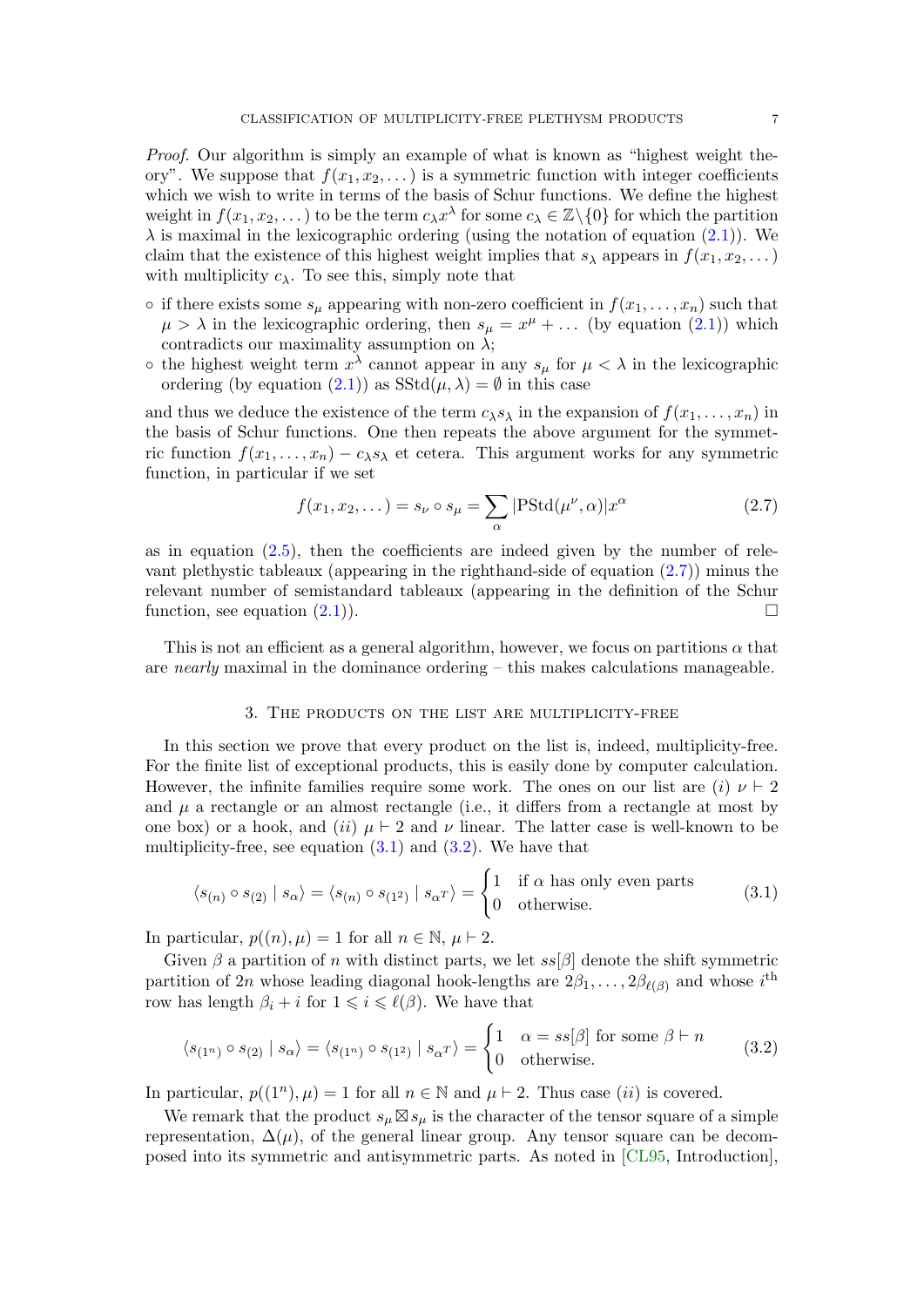this symmetric/anti-symmetric decomposition of characters for general linear groups provides us with the well-known identity

$$
s_{\mu} \boxtimes s_{\mu} = s_{(2)} \circ s_{\mu} + s_{(1^2)} \circ s_{\mu} \tag{3.3}
$$

where the first (respectively second) summand is the character of the symmetric (respectively antisymmetric) summand of the tensor product of characters.

#### **Proposition 3.1.** If  $\nu \vdash 2$  and  $\mu$  is a rectangle, then  $p(\nu, \mu) = 1$ .

*Proof.* We have seen that  $s_{\mu} \boxtimes s_{\mu}$  is multiplicity-free for  $\mu$  a rectangle by Theorem 2.1. and so the result follows by equation (3.3).

The remaining products do not correspond to summands of products of the form  $s_{\mu} \boxtimes s_{\mu}$  on Stembridge's list. Therefore, we need to show that these products have maximal multiplicity 2, and when

$$
\langle s_\mu\boxtimes s_\mu \mid s_\alpha\rangle=2
$$

for some partition  $\alpha$ , then this coefficient 2 splits into two separate pieces:

$$
\langle s_{(2)} \circ s_{\mu} \mid s_{\alpha} \rangle = 1 \quad \text{and} \quad \langle s_{(1^2)} \circ s_{\mu} \mid s_{\alpha} \rangle = 1. \tag{3.4}
$$

In order to do this, we will require Carré–Leclerc's "domino–Littlewood–Richardson tableaux" algorithm [CL95] for calculating the decomposition of the products  $s_{(2)} \circ s_{\mu}$ and  $s_{(1^2)} \circ s_\mu$ . Given  $\lambda$  a partition of n, we let  $[\lambda]^{2 \times 2}$  denote the partition of 4n obtained by first doubling the length of every row and then doubling the length of each column. We define a domino diagram of shape  $\lambda$  as a tiling of  $[\lambda]^{2\times 2}$  by means of  $2 \times 1$  or  $1 \times 2$  rectangles called dominoes. The spin-type of a domino diagram is defined to be half of the total number of (2)-dominoes (which is always an integer) modulo 2. A domino tableau of shape  $\lambda$  is obtained by labelling each domino of the diagram by a natural number. We say that the domino tableau is semistandard if these numbers are weakly increasing along the rows (from left to right), and strictly increasing down the columns. Examples are depicted in Figures 2 and 3.



FIGURE 2. The semistandard domino tableaux of shape  $(2, 1)$  and even spin type satisfying the lattice permutation condition (of Definition 3.2).

|          | $\overline{\phantom{0}}$ |               |   |                |   |   |  |
|----------|--------------------------|---------------|---|----------------|---|---|--|
|          |                          |               | ∩ |                | ົ | ٬ |  |
| റ        |                          | $\frac{1}{2}$ |   | $  \Omega  $ က |   | ↶ |  |
| $\Omega$ |                          |               |   |                |   |   |  |

FIGURE 3. The semistandard domino tableaux of shape  $(2, 1)$  and odd spin type satisfying the lattice permutation condition.

We associate to a domino tableau, T, of shape  $\lambda$  (as above) a Young tableau, t, of shape  $[\lambda]^{2\times 2}$  in the following way. Given a domino  $\{(r,c),(r,c+1)\}$  (respectively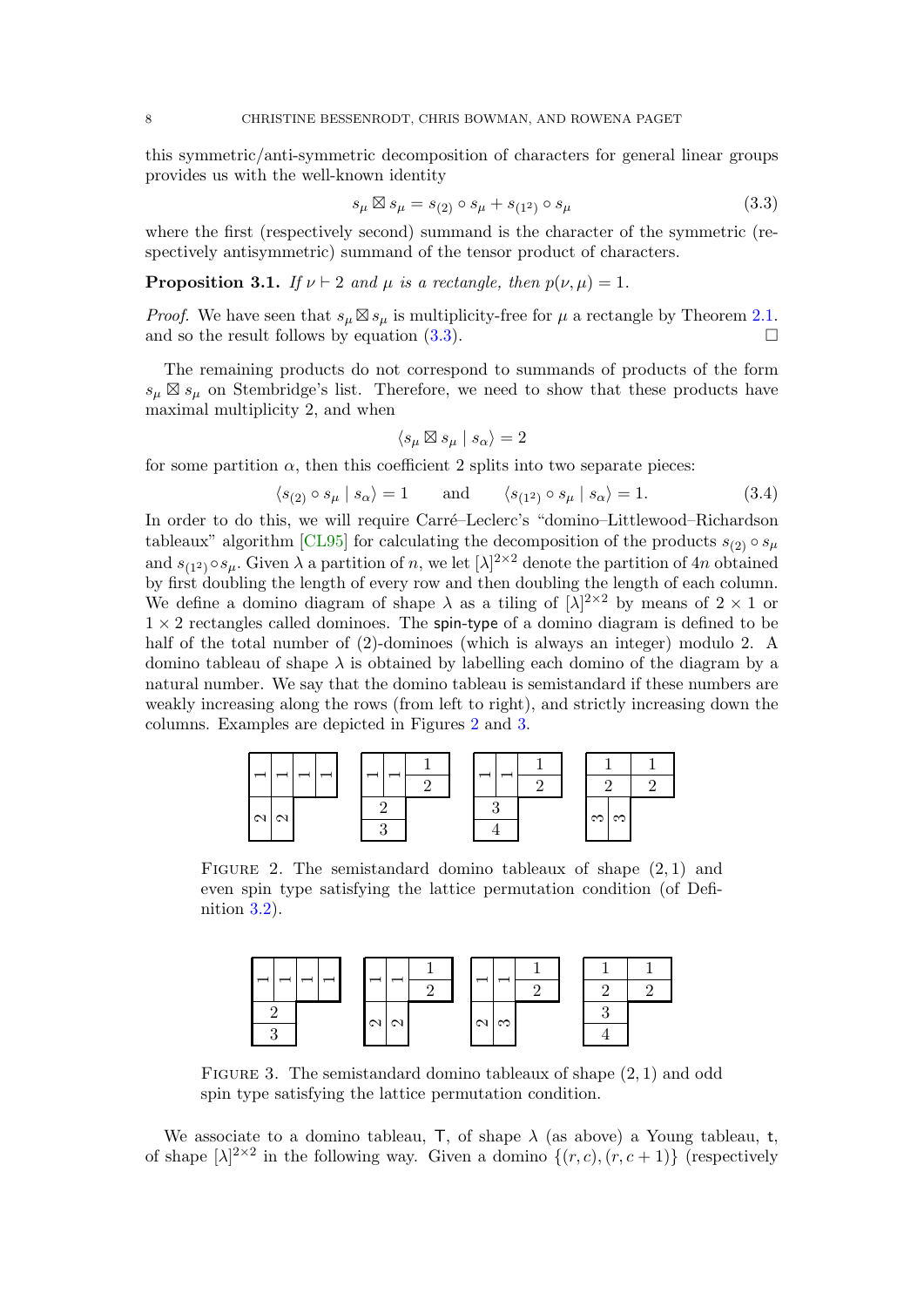$\{(r, c), (r+1, c)\}\$  labelled by  $i \in \mathbb{N}$ , we write  $t(r, c) = i$  and  $t(r, c+1) = i$  (respectively  $t(r, c) = i$  and  $t(r + 1, c) = i$ ). For  $k \in \mathbb{N}$ , we let

$$
t_k = \frac{1}{2} |\{ (r, c) \in [\lambda]^{2 \times 2} \mid \mathsf{t}(r, c) = k \}|.
$$

We refer to  $\alpha = (t_1, t_2, t_3, \dots)$  as the weight of the domino tableau T. This is illustrated in Figure 4.

|               | ×             |  |  |  |  |   | ×. |   | ۰             | ۰ |   |
|---------------|---------------|--|--|--|--|---|----|---|---------------|---|---|
|               |               |  |  |  |  |   |    | ┙ | ∸             |   | ↩ |
| -             |               |  |  |  |  | ↵ | ບ  |   | $\Omega$<br>ັ |   |   |
| $\Omega$<br>◡ | $\Omega$<br>u |  |  |  |  | ↵ | ື  |   |               |   |   |

Figure 4. The Young tableaux associated to the domino tableaux of Figure 3. Thus the domino tableaux of Figure 3 have weights  $(4, 1, 1)$ ,  $(3,3), (3,2,1), \text{ and } (2^2,1^2)$  respectively.

The following definition of good and bad nodes (and lattice permutations) is due to G. D. James and can be found in his original characteristic-free proof of the Littlewood– Richardson rule in the setting of the symmetric group [Jam77, 4.5 Definition]. This definition is slightly more complicated than the usual definition of a lattice permutation found in, for example, Sagan's book [Sag01, Definition 4.9.3]. This definition keeps track of much more information (it can be seen as a pre-cursor to the theory of crystals) and this information will be needed in our arguments later on in the paper (in particular, we will need to specify a given "bad node" in a sequence). An equivalent formulation of a "bad node" (see below) is that of a "Bad Guy" as given within Stembridge's proof of  $[Ste02, Theorem]$  and the reader is invited to use Stembridge's definition if this appeals more to their tastes. In what follows, we will use the grammatical rule for pairing nested parentheses (that is, we proceed from the innermost pairing to the outermost pairing) but we tweak this rule slightly by not requiring that the number of opening parentheses is equal to the number of closing parentheses (any such additional parentheses are left unpaired). For example in the following two sequence of parentheses

 $((()), (()))$ 

the leftmost parenthesis in each sequence is unpaired. In the first sequence the 3rd and 4th terms are paired and the 2nd and 5th terms are paired. In the second sequence, the 2nd and 3rd terms are paired and the 4th and 5th terms are paired.

**Definition 3.2.** Given a finite sequence,  $\Sigma$ , of positive integers we let  $\Sigma_{(i-1,i)}$  denote the sequence obtained by replacing all occurrences of  $i - 1$  with an open parenthesis and all occurrences of  $i$  with a closed parenthesis. We define the quality (good/bad) of each term in  $\Sigma$  as follows.

- (1) All terms 1 are good.
- $(2)$  A term i is good if and only if the corresponding closed parenthesis in the sequence  $\Sigma_{(i-1,i)}$  is partnered with an open parenthesis under the usual rule for nested parentheses.

The sequence is a lattice permutation if every term in the sequence is good. We shall say the term  $i - 1$  is supported by the term i whenever they are partnered under the usual rule for parentheses.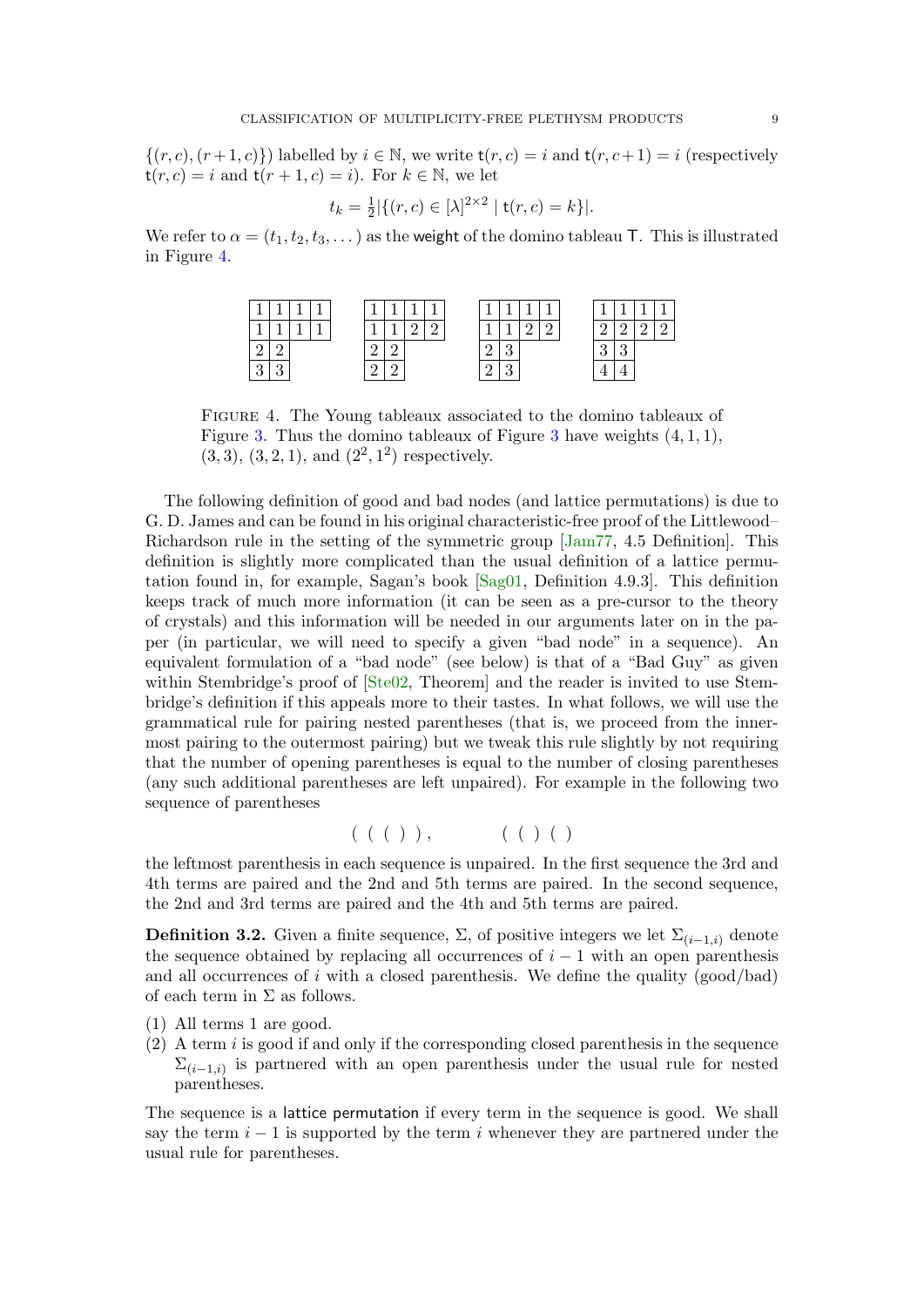Example 3.3. The following sequence is not a lattice permutation

$$
1, 1, 2, 2, 1, 3, 3, 3, 4, 4, 1, 2, 4, 3, 2.
$$

To see this, we note that the system of parentheses  $\Sigma_{(2,3)}$  is as follows

( ( ) ) ) ( ) 1 1 2 2 1 3 3 3 4 4 1 2 4 3 2 (

Thus the 8th integer in the sequence is bad.

**Definition 3.4.** We define the reading word  $R(T)$  of a semistandard tableau T  $\in$  $SStd(\nu \setminus \lambda, \mu)$  to be given by reading the labels of the boxes from top-to-bottom down columns from right-to-left. We let  $LR(\nu \setminus \lambda, \mu) \subseteq \text{SStd}(\nu \setminus \lambda, \mu)$  denote the set of tableaux whose reading words satisfy the lattice permutation property; we refer to such tableaux as Littlewood–Richardson tableaux.

**Definition 3.5.** We define the reading word  $R(T)$  of a domino tableau T to be given by reading the labels of the dominoes from top-to-bottom down columns from rightto-left and recording each label exactly once — as late as possible — in other words, for a horizontal domino  $\{(r, c), (r, c + 1)\}\$  we record the label upon reading column c. We say that a semistandard domino tableau satisfies the lattice permutation condition if the reading word is a lattice permutation. We let  $\mathsf{Dom}(\lambda, \alpha)$  denote the set of all semistandard domino tableaux of shape  $\lambda$  and weight  $\alpha$  satisfying the lattice permutation condition; we refer to such tableaux as Littlewood–Richardson domino tableaux. We set  $dom(\lambda, \alpha) = |Dom(\lambda, \alpha)|$ , and let  $dom_+(\lambda, \alpha)$  and  $dom_-(\lambda, \alpha)$  count the corresponding tableaux of even and odd spin type, respectively.

Example 3.6. The reading words of the domino tableaux in Figure 2 are

 $(1, 1, 1, 2, 1, 2)$   $(1, 2, 1, 1, 2, 3)$   $(1, 2, 1, 1, 3, 4)$   $(1, 2, 3, 1, 2, 3)$ 

and so all the tableaux of Figure 2 satisfy the lattice permutation condition.

**Theorem 3.7** (Littlewood–Richardson). We have that  $\langle s_{\lambda} \boxtimes s_{\mu} | s_{\nu} \rangle = |LR(\nu \setminus \lambda, \mu)|$ .

**Theorem 3.8** (Carré–Leclerc [CL95]). We have that  $\langle s_\mu \boxtimes s_\mu | s_\alpha \rangle$  is the number  $dom(\mu, \alpha)$  of semistandard domino tableaux of shape  $\mu$  and weight  $\alpha$  satisfying the lattice permutation condition. This number decomposes as

$$
\langle s_{(2)} \circ s_{\mu} \mid s_{\alpha} \rangle + \langle s_{(1^2)} \circ s_{\mu} \mid s_{\alpha} \rangle
$$

where the former (respectively latter) summand is equal to the number dom  $+(\mu, \alpha)$ (respectively dom<sub>−</sub>( $\mu$ , $\alpha$ )) of tableaux of even (respectively odd) spin type.

Now, using Carré–Leclerc's refinement of the Littlewood–Richardson rule, we are able (without much ado) to calculate the multiplicity-free plethystic products  $s_{(2)} \circ s_{\mu}$ and  $s_{(1^2)} \circ s_\mu$  for  $\mu$  a hook.

**Proposition 3.9.** For  $\mu \vdash m$  a hook,  $s_{(2)} \circ s_{\mu}$  and  $s_{(1^2)} \circ s_{\mu}$  are both multiplicity-free.

*Proof.* The coefficient  $\langle s_\mu \boxtimes s_\mu | s_\alpha \rangle$  are not multiplicity-free in general (we will see that they can be equal to 0, 1, or 2). Thus, following the discussion around equation  $(3.4)$ , this proof will then proceed to show that the coefficients equal to 2 split as  $2 = 1+1$  with multiplicity 1 in each of  $s_{(2)} \circ s_\mu$  and  $s_{(1^2)} \circ s_\mu$  using Theorem 3.8 and the combinatorics of domino tableaux.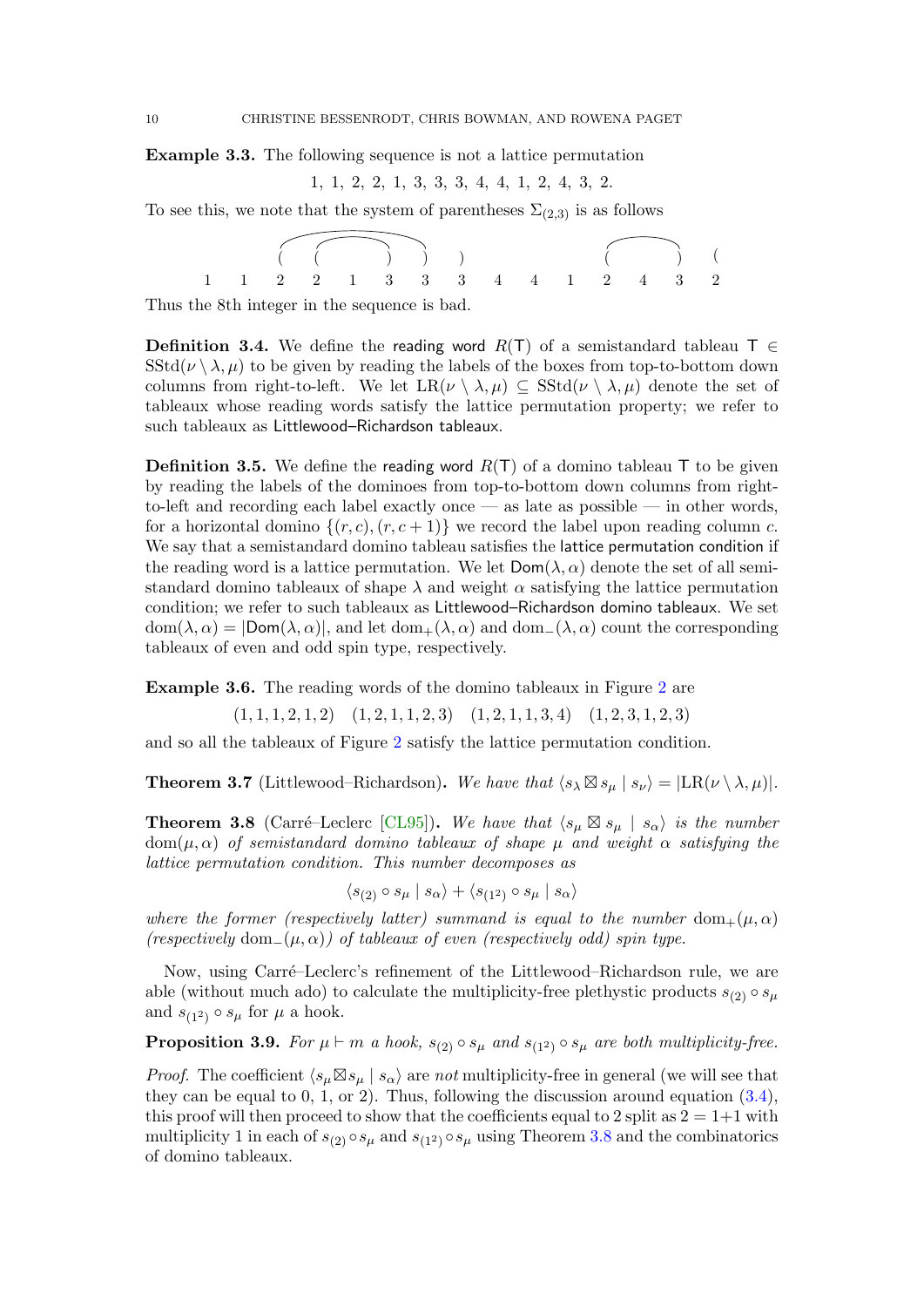Firstly, for  $\mu = (a, 1^b)$  we have (by the Littlewood–Richardson rule) that

$$
\langle s_{(a,1^b)} \boxtimes s_{(a,1^b)} | s_{\alpha} \rangle = \begin{cases} 2 & \text{if } \alpha_1 + \alpha_2 = 2a + 1 \text{ and } dl(\alpha) = 2 \\ 1 & \text{if } \alpha_1 + \alpha_2 = 2a \text{ or } 2a + 2 \text{ and } dl(\alpha) = 2 \\ 1 & \text{if } \alpha = (2a, 1^{2b}) \text{ or } (2a - 1, 1^{2b+1}) \\ 0 & \text{otherwise.} \end{cases}
$$
(3.5)

In more detail, for  $\alpha$  with  $\alpha_1 + \alpha_2 = 2a + 1$  and Durfee size  $dl(\alpha) = 2$ , the entry 1 can be placed in either the box  $(2, \alpha_2) \in \alpha$  or  $(b+1, 1) \in \alpha$  and all other entries are forced by the semistandard and lattice permutation conditions; we depict indicative examples in Figure 5.



FIGURE 5. The elements of LR( $\alpha \setminus \mu, \mu$ ) for  $\mu = (5, 1^5)$  and  $\alpha =$  $(7, 4, 2^3, 1^3)$ . Note that  $\alpha_1 + \alpha_2 = 7 + 4 = 2 \times 5 + 1 = 2a + 1$  and  $dl(\alpha) = 2$ . The only choice is which pink box we place the final entry 1 (namely the rightmost box of the second row or the topmost box of the first column). All other entries are forced by this choice.

Thus it remains to show that if  $\alpha$  is such that  $\langle s_\mu \boxtimes s_\mu | s_\alpha \rangle = 2$  (in other words, if  $\alpha_1 + \alpha_2 = 2a + 1$  and  $dl(\alpha) = 2$ ) then this coefficient can be "split" so that

$$
\langle s_{(2)} \circ s_{\mu} | s_{\alpha} \rangle = 1 \qquad \langle s_{(1^2)} \circ s_{\mu} | s_{\alpha} \rangle = 1
$$

as already discussed in equation  $(3.4)$ . In other words, we need to describe the domino– Littlewood–Richardson tableaux of this form. Firstly, we can rewrite  $\alpha$  in the form  $\alpha = (2a - i, i + 1, 2^{j}, 1^{2b-1-2j})$  for  $i, j \geq 1$ . With this notation fixed, the pair of domino Littlewood–Richardson tableaux are depicted in Figure 6. The signs of these tableaux differ (as the total number of (2)-dominoes in the former is 2 fewer than in the latter) and the result follows.

The remainder of this section is dedicated to the proof that  $s_{(2)} \circ s_\mu$  and  $s_{(1^2)} \circ s_\mu$  are both multiplicity-free for the almost rectangles  $\mu = (a^b, 1)$  and  $(a^b, a - 1)$ . We begin by considering the case that  $\mu$  is a rectangle in more detail: namely, we construct the elements of  $\textsf{Dom}((a^b),\lambda)$  explicitly. While this information was not needed to prove that  $p((2), (a^b)) = 1$  (as we have already seen in Proposition 3.1), this serves as a warm up to our construction of the domino tableaux of shape  $\mu = (a^b, 1)$  and  $(a^b, a - 1)$  and hence will help the reader with our proofs that  $p((2), (a^b, 1)) = p((2), (a^b, a-1)) = 1$ .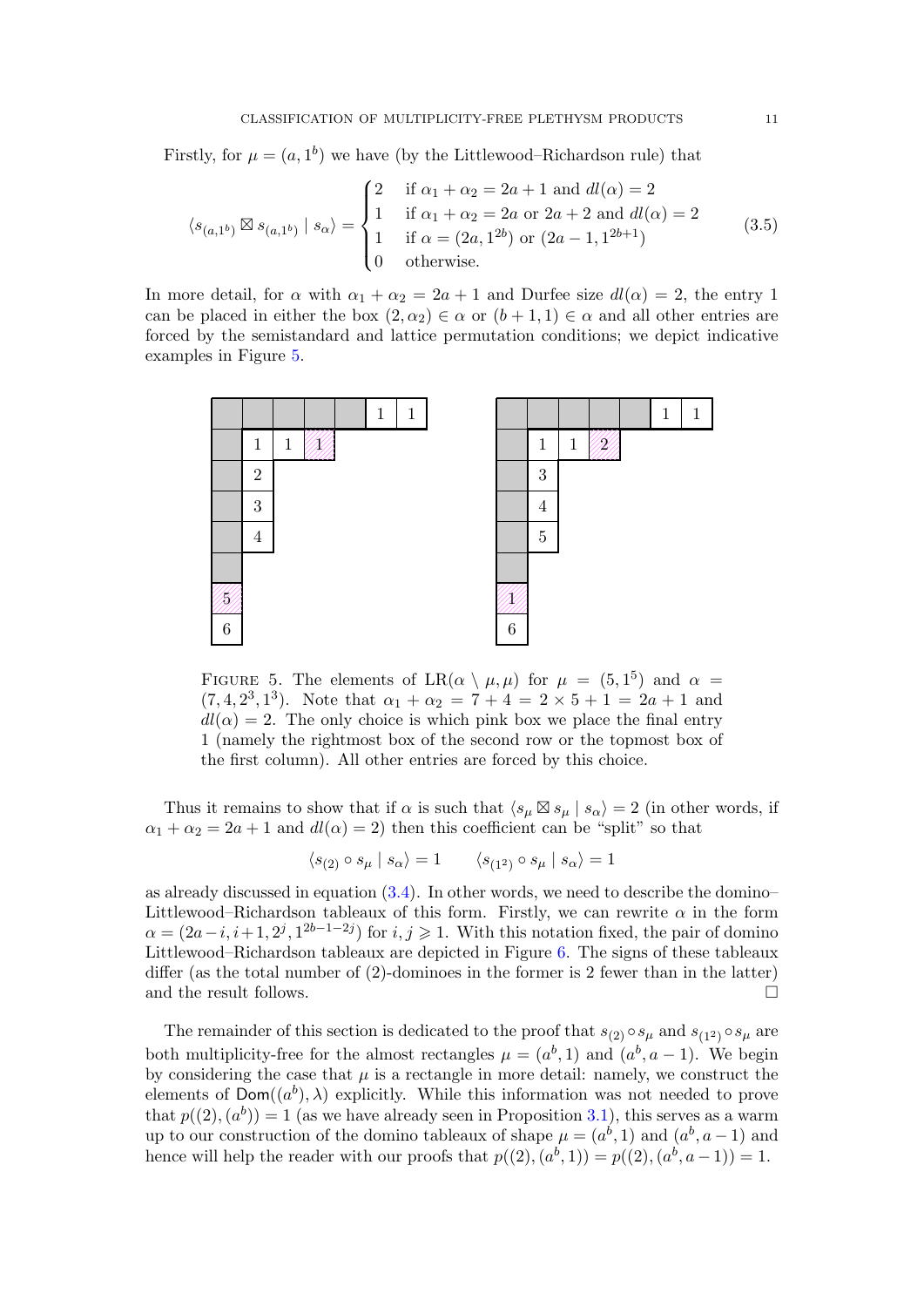

Figure 6. The two domino Littlewood–Richardson tableaux of shape  $(a, 1<sup>b</sup>)$  and weight a double hook  $\alpha = (2a-i, i+1, 2<sup>j</sup>, 1<sup>2b-1-2j</sup>)$  satisfying  $\alpha_1 + \alpha_2 = 2a + 1$  and  $dl(\alpha) = 2$ .

**Example 3.10.** For  $\mu = (3, 1, 1)$  we have the following plethysm products

$$
\begin{aligned} s_{(2)} \circ s_{(3,1,1)} &= s_{(3^2 2,1^2)} + s_{(4,2,1^4)} + s_{(4,2^3)} + s_{(4,3,1^3)} + s_{(4,3,2,1)} + s_{(4,4,2)} + s_{(5,2,1^3)} \\ &\quad + s_{(5,2^2,1)} + s_{(5,3,1^2)} + s_{(6,1^4)} + s_{(6,2^2)} \\ s_{(1^2)} \circ s_{(3,1,1)} &= s_{(3^2 1^4)} + s_{(3^2 2^2)} + s_{(4,2^2,1^2)} + s_{(4,3,1^3)} + s_{(4,3,2,1)} + s_{(4,4,1^2)} + s_{(5,1^4,1)} \\ &\quad + s_{(5,2,1^3)} + s_{(5,2^2,1)} + s_{(5,3,2)} + s_{(6,2,1^2)} \end{aligned}
$$

and the reader is invited to sum these term-wise to obtain the coefficients for the decomposition of  $s_{(3,1)} \boxtimes s_{(3,1)}$  given in equation (3.5). The partitions which label constituents of both products are  $(5, 2^2, 1)$ ,  $(5, 2, 1^3)$ ,  $(4, 3, 2, 1)$  and  $(4, 3, 1^3)$ ; the corresponding domino tableaux for the first 2 of these partitions are given in Figure 7.



FIGURE 7. The domino tableaux of shape  $(3, 1^2)$  and weight  $(5, 2^2, 1)$ and  $(5, 2, 1^3)$ . Compare with Figure 6.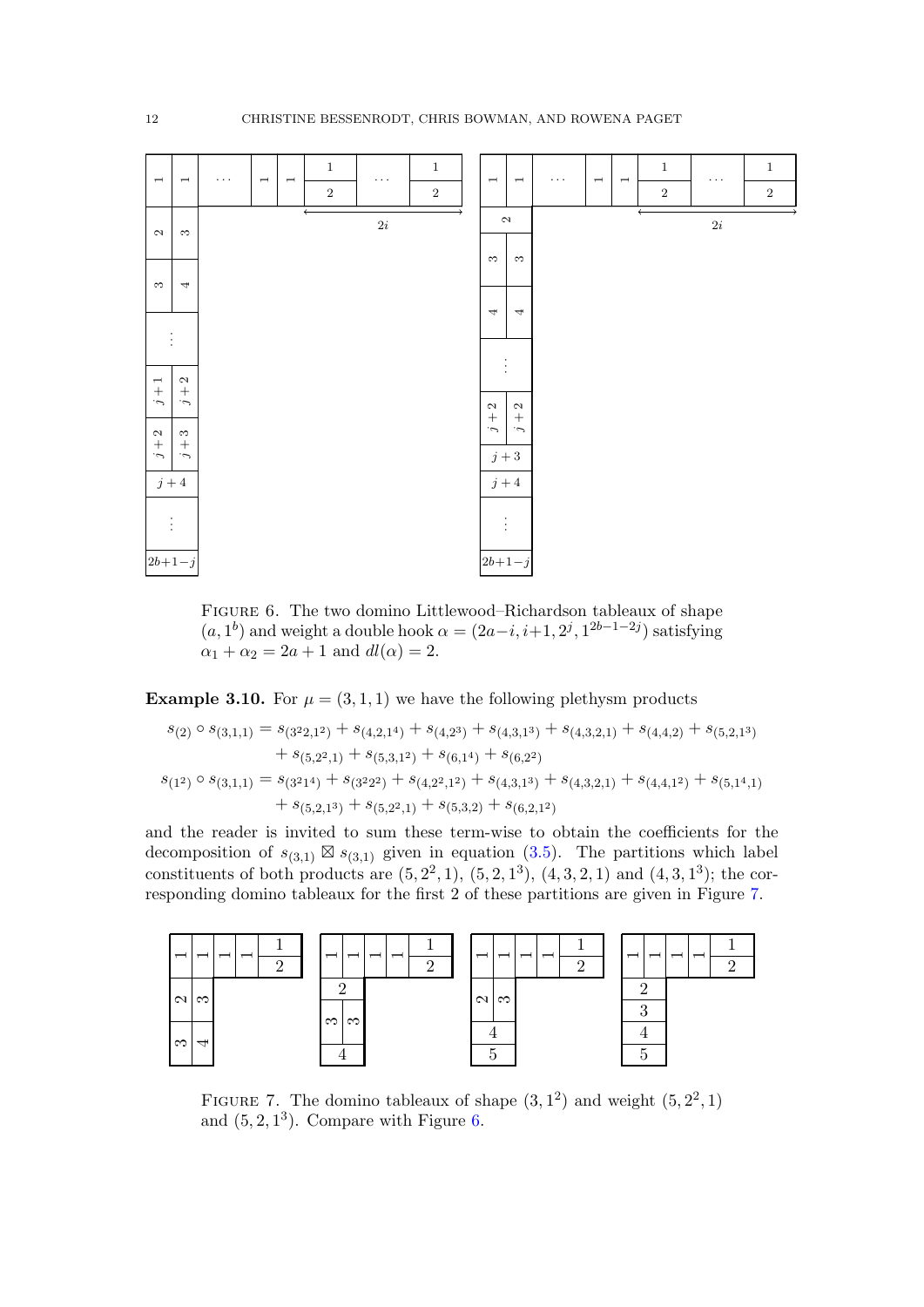**Definition 3.11.** Let  $\widehat{\lambda} = (\widehat{\lambda}_1, \dots, \widehat{\lambda}_{\ell}) \subseteq (a^b)$  be a partition with  $\ell = \ell(\widehat{\lambda}) \leq b$ . We let  $T^{\lambda}$  be the domino tableau constructed in two steps:

 $\circ$  tile in the region  $[\lambda]^{2\times 2}$  with unlabelled  $(1^2)$ -dominoes and the region  $[(a^b)]^{2\times 2} \setminus [\hat{\lambda}]^{2\times 2}$  with unlabelled (2)-dominoes.

◦ label the dominoes down each column with consecutive integers beginning with 1.

We refer to  $T^{\lambda}$  as the admissible tableau for  $\hat{\lambda}$  (or simply the admissible  $\hat{\lambda}$ -tableau), and we call the partition  $\widehat{\lambda}$  a rectangular weight.

|    |   |   |    |   | 2             | 2 |
|----|---|---|----|---|---------------|---|
|    |   |   |    | 2 | २             | q |
|    | D |   | 3  | 3 |               |   |
|    |   | 3 |    |   | $\frac{5}{2}$ | 5 |
| 97 |   |   | .5 | 5 |               |   |

|  |   | $\boldsymbol{2}$ |  |
|--|---|------------------|--|
|  |   | 3                |  |
|  |   |                  |  |
|  | 3 | $\overline{5}$   |  |
|  |   | $\overline{6}$   |  |

FIGURE 8. The unique admissible tableaux for  $\hat{\lambda} = (4, 2, 1) \subseteq (6^3)$  and  $\widehat{\lambda} = (2^2, 1) \subseteq (3^3)$  are of odd and even spin types, respectively (see Definition 3.11). These tableaux have weights  $\lambda = (10, 8, 7, 5, 4, 2)$  and  $\lambda = (5^2, 4, 2, 1^2)$  respectively. See Definition 3.12 and Example 3.14 for the back-and-forth between  $\lambda$  and  $\widehat{\lambda}$ .

**Definition 3.12.** Given a rectangular weight  $\widehat{\lambda} \subseteq (a^b)$  as above we define

$$
\lambda_i = \begin{cases}\n a + \widehat{\lambda}_i & \text{for } 1 \leq i \leq \ell, \\
a & \text{for } \ell + 1 \leq i \leq 2b - \ell \\
a - \widehat{\lambda}_{2b+1-i} & \text{for } 2b - \ell + 1 \leq i \leq 2b,\n\end{cases}
$$

and we write weight $_{a,b}(\widehat{\lambda}) = \lambda$ .

Remark 3.13. Given  $\hat{\lambda} \subseteq (a^b)$  as above, the weight partition  $\lambda$  is the weight of  $\mathsf{T}^{\lambda}$ , the admissible tableau for  $\hat{\lambda}$ . Given  $\lambda =$  weight $_{a,b}(\hat{\lambda})$  for some  $\hat{\lambda} \subseteq (a^b)$  we can reconstruct  $\widehat{\lambda} \subseteq (a^b)$  by noting that  $\widehat{\lambda}_i = \frac{1}{2}$  $\frac{1}{2}(\lambda_i - \lambda_{2b+1-i})$  for  $1 \leq i \leq b$ .

**Example 3.14.** For  $\hat{\lambda} = (4, 2, 1) \subseteq (6^3)$  depicted in Figure 8 have

weight $_{6,3}(4, 2, 1) = (6 + 4, 6 + 2, 6 + 1, 6 - 1, 6 - 2, 6 - 4) = (10, 8, 7, 5, 4, 2)$ 

which we have calculated using Definition 3.12. One can verify that these are the weights of the tableaux in Figure 8 simply by counting the number of dominoes. We can recover the rectangular weight as follows

$$
(10, \widehat{8, 7, 5}, 4, 2) = (\frac{1}{2}(10 - 2), \frac{1}{2}(8 - 4), \frac{1}{2}(7 - 5)) = (4, 2, 1)
$$

using Remark 3.13.

**Proposition 3.15.** Let  $\lambda \vdash 2ab$  with  $\ell(\lambda) \leq 2b$ . We have that

$$
\langle s_{(a^b)} \boxtimes s_{(a^b)} \mid s_\lambda \rangle = \begin{cases} 1 & \text{if } \lambda = \text{weight}_{a,b}(\widehat{\lambda}) \text{ for some } \widehat{\lambda} \subseteq (a^b) \\ 0 & \text{otherwise.} \end{cases}
$$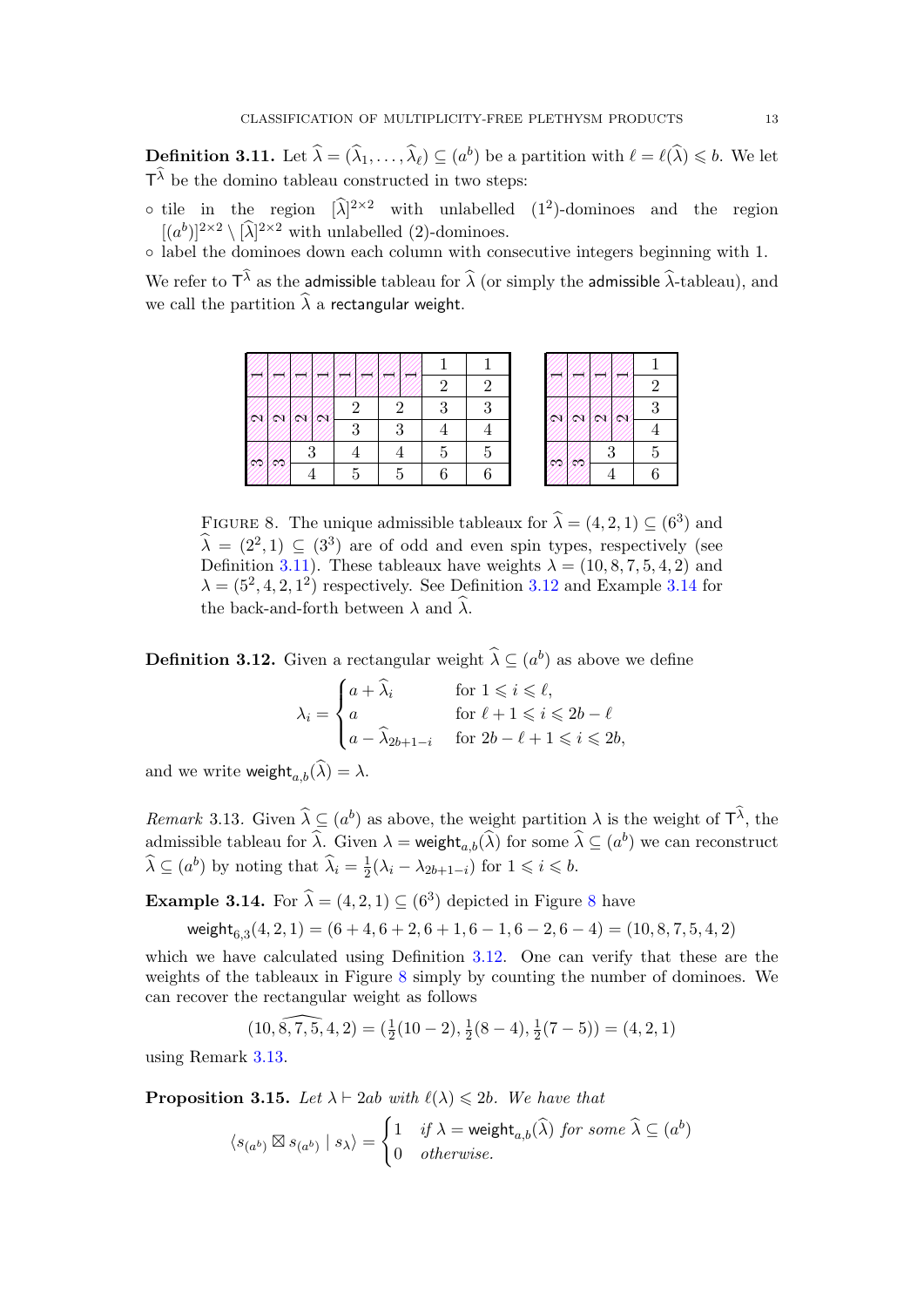In the former case, the unique element of  $Dom((a^b), \lambda)$  is given by the admissible tableau  $\mathsf{T}^{\lambda}$  associated to  $\widehat{\lambda} \subseteq (a^b)$ .

*Proof.* Let  $T \in \text{Dom}(a^b, \lambda)$  for some  $\lambda \vdash 2ab$ . Let  $R(T)$  denote the reading word of T. In the rightmost column,  $R(T)$  only reads the labels of  $(1^2)$ -dominoes. Thus all  $(1^2)$ dominoes occur above (2)-dominoes in this column and they are labelled by consecutive numbers starting from 1. Thus the reading word for this column is  $1, 2, \ldots, i_{2a}$  for some  $i_{2a}$  ≤ b. Before reading R(T) for the  $(2a-1)$ th column, we note that adjacent to every (1<sup>2</sup>)-domino of label  $1 \leqslant j \leqslant i_{2a}$  in column 2a we have another (1<sup>2</sup>)-domino of the same label in column  $2a - 1$  (by the semistandard condition). The remaining rows of the  $(2a - 1)$ th column were all previously determined to be (2)-dominoes. By the lattice permutation condition, these horizontal dominoes have labels  $i_{2a}+1$ ,  $i_{2a}+2$ , ...,  $2b-i_{2a}$ . We remark that all the dominoes we have determined so far belong to a unique square  $(r, c)_2 := \{2r-1, 2r\} \times \{2c-1, 2c\}$  for some  $(r, c) \in (a^b)$  with  $c = a$ . Therefore it makes sense to speak of us having just determined the ath double-column. The reading word of this double column is a prefix of the reading word of T and is of the form

$$
R_a(\mathsf{T})=(1,2,3,\ldots,i_{2a},1,2,3,\ldots,i_{2a},i_{2a}+1,i_{2a}+2,\ldots,2b-i_{2a}).
$$

The only numbers i in  $R_a(\mathsf{T})$  which are free to support a subsequent  $i+1$  in  $R(\mathsf{T})\backslash R_a(\mathsf{T})$ under the system of parentheses are  $i_{2a}$  and  $2b - i_{2a}$ . This is summarised visually in in Figure 9 below.

| ۹          | ł                   |
|------------|---------------------|
| N          | Ñ                   |
|            |                     |
| $i_{2a}$   |                     |
| $i_{2a}$   | 1<br>$\overline{1}$ |
| $i_{2a}$   | 2<br>⊣              |
|            |                     |
| $2\bar{b}$ | i2a                 |

FIGURE 9. The last two columns (or last "double column") of an arbitrary tableau in  $\textsf{Dom}(a^b, \lambda)$ . We have highlighted in blue the only two dominoes whose integer entries are free to support subsequent terms in  $R(T) \setminus R_a(T)$ . Notice that the length of the column (namely, 2b) and the final entry in a  $(1^2)$ -domino (namely,  $i_{2a}$ ) together determine the entry in the final (2)-domino (namely  $2b - i_{2a}$ )

Before reading  $R(T)$  for the  $(2(a-1))$ th column, we note that, as T is semistandard, adjacent to every (1<sup>2</sup>)-domino of label  $1 \leqslant j \leqslant i_{2a}$  in column  $2a - 1$  we have another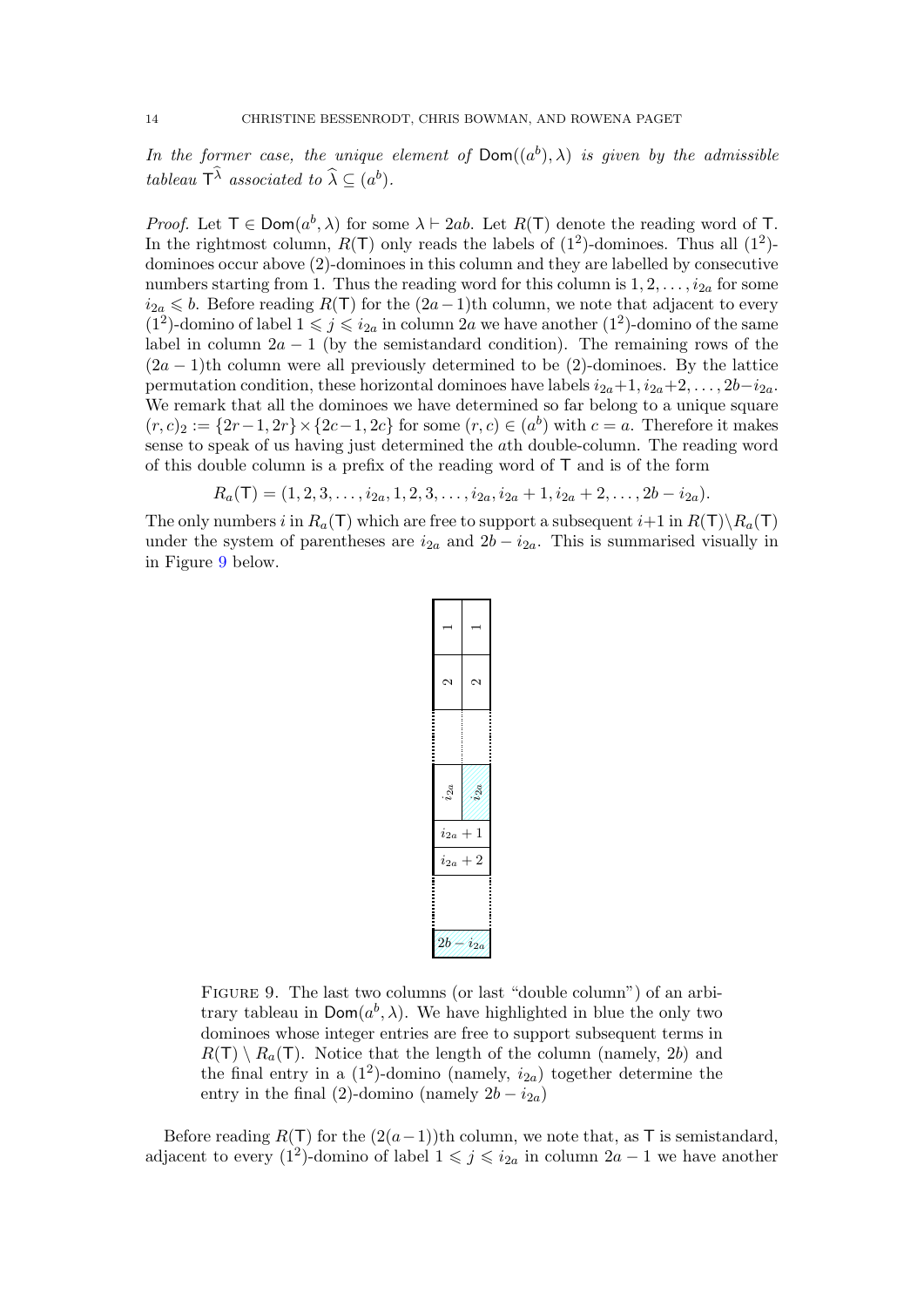(1<sup>2</sup>)-domino of the same label in column  $2(a - 1)$ . (In other words, the first  $2i_{2a}$ rows of the penultimate column are the same as those of the the 2ath and  $(2a - 1)$ th columns.) Similarly to how we argued when reading the 2ath column, we see that all  $(1<sup>2</sup>)$ -dominoes must appear above  $(2)$ -dominoes (as all the labels j of these subsequent dominoes are  $i_{2a} < j \leq 2b - i_{2a}$  and thus cannot be supported by elements of  $R_a(\mathsf{T})$ ). The labels of these subsequent (1<sup>2</sup>)-dominoes are consecutive  $i_{2a} + 1, \ldots, i_{2(a-1)}$ . In particular, we note that  $i_{2a} \leq i_{2(a-1)} \leq b$ . Before reading  $R(T)$  for the  $(2a-3)$ th column, we note that adjacent to every  $(1^2)$ -domino of label  $1 \leqslant j \leqslant i_{2(a-1)}$  in column  $2(a-1)$  we have another (1<sup>2</sup>)-domino of the same label in column  $2a-3$ . The remaining rows of the  $(2a - 3)$ th column were all previously determined to be  $(2)$ -dominoes. By the semistandard property and the lattice permutation condition, these labels are  $i_{2(a-1)}+1$ ,  $i_{2(a-1)}+2$ ,... Therefore it makes sense to speak of us having just determined the  $(a - 1)$ th double-column. The reading word of this double column is a subword of the reading word of T and is of the form

$$
R_{a-1}(\mathsf{T})=(1,2,3,\ldots,i_{2(a-1)},1,2,3,\ldots,i_{2(a-1)},i_{2(a-1)}+1,i_{2(a-1)}+2,\ldots,2b-i_{2(a-1)}).
$$

Repeating this argument, we deduce that T is indeed the admissible  $\hat{\lambda}$ -tableau for  $\hat{\lambda}$ with  $\hat{\lambda}^T = (i_2, i_4, \ldots, i_{2a})$  with reading word

$$
R_a(\mathsf{T}) \circ R_{a-1}(\mathsf{T}) \circ \cdots \circ R_1(\mathsf{T}). \square
$$

Remark 3.16. We emphasise that the only numbers in  $R_k(T)$  which were free to support a subsequent integer in  $R(T) \setminus \cup_{i \leq k} \{R_k(T)\}\$  were  $i_{2k}$  and  $2b - i_{2k}$ ; however, these integers never did support any subsequent integer. In particular each subword  $R_k(\mathsf{T})$ of  $R(T)$  for  $1 \leq k \leq a$  was itself a lattice permutation.

**Proposition 3.17.** For  $\nu \vdash 2$ , the products  $s_{\nu} \circ s_{(a^b,1)}$  are multiplicity-free.

*Proof.* Let  $T \in Dom((a^b, 1), \alpha)$  for some  $\alpha \vdash 2ab + 2$ . Proceeding as in the rectangle case, we deduce that any domino D in T belongs to a unique square  $(r, c)_2 = \{2r 1, 2r$  ×  $\{2c-1, 2c\}$  for some  $(r, c) \in (a^b, 1)$ . In particular, it makes sense to factorise the reading word as

$$
R_a(\mathsf{T})\circ R_{a-1}(\mathsf{T})\circ\cdots\circ R_1(\mathsf{T})
$$

where  $R_i(\mathsf{T})$  is the reading word of the *i*th double column. Moreover, each  $R_i(\mathsf{T})$  is itself a lattice permutation for  $i > 1$  just as in Remark 3.16. This is not true for  $R_1(\mathsf{T})$ as we see in the example in Figure 10 below, since the dominoes in  $(b+1,1)_2$  will, in general, be matched with elements of  $R_i(\mathsf{T})$  for  $i \geq 1$ .

We now consider the word  $R_1(T)$  in more detail. The two dominoes D and D' belonging to  $(b+1,1)_2$  have labels  $d \leq d'$  respectively, both of which are strictly greater than any other label in  $R_1(T)$ . Thus we can remove the integers d and d' from  $R_1(\mathsf{T})$  without affecting the system of parentheses. Therefore the domino tableau  $\mathsf{T}_{\leqslant 2b} = \mathsf{T} \setminus \{D, D'\}$  is of shape  $(a^b)$ , weight  $\lambda := \alpha - \varepsilon_d - \varepsilon_{d'}$ , and its reading word is a lattice permutation. In particular  $\mathsf{T}_{\leq 2b}$  is the unique admissible  $\widehat{\lambda}$ -tableau for some  $\widehat{\lambda} \subseteq (a^b).$ 

The partition  $\hat{\lambda}$  and the labels d, d' are uniquely determined by the weight  $\alpha$ . To see this observe that as  $d, d' > b$  then  $\lambda_i = \lambda_i - a = \alpha_i - a$  for  $1 \leq i \leq b$  by Remark 3.13. Then  $\hat{\lambda}$  determines  $\lambda$ , from which we can read off the values of d, d'. All that remains to determine is whether the dominoes of  $(b+1,1)_2$  are both  $(1^2)$ -dominoes or both (2)-dominoes. If both possibilities satisfy the lattice condition there are two resulting domino tableaux of weight  $\alpha$  which have opposite signs, or otherwise there is a unique domino tableau of this weight.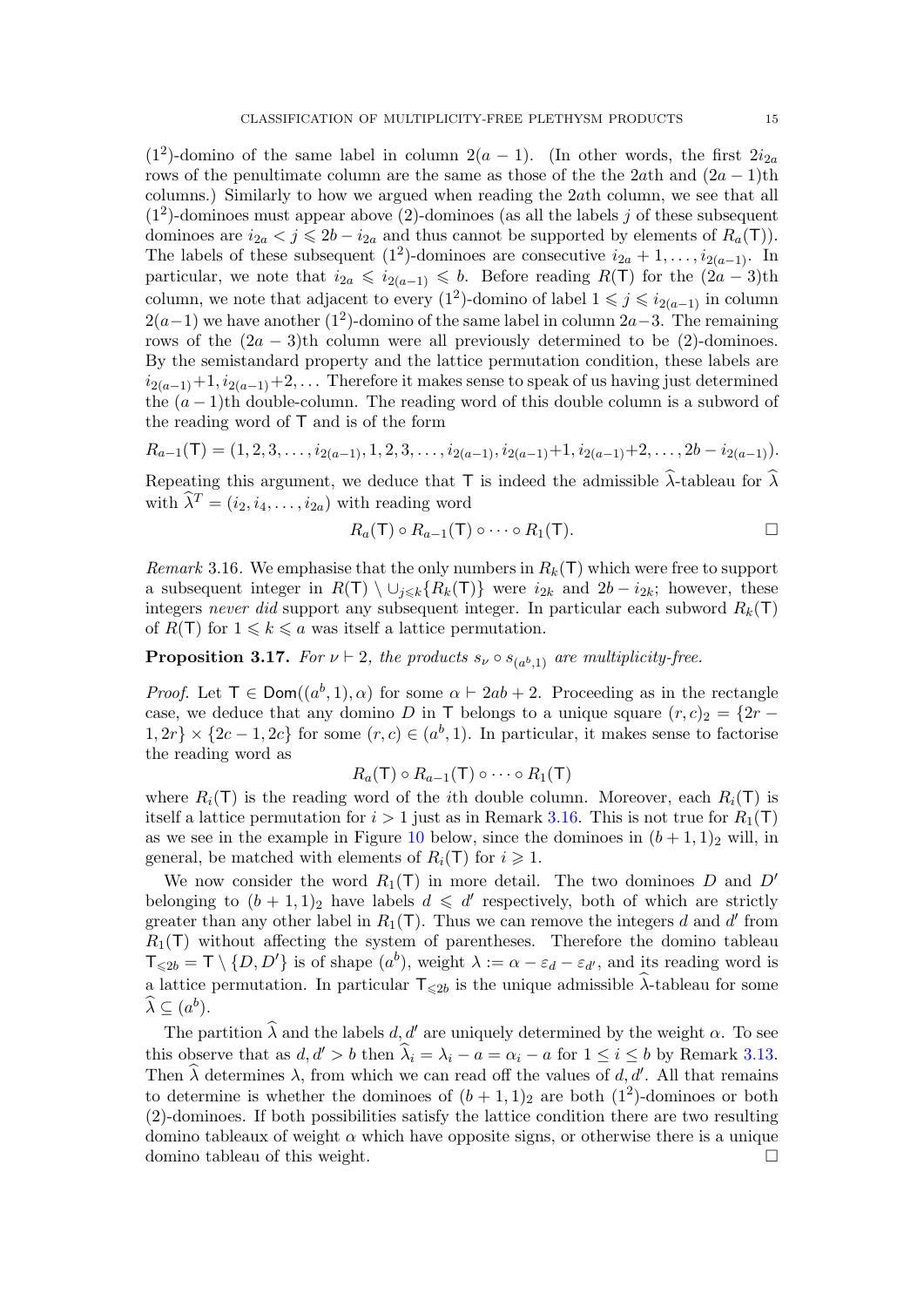|             |    |    |                |                | $\sqrt{2}$ | $\overline{2}$ |
|-------------|----|----|----------------|----------------|------------|----------------|
| ×           | ØX | Ø. | $\overline{2}$ | $\overline{2}$ | 3          | 3              |
|             |    |    | 3              | 3              |            |                |
| 52          | 3  |    | $\overline{4}$ | 4              | 5          | $\overline{5}$ |
|             |    |    | $\overline{5}$ | 5              | 6          | 6              |
| $\clubsuit$ |    |    |                |                |            |                |
| 6           |    |    |                |                |            |                |

|     |    |     |   |                |   | $\overline{2}$ | $\overline{2}$ |
|-----|----|-----|---|----------------|---|----------------|----------------|
| ØŚ  | Ø. | ØX. | ø | 2              | 2 | 3              | 3              |
|     |    |     |   | 3              | 3 | $\overline{4}$ | 4              |
| XI) | ØŹ | 3   |   | 4              | 4 | $\overline{5}$ | $\overline{5}$ |
|     |    | 4   |   | $\overline{5}$ | 5 | 6              | 6              |
|     | œ  |     |   |                |   |                |                |

FIGURE 10. The two tableaux of  $Dom((6^3,1),(10,8,7,6,4,3))$ . The first 6 rows are common to both tableaux and are uniquely determined by the weight. The colouring highlights the partition  $(4, 2, 1) \subseteq (6^3) \subset$  $(6^3, 1)$  and the final double-row. We have underlined the elements paired with the dominoes in  $(b + 1, 1)_2$  under the reading word (note that these underlined entries all belong to the final double-row of the rectangle).

Remark 3.18. In the above proof, we assumed that there existed a  $\mathsf{T} \in \mathsf{Dom}((a^b, 1), \alpha)$ and we proved that under this assumption this was the unique element of  $\mathsf{Dom}((a^b,1), \alpha)$ of this given spin-type. We did this by showing that (1) any two tableaux from  $Dom((a^b, 1), \alpha)$  must coincide within the rectangular region and (2) noticing that this implied that they must differ by rotating the dominoes within  $(b + 1, 1)_2$ , thus having distinct spin-types. We emphasise that rearranging these dominoes will always change the spin-type, but it might also break the semistandard or lattice permutation conditions (this is to be expected as not all coefficients in the product  $s_{\mu} \boxtimes s_{\mu}$  have coefficient 2). For example, if the two dominoes D and D' within  $(b+1,1)_2$  have the same label  $d = d'$ , then they must both be  $(1^2)$ -dominoes.

Remark 3.19. We remark that the two dominoes D and D' must be either (a) supported by integers  $i_{2k}$  or  $2b - i_{2k}$  for some  $1 \leq k \leq a$  as in Remark 3.16, or (b) D is supported by such an integer and D' is supported by D. However,  $i_{2a} \leqslant i_{2(a-1)} \leqslant \ldots \leqslant i_2 \leqslant$  $2b - i_2$  so in actual fact D and D' (respectively D in case (b)) must be supported by some integers  $2b - i_{2k}$  for  $1 \leq k \leq a$  which are precisely the labels of the dominoes which intersect the 2bth row. To summarise, the dominoes  $D$  and  $D'$  are paired (under the system of parentheses) with dominoes of the form  $\{(2b-1,c), (2b, c)\}\)$  $\{(2b, c-1), (2b, c)\}\$ for some  $1 \leqslant c \leqslant 2a$ , or D' is paired with D, and D is paired with such a domino.

**Proposition 3.20.** For  $\nu \vdash 2$ , the products  $s_{\nu} \circ s_{(a^b, a-1)}$  are multiplicity-free.

*Proof.* Let  $T \in Dom((a^b, a-1), \alpha)$  for some  $\alpha \vdash 2ab + 2a - 2$ . Proceeding as in the rectangle case, we deduce that any domino  $D$  in  $\mathsf T$  belongs to a unique square  $(r, c)_2 = \{2r - 1, 2r\} \times \{2c - 1, 2c\}$  for some  $(r, c) \in (a^b) \subset (a^b, a - 1)$ . However this is not true for the final double-row, i.e.,  $(r, c) \in ((a^b, a-1) \setminus (a^b))$ . Namely, there can exist dominoes of the form  $\{(2b+1, 2c), (2b+1, 2c+1)\}\$  or  $\{(2b+2, 2c), (2b+2, 2c+1)\}\$ for  $1 \leq c \leq a$ . An example is depicted in the rightmost tableau in Figure 11 below. Let D be a domino from the final double-row  $({(x, y) | 1 \leq y \leq 2a, x > 2b})$  with label d and let D' be a domino from the first b double-rows  $({(x, y) | 1 \leq y \leq 2a, x \leq 2b})$ with label  $d'$ . If  $d < d'$ , then by the semistandard property, we have that d occurs after d' in the reading word of T. Thus  $\mathsf{T}_{\leq 2b} = \mathsf{T} \cap \{(x, y) | 1 \leq y \leq 2a, x \leq 2b\}$  is itself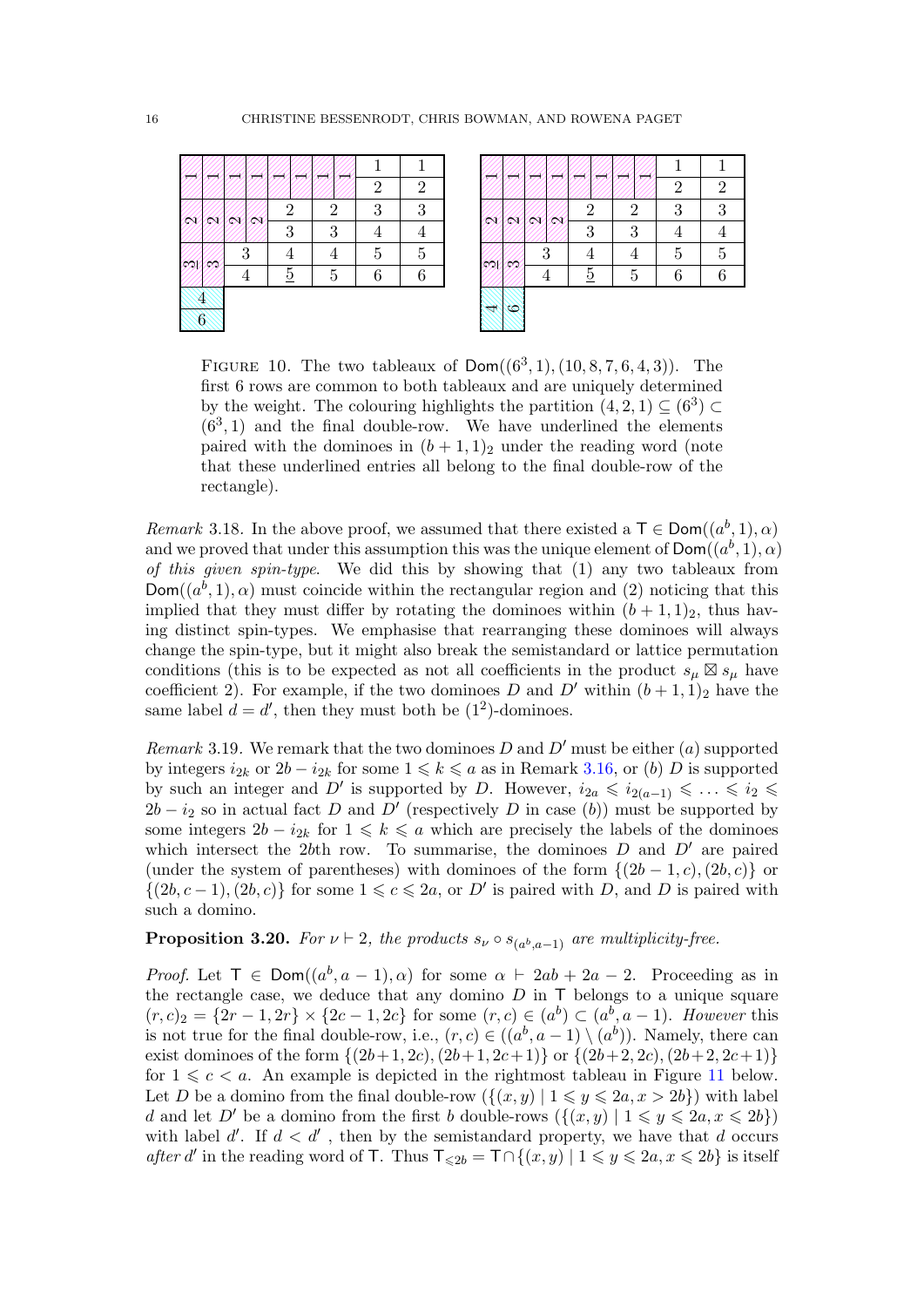a semistandard domino tableau and satisfies the lattice permutation condition. Thus  $\mathsf{T}_{\leqslant 2b} = \mathsf{T}^{\lambda}$  for  $\lambda = \alpha - \varepsilon_{d_1} - \varepsilon_{d_2} - \cdots - \varepsilon_{d_{2a-2}}$ , the partition obtained by removing the labels of the dominoes from the final double-row.

|     |     |    |                |                  |                | $\overline{2}$ | $\overline{2}$ |
|-----|-----|----|----------------|------------------|----------------|----------------|----------------|
| ØX. |     | 61 | ⋘              | $\overline{2}$   | $\overline{2}$ | 3              | 3              |
|     |     |    |                | 3                | 3              | 4              | 4              |
|     |     | 3  |                | 4                | 4              | 5              | $\overline{5}$ |
| Ø)  | 975 |    | 4              | $\overline{5}$   | $\overline{5}$ | 6              | 6              |
|     |     |    | 15.            | $\boldsymbol{6}$ | $\mathfrak{g}$ |                |                |
|     |     |    | $\overline{6}$ |                  |                | 8              |                |

|      |    |    |                  |                |                |                |                          | $\overline{2}$ | $\overline{2}$ |  |
|------|----|----|------------------|----------------|----------------|----------------|--------------------------|----------------|----------------|--|
| Ø9,  | 61 | Ø  | ØX.              | $\overline{2}$ |                | 2              |                          | 3              | 3              |  |
|      |    |    |                  | 3              |                | 3              |                          | £              | 4              |  |
|      |    | 3  |                  |                | 4              |                | 4                        | 5              | $\overline{5}$ |  |
| 99 S | ØB |    | 4                | 5              |                | $\overline{5}$ |                          | 6              | 6              |  |
|      |    | Ý, |                  | œ              | $\mathfrak{g}$ |                | $\overline{\mathcal{X}}$ |                |                |  |
| 44   |    |    | $\boldsymbol{6}$ |                |                |                |                          |                |                |  |

FIGURE 11. Example of a pair of domino tableaux S and T of shape  $(6^3, 5)$  and weight  $(10, 8, 7^2, 5^2, 3, 1)$ . The colouring highlights the partition  $\hat{\lambda} = (4, 2, 1) \subseteq (6^3) \subset (6^3, 5)$  and the final double-row.

The partition  $\hat{\lambda}$  and the multiset of labels of the dominoes in the final double row D are uniquely determined by the weight  $\alpha$ . To see this, observe that since  $d > b$  for any  $d \in \mathcal{D}$ , we have that  $\lambda_i = \lambda_i - a = \alpha_i - a$  for  $1 \leq i \leq b$ . Then  $\widehat{\lambda}$  determines  $\lambda$ , from which we can read off the elements of  $\mathcal{D}$ . What remains is to determine the configuration of dominoes of the final double-row and their labelling.

We claim that there are at most two  $(1^2)$ -dominoes with labels  $d, d' > b + 1$ . Every domino which intersects the  $(2b+1)$ th row must be supported by some domino which intersects the 2bth row (exactly as in Remark 3.19). Since there is precisely one more double column in the 2bth row than in row  $(2b+1)$ th, and the rightmost  $2(a - \lambda_b)$ columns of the 2bth row consist solely of (2)-dominoes, the claim follows. (For example, in Figure 11 the rightmost tableau has two  $(1^2)$ -dominoes with labels  $6, 7 > 3+1 = b+1$ whereas the leftmost tableau has no such  $(1^2)$ -dominoes.) We will now construct the final double-row of each of the possible domino tableaux from the claim; we do this from right-to-left (as this allows us to verify the lattice permutation condition at each stage). Given a fixed weight partition  $\alpha$ , we now provide a pair of algorithms. The first (second) algorithm determines the unique element  $\mathsf{T} \in \mathsf{Dom}((a^b, a-1), \alpha)$  (if it exists) subject to the condition that there are zero (respectively one or two)  $(1^2)$ -dominoes of label  $d > b + 1$ .

Algorithm 1: No (1<sup>2</sup>)-dominoes of label  $d > b+1$ . We now provide an algorithm for uniquely determining a tableau of a given weight subject to the condition that there are no  $(1^2)$ -dominoes of label  $d > b+1$ . In what follows, we assume that such a tableau exists. If such a tableau does not exist, then one of the deductions made during the running of the algorithm (for example a statement regarding the differences between labels) will be false.

Set  $W_1 := \mathcal{D}$ , the multiset of labels determined by the weight  $\alpha - \lambda$  (of the final double-row) and we set  $w_1 = \max(W_1)$ . Set  $f_1$  equal to the label of  $F_1 = \{(2b, 2a -$ 1),  $(2b, 2a)$ . Set  $D_1$  equal to the bottommost horizontal domino/leftmost vertical domino in the region  $(b, a-1)_2$  and set  $d_1$  to be the label of  $D_1$ . Set  $E_1$  and  $\overline{E}_1$  to be the (at this point empty) dominoes in  $(b+1, a-1)_2$  with  $\overline{E}_1$  above  $E_1$ . Step  $i \geq 1$  of the algorithm proceeds as follows:

 $\circ$  Fill in  $E_i$  with the label  $e_i := w_i$ .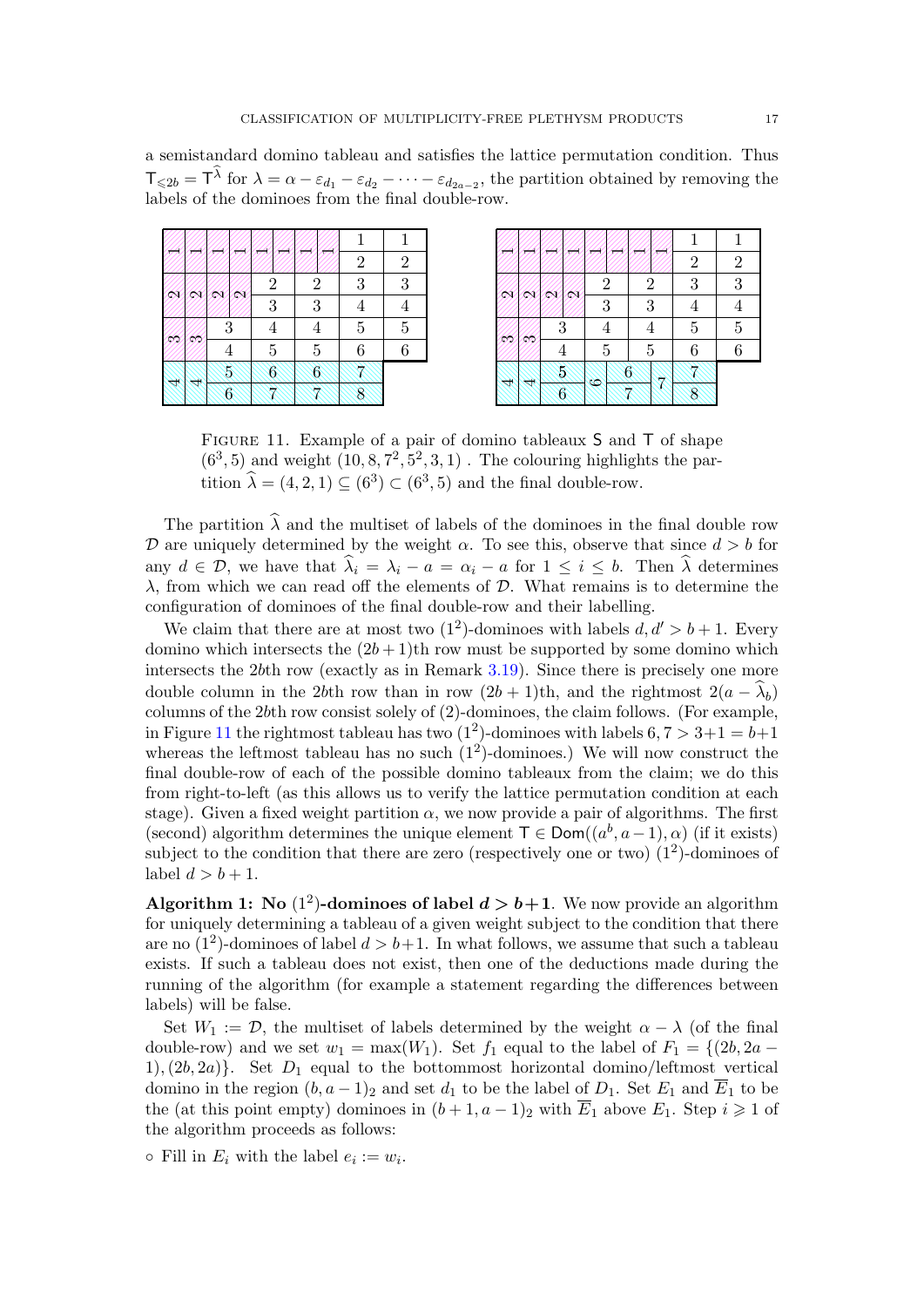- If  $w_i = f_i + 1$ , then  $E_i$  is supported by  $F_i$ ; therefore  $E_i$  must be supported by  $D_i$ and so we fill in  $E_i$  with the label  $\overline{e}_i := d_i + 1$ . Now, if  $e_i > \overline{e}_i + 1$ , then  $E_i$  remains supported by  $F_i$  (and  $E_i$  is free to support a subsequent empty domino) and so we set  $F_{i+1} := E_i$  and we additionally set  $\delta_i = i$ . On the other hand, if  $e_i = \overline{e}_i + 1$ , then  $E_i$  is now supported by  $E_i$  (and so  $F_i$  remains free to support a subsequent empty domino) and we set  $F_{i+1} := F_i$  and we additionally set  $\delta_i = 0$ .
- If  $w_i \neq f_i + 1$ , then  $E_i$  must be supported by  $E_i$ . Therefore we fill in  $E_i$  with the label  $\overline{e}_i := w_i - 1 \in W_i$ . Now, if  $\overline{e}_i = d_i + 1$  then the domino  $\overline{E}_i$  is supported by  $D_i$ (and  $F_i$  is free to support a subsequent empty domino) and so we set  $F_{i+1} := F_i$ . On the other hand, if  $\bar{e}_i > d_i + 1$  then  $E_i$  is supported by  $F_i$  (which by necessity implies that  $\overline{e}_i = f_i + 1$  and that  $D_i$  is free to support a subsequent empty domino) and so we set  $F_{i+1} = D_i$ . Set  $\delta_i = 0$ .
- In either case, we now set  $W_{i+1} = W_i \setminus \{e_i, \overline{e}_i\}, w_{i+1} = \max(W_{i+1}),$  and  $D_{i+1}$ equal to the bottommost horizontal domino/leftmost vertical domino in the region  $(b, a-i-1)_2$  and set  $d_{i+1}$  to be the label of  $D_{i+1}$ . If  $W_{i+1}$  does not consist solely of labels  $b + 1$ , then we label the top domino  $\overline{E}_{i+1}$  and the bottom domino  $E_{i+1}$  and we commence step  $i + 1$ . Otherwise, the algorithm terminates with us placing all the remaining labels in  $(1^2)$ -dominoes.

The algorithm terminates with output given by T. That the resulting tableau T belongs to  $\textsf{Dom}((a^b, a-1), \alpha)$  is immediate from the definition of the *i*th step: we place the largest possible value in the bottom rightmost (2)-domino (of course) and then place the only possible label in the (2)-domino immediately above this (with cases prescribed precisely by the system of parentheses).

Algorithm 2: At least one  $(1^2)$ -domino of label  $d > b + 1$ . We now provide an algorithm for uniquely determining a tableau of a given weight subject to the condition that there exists at least one  $(1^2)$ -domino of label  $d > b+1$ . In what follows, we assume that such a tableau exists. If such a tableau does not exist, then one of the deductions made during the running of the algorithm (for example a statement regarding the differences between labels) will be false.

Set  $W_1 := \mathcal{D}$ , the multiset of labels determined by the weight  $\alpha - \lambda$  (of the final double-row), and set  $w_1 = \max(W_1)$ . Set  $f_1$  equal to the label of  $F_1 = \{(2b, 2a -$ 1),  $(2b, 2a)$ . Set  $D_1$  equal to the bottommost horizontal domino/leftmost vertical domino in the region  $(b, a - 1)_2$  and set  $d_1$  to be the label of  $D_1$ . Step  $i \geq 1$  of the algorithm proceeds as follows:

 $\circ$  Suppose  $F_i$  is in the 2bth row.

- If  $w_i = f_i + 2$ , then necessarily  $f_i + 1 \in W_i$ . We place two (2)-dominoes  $\overline{E}_i$  and  $E_i$  in  $(b+1, a-i)_2$  with ascending labels  $\overline{e}_i = f_i + 1$  and  $e_i = f_i + 2$ . If  $d_i = f_i$ then set  $F_{i+1} := F_i$  and if  $d_i < f_i$  then set  $F_{i+1} := D_i$ .
- If  $w_i = f_i + 1$ , then  $d_i + 1 \in W_i \setminus \{w_i\}$ .
- ( $\clubsuit$ ) If  $d_i + 2 \not\in W_i \setminus \{f_i + 1, d_i + 1\}$ , place a (1<sup>2</sup>)-domino,  $E_i$  in the rightmost position and then place a (1<sup>2</sup>)-domino,  $\overline{E}_i$ , in the adjacent position with labels  $e_i = f_i + 1$ and  $\overline{e}_i = d_i + 1$ . Set  $F_{i+1} := \emptyset$ .
- ( $\spadesuit$ ) If  $d_i + 2 \in W_i \setminus \{f_i + 1, d_i + 1\}$ , then place a  $(1^2)$ -domino, V, in the rightmost position with label  $e_i = f_i + 1$ . Then place a (2)-domino  $\overline{E}_i$  adjacent to V in the  $(2b+1)$ th row with label  $\overline{e}_i = d_i + 1$ . Set  $F_{i+1} := E_i$ .
- Suppose  $F_i$  is in the  $(2b+1)$ th row. In this case,  $d_i \neq f_i$  and we must have  $d_i$  +  $1, f_i + 1 \in W_i.$ 
	- If  $d_i + 2 \in W_i \setminus \{f_i + 1\}$  then place a (2)-domino,  $E_i$ , in the rightmost position in the  $(2b+2)$ <sup>th</sup> row with label  $e_i = f_i + 1$ . We then place a  $(2)$ -domino,  $E_i$ , in the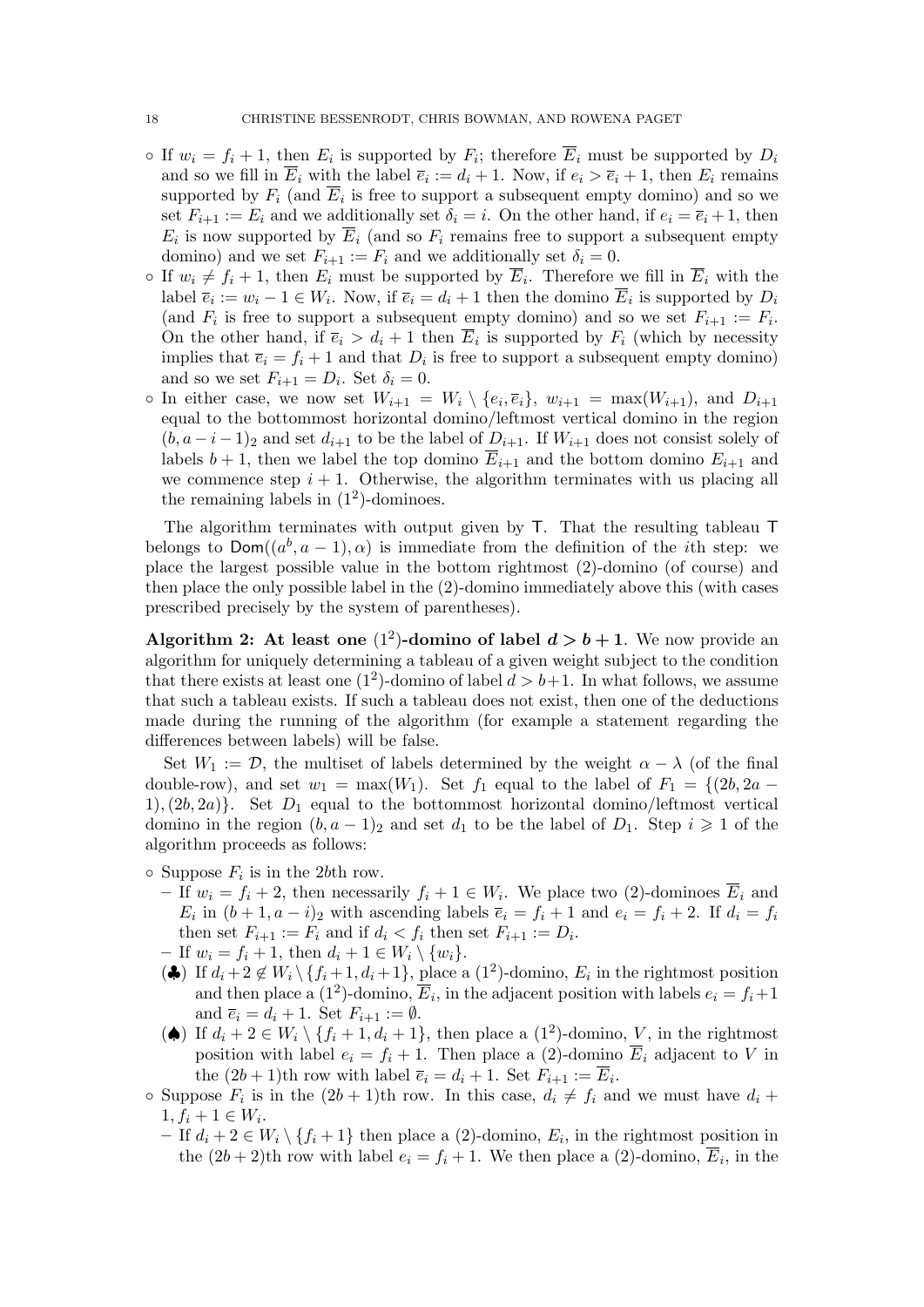rightmost available position in the  $(2b+1)$ th row with label  $\overline{e}_i = d_i + 1$ . We set  $F_{i+1} := E_i.$ 

- If  $d_i + 2 \notin W_i \setminus \{f_i + 1\}$  then place a (2)-domino  $E_i$  in the rightmost available position in the  $(2b+2)$ <sup>th</sup> row with label  $e_i = f_i + 1$ . Then place a  $(1^2)$ -domino  $\overline{V}$ in the adjacent position to the left with label  $\overline{e}_i = d_i + 1$ . Then set  $F_{i+1} = \emptyset$ .
- $\circ$  Suppose  $F_i = \emptyset$ . If  $W_i$  does not consist solely of labels  $b+1$ , then  $d_i+1, d_i+2 \in W_i$ and we place a pair of (2)-dominoes  $\overline{E}_i$  and  $E_i$  with labels  $d_i+1$  and  $d_i+2$ . Otherwise, the algorithm terminates with us placing all the remaining labels in  $(1^2)$ -dominoes.
- $\circ$  We now set  $W_{i+1} = W_i \setminus \{e_i, \overline{e}_i\}, w_{i+1} = \max(W_{i+1}),$  and  $D_{i+1}$  equal to the bottommost horizontal domino/leftmost vertical domino in the region  $(b, a-i-1)_2$  and set  $d_{i+1}$  to be the label of  $D_{i+1}$ .

The algorithm terminates with output given by T. That the resulting tableau T belongs to  $\textsf{Dom}((a^b, a-1), \alpha)$  is immediate from the definition. It is not immediate that this tableau is unique: in the step  $(\spadesuit)$  we have apparently made a choice. We could have placed two (2)-dominoes at this step and set  $F_{i+1} := E_i$  in the  $(2b+1)$ th row. However, a (2)-domino in the  $(2b+1)$ th row is unable to support a (1<sup>2</sup>)-domino and so this choice is invalid.

Uniqueness of sign. Given a weight  $\alpha$ , each algorithm produces at most one tableau of that weight. If the second algorithm does not produce a tableau, then the result follows. Now suppose that the second algorithm does terminate with a tableau T. We depict  $\mathsf{T} \cap \{(r,c) \mid r \geq 2b, 1 \leq c \leq 2a\}$  in Figure 12 below.

| $\cdots$             | $d_{j+2}$     | $\overline{n}$ — | -4        | $a_i$ |          | $\cdots$ |         | $d_i$            |         | $\boldsymbol{v}$<br>$\overline{\phantom{a}}$ | $\cdots$     | J <sup>2</sup>        |  |
|----------------------|---------------|------------------|-----------|-------|----------|----------|---------|------------------|---------|----------------------------------------------|--------------|-----------------------|--|
| $\sim$ $\sim$ $\sim$ | $d_{j+2}$     | $\overline{v}$   | $d_i + 1$ |       | $\cdots$ | $d_i +$  |         | $\boldsymbol{v}$ | $1 - 2$ | $\cdots$                                     | $\mathbf{r}$ |                       |  |
|                      | $ d_{j+2}+2 $ |                  | $d_j+2$   |       |          |          | $d_i+2$ |                  |         | $\sqrt{2}$<br>$J_{i-2}$<br>∠                 |              | $\Omega$<br>+ ∠<br>J1 |  |

FIGURE 12. Rows  $2b$ ,  $2b+1$ ,  $2b+2$  of the domino tableau T constructed by Algorithm 2. Note that  $v - 1 = f_{i-1}$ . Compare with the leftmost domino tableau in Figure 11.

If  $i-j = -1$  in the above and  $v = \overline{v}$ , then T is the unique tableau in  $\mathsf{Dom}(a^b, a-1, \alpha)$ . To see this, note that algorithms 1 and 2 coincide up to the point in the  $(i-2)$ th step at which we insert a vertical domino. At this point  $d_{i-1} + 1 = v = w_{i-1} = \max(W_{i-1})$ and  $\overline{v} = d_{i-1} + 1$  and so  $\overline{v} = v$ ; thus algorithm 1 fails.

Now assume that  $i-j \geq 0$  or  $\overline{v} \neq v$ . We now describe how to obtain a semistandard tableau  $\mathsf{T}^{\text{rot}}$  from  $\mathsf T$  with no (1<sup>2</sup>)-dominoes of label  $d > b + 1$ , but such that  $\mathsf{T}^{\text{rot}}$  has opposite sign. Note that  $T<sup>rot</sup>$  will be the output of algorithm 1.

| $\sim$ $\sim$ $\sim$ | $d_{j+2}$                           | $\overline{v}-1$ | $d_i$   | $\ldots$ . | $d_i$            | $v-1$                   |          | 12        |  |
|----------------------|-------------------------------------|------------------|---------|------------|------------------|-------------------------|----------|-----------|--|
| $\sim$ $\sim$ $\sim$ | $ d_{j+2}+1 $                       | $\overline{v}$   | $d_j+1$ | $\cdots$   |                  | $d_i + 1  f_{i-2} + 1 $ | $\cdots$ | $J_1 + 1$ |  |
|                      | $ d_{j+2}+2 $ $d_j+2$ $ d_{j-1}+2 $ |                  |         |            | $\boldsymbol{v}$ | $ f_{i-2}+2 $           |          | $f_1 + 2$ |  |

FIGURE 13. Rows  $2b$ ,  $2b+1$ ,  $2b+2$  of the domino tableau  $T^{rot}$ . Compare with the rightmost domino tableau in Figure 11.

Given  $\mathsf T$  as in Figure 12, we define  $\mathsf T^{rot}$  to the tableau obtained from  $\mathsf T$  as in Figure  $13$ . We need only show that  $T<sup>rot</sup>$  satisfies the semistandard and lattice permutation conditions.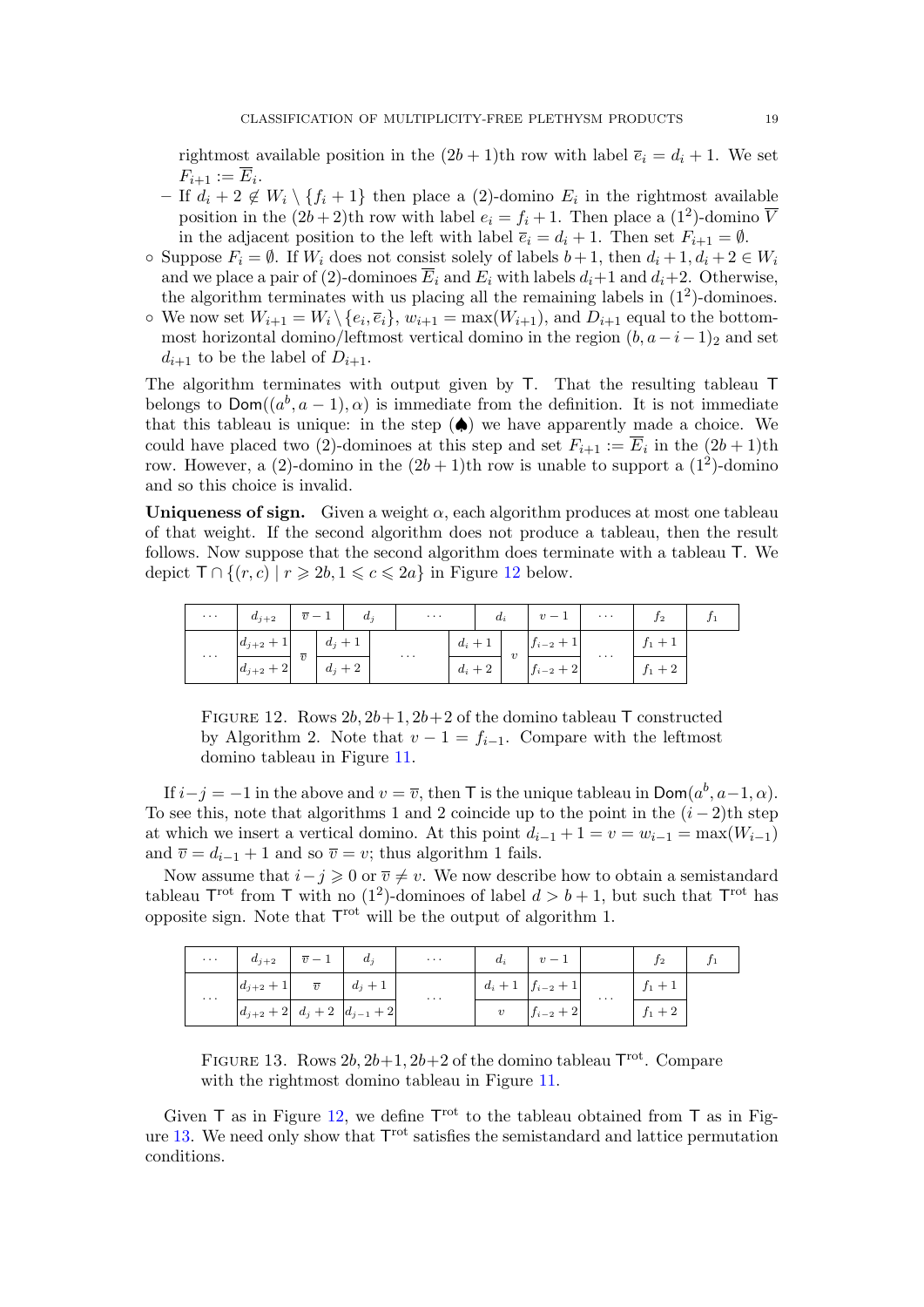The lattice permutation can be checked by inspection of Figure  $13$ . That  $T<sup>rot</sup>$  is weakly increasing along rows follows as each set of row labels of  $T<sup>rot</sup>$  is a subset of the row labels of T. That the columns increase from the entries in the 2bth to the  $(2b+1)$ th row is immediate. Finally, the column strict inequality  $\overline{v} < d_j + 2$  in T<sup>rot</sup> follows from the row semistandardness inequality  $\overline{v} \leq d_j + 1$  of  $\overline{T}$ . Similarly,  $d_k + 1 < d_{k-1} + 2$ for  $i \leq k \leq j$  and  $d_i + 1 < v$  because  $d_k \leq d_{k-1}$  and  $d_i + 2 \leq v$ , both by the row semistandardness of T.

Therefore the signs of the tableaux (if they both exist) produced in Algorithms 1 and 2 are opposite and so  $s_{(2)} \circ s_{(a^b, a-1)} \leq 1$  and  $s_{(1^2)} \circ s_{(a^b, a-1)} \leq 1$  as required.  $\square$ 

#### Corollary 3.21. All the products listed in Theorem 1.1 are multiplicity-free.

*Proof.* Case  $(i)$  is trivial, and cases  $(iii)$  and  $(iv)$  have been checked by computer. Above, we have explicitly checked case (ii) for  $\mu = (a^b)$ ,  $(a^b, 1)$ ,  $(a^{b-1}, a-1)$  and  $\mu$  a hook. The case  $\mu = (a+1, a^{b-1}) = (a^b, 1)^T$  then follows immediately by equation (2.4).  $\Box$ 

# 4. NEAR MAXIMAL CONSTITUENTS OF  $s_{\nu} \circ s_{(2)}$

For an arbitrary partition  $\nu \vdash n$ , we calculate the near maximal (in the lexicographic ordering) constituents of the product  $s_{\nu} \circ s_{(2)}$  and their multiplicities. The answer is reminiscent of the famous rule for Kronecker products with the standard representation of the symmetric group. We expect the results and ideas of this section to be of independent interest; these results will also be vital in the proof of the classification.

Given  $\nu \vdash n$ , we have already seen in Theorem 2.2 that  $s_{(n+\nu_1,\nu_2,...,\nu_\ell)}$  is the lexicographically maximal constituent of  $s_{\nu} \circ s_{(2)}$ , and that

$$
\langle s_{\nu} \circ s_{(2)} | s_{(n+\nu_1,\nu_2,\dots,\nu_\ell)} \rangle = 1.
$$
 (4.1)

We set  $\bar{\nu} = \nu + (n)$ . We first note that if  $\lambda \vdash 2n$  is any partition with  $\lambda_1 = n + \nu_1 = \bar{\nu}_1$ then there is a bijection

$$
\mathrm{PStd}((2)^{\nu}, \lambda) \to \mathrm{SStd}(\bar{\nu}, \lambda),
$$

simply given by (1) exorcising the first entry (equal to 1 in every case) of each tableau  $T(r, c) = \begin{pmatrix} 1 & z \end{pmatrix}$  for  $(r, c) \in [\nu]$  and then (2) adjoining n additional boxes each containing an entry  $\overline{1}$  into the top row. (We note that since  $\overline{1}$  had  $n + \nu_1$  tableau entries 1, this map sends T to a semistandard  $\bar{\nu}$ -tableau whose first row contains only entries 1.) We now use equation  $(2.6)$ :

$$
\langle s_{\nu} \circ s_{(2)} | s_{\lambda} \rangle = | \mathrm{PStd}((2)^{\nu}, \lambda)| - \sum_{\beta \triangleright \lambda} \langle s_{\nu} \circ s_{(2)} | s_{\beta} \rangle \times | \mathrm{SStd}(\beta, \lambda)|
$$

to argue that the multiplicity is zero. If  $\bar{\nu} \not\subseteq \lambda$  then  $|PStd((2)^{\nu}, \lambda)| = |SStd(\bar{\nu}, \lambda)|$ 0. Otherwise  $\bar{\nu} \ge \lambda$  and the  $\beta = \bar{\nu}$  term cancels with the first term, again giving multiplicity zero. Therefore

$$
\langle s_{\nu} \circ s_{(2)} | s_{\lambda} \rangle = 0 \text{ if } \lambda_1 = n + \nu_1 \text{ and } \lambda \neq \nu + (n). \tag{4.2}
$$

An example is given in Figure 14.

Remark 4.1. In the above one can think of our construction of plethystic tableaux of weight  $(n + \nu_1, \dots)$  via the following summary: the position of every single entry equal to 1 is forced. Namely, we cannot have a  $\boxed{1\,1}$  appearing in the rth row for any  $r > 1$  (as  $\boxed{1 \mid 1}$  is minimal in the ordering on Young tableaux) and so every entry of a plethystic tableau, T, must be of the form  $T(r, c) = \lceil 1 + r \rceil$  for  $r > 1$  and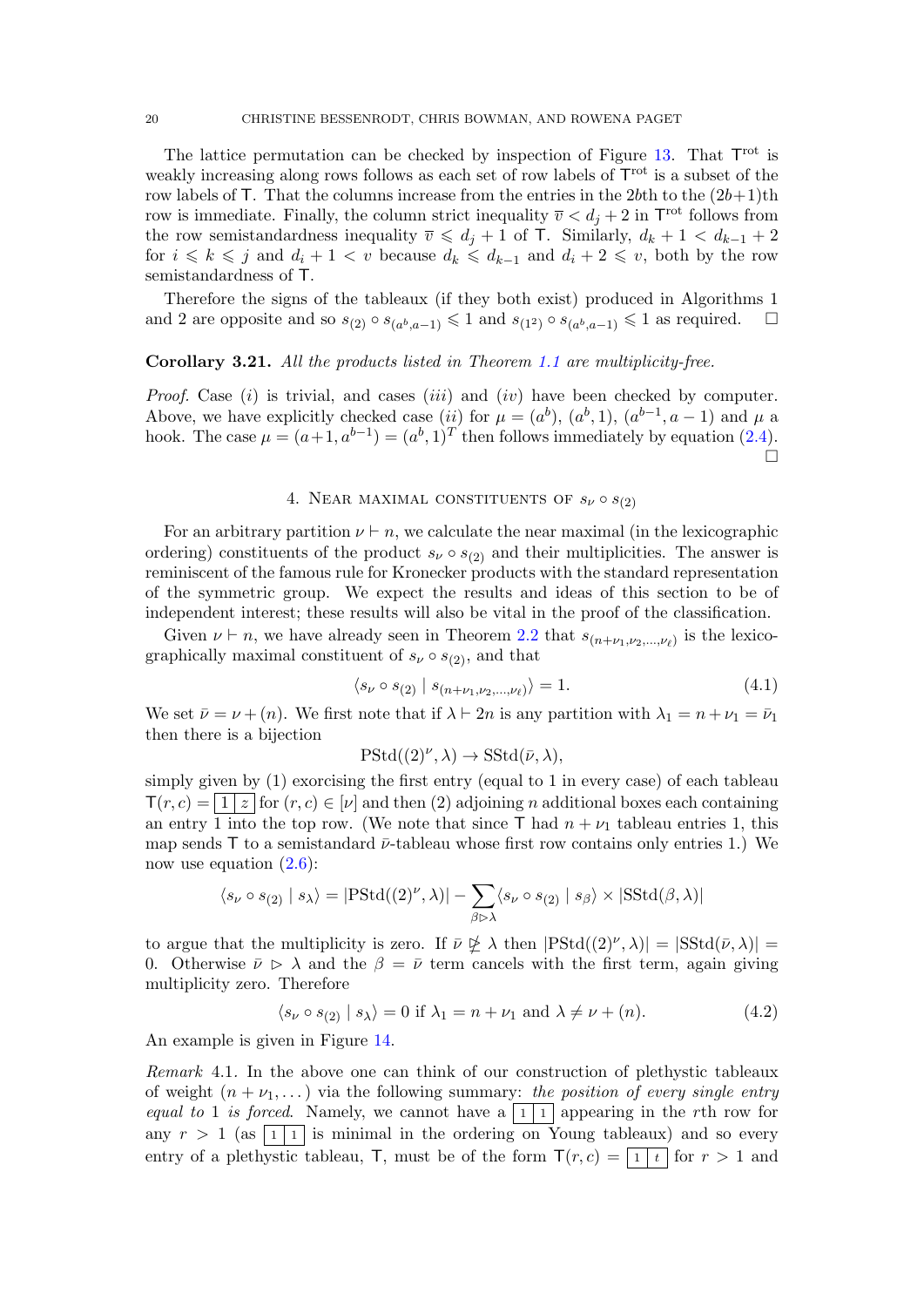$T(1, c) = |1| 1$ . This is simply because we have  $n + \nu_1$  such entries equal to 1. With the 1s in place, the conditions on the integers t in the entries  $T(r, c) = \boxed{1}{t}$  are the same as the conditions on the entries  $t(r, c) = t$  of some  $t \in SStd(\bar{\nu}, \lambda)$ .



FIGURE 14. A plethystic tableaux  $\mathsf T$  of shape  $(2)^{(5,4,2)}$  and maximal weight  $(16, 4, 2)$  is depicted on the left. The corresponding semistandard tableau of weight  $(16, 4, 2)$  is depicted on the right.

We will now consider the next layer in the lexicographic ordering, namely the constituents labelled by partitions  $\lambda \vdash 2n$  with  $\lambda_1 = n + \nu_1 - 1$ . Recall  $\bar{\nu} = \nu + (n)$ .

We already know that  $s_{(n)} \circ s_{(2)}$  is multiplicity-free, so we will now assume that  $\nu \neq$ (n). For the remainder of this section, we will assume that  $\lambda \vdash 2n$  with  $\lambda_1 = n + \nu_1 - 1$ . We begin by defining a map

$$
\Phi: \mathrm{PStd}((2)^{\nu}, \lambda) \to \bigsqcup_{\substack{\beta = \bar{\nu} - \varepsilon_1 - \varepsilon_x + \varepsilon_a + \varepsilon_b \\ x, a, b \ge 2}} \mathrm{SStd}(\beta, \lambda) \sqcup \mathrm{SStd}(\bar{\nu}, \lambda),
$$

by first breaking  $PStd((2)^{\nu}, \lambda)$  into two disjoint subsets as follows. We observe that any  $\mathsf{T} \in \mathrm{PStd}((2)^{\nu}, \lambda)$  is of one of the following forms:

- (i) we have that  $\mathsf{T}(X) = \lceil \frac{1}{x} \rceil$  with  $t_X \geq 1$  for all  $X \in [\nu]$ ; in row 1 there is a unique entry not of the form  $\boxed{1 \mid 1}$ , namely  $\mathsf{T}(1, \nu_1) = \boxed{1 \mid t}$  for some  $t := t_{(1, \nu_1)} > 1$ ;
- (ii) the tableau T has a unique entry of the form  $T(x, \nu_x) = \lceil t_1 \rceil t_2 \rceil$  for some  $2 \leq t_1 \leq t_2$ and  $x \geq 2$ ; all other entries of T are of the form  $T(X) = \lceil 1 | t_X \rceil$  with  $t_X \geq 1$  for  $X \in [\nu] \setminus (x, \nu_x)$ ; and in particular  $\mathsf{T}(X) = \boxed{1 \mid 1}$  for all  $X = (1, c)$  for  $c \leq \nu_1$ .

For an example of the two cases, see Figure 15



FIGURE 15. The plethystic tableaux  $T_1, T_2, T_3 \in$  $PStd((2)^{(4,2^2)}, (11, 3, 2)).$  The plethystic tableau  $T_1$  is of the form  $(i)$ and  $T_2, T_3$  are of the form  $(ii)$ .

Remark 4.2. In Remark 4.1 we saw that we had zero choices for where to place the  $n+\nu_1$  integers equal to 1 within a plethystic tableau of shape  $\nu$  and weight  $(n+\nu_1, \dots)$ . The two cases  $(i)$  and  $(ii)$  above arise as there is precisely one choice as to where not to put an entry 1 in a plethystic tableau of shape  $\nu$  and weight  $(n + \nu_1 - 1, \dots)$ .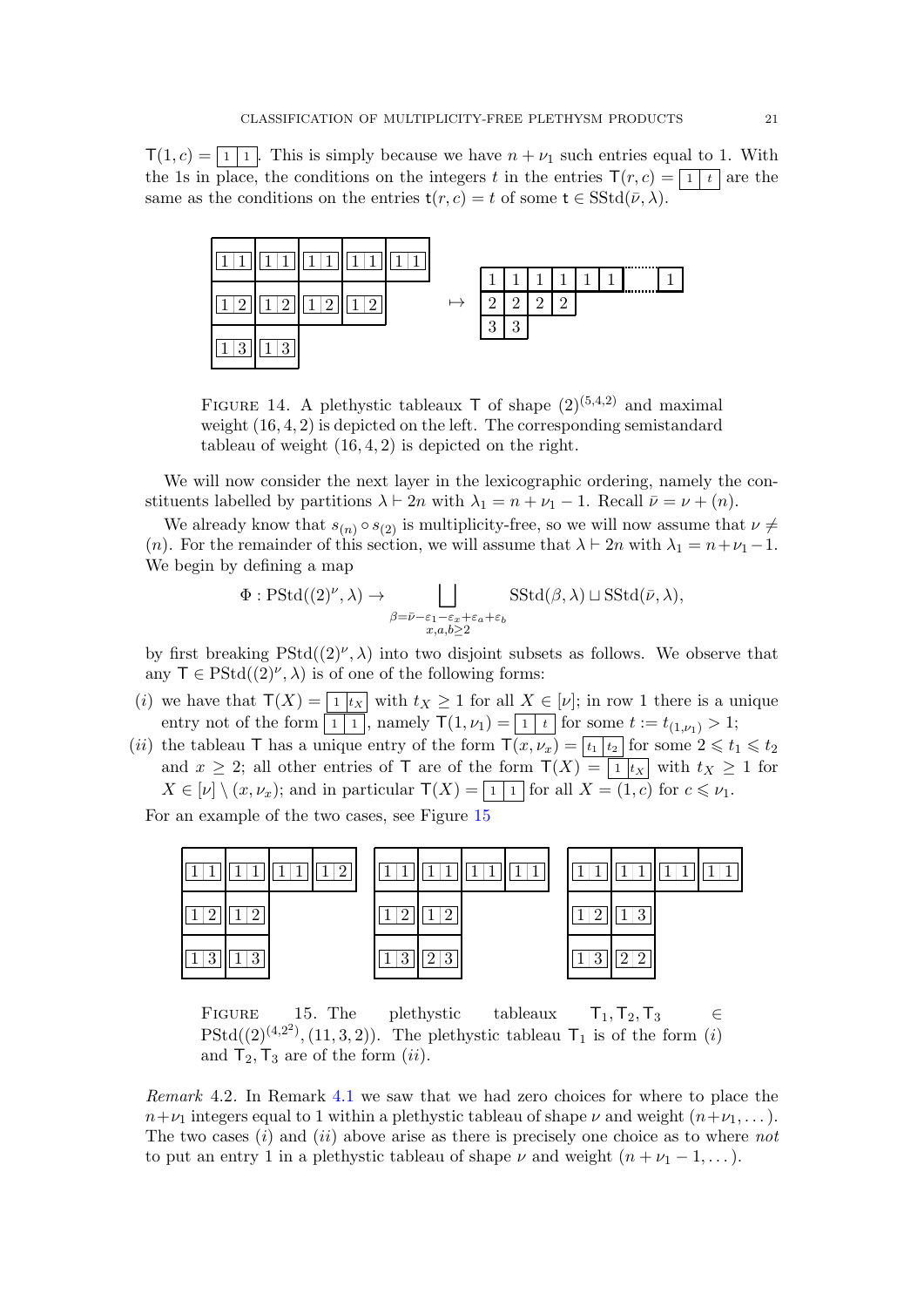We now define a tableau t in each of the cases  $(i)$  and  $(ii)$  above as follows, and then set  $\Phi(\mathsf{T}) = \mathsf{t}$ .

**Case** (i). We define a tableau of shape  $\bar{\nu}$ . Set  $t(1, c) = 1$  for all  $1 \leq c \leq n + \nu_1$  and  $\mathsf{t}(1,n+\nu_1)=t_{(1,\nu_1)}$ . For the remaining nodes,  $X\in[\nu_{>1}]$ , we set  $\mathsf{t}(X)=t_X$  (where  $\mathsf{T}(X) = \boxed{1 | t_X |}.$ 

**Case** (ii). We first define a semistandard  $(\bar{\nu} - \epsilon_x)$ -tableau  $\bar{t}$  by setting  $\bar{t}(1, c) = 1$ for all  $1 \leq c \leq n + \nu_1 - 1$  and  $\bar{t}(X) = t_X$  if  $\mathsf{T}(X) = |1|t_X|$ . We then let t be the tableau obtained from  $\bar{t}$  by applying the RSK bumping algorithm to insert  $t_1$  into row 2 (resulting in the addition of a box in the ath row for some  $a \ge 2$ ) followed by  $t_2$  into row 2 (resulting in a box added into the bth row for some  $2 \leq b \leq a$ ).

For an example of the two cases, see Figure 16.

Remark 4.3. We note that in case (i),  $\Phi(T) \in \text{SStd}(\bar{\nu}, \lambda)$  and in case (ii)  $\Phi(T) \in$ SStd( $\beta$ ,  $\lambda$ ) for  $\beta = \bar{\nu} - \varepsilon_1 - \varepsilon_x + \varepsilon_a + \varepsilon_b$  where the shape  $\beta$  is determined by the numbers  $a, b$  with  $2 \leq b \leq a$  produced via the RSK bumping. We emphasise that since the two RSK applications will never add two boxes in the same column, we must have that  $\nu_a \neq \nu_b$  whenever  $a \neq b$ .

**Example 4.4.** We now illustrate the effect of the map  $\Phi$  on the plethystic tableaux  $T_1, T_2, T_3$  of Figure 15. The semistandard tableaux  $\Phi(T_1), \Phi(T_2)$  and  $\Phi(T_3)$  are depicted in Figure 16. The tableau  $\Phi(T_1)$  is easily calculated; we simply remove the initial entries 1 from each  $\mathsf{T}(r,c) = \lceil 1 \rceil t \rceil$  for each  $r \geq 1$  and adjoin these to row 1.

To compute  $\Phi(T_2)$ , we first move the 1 entries as above. Next, we observe the unique entry of  $T_2$  not containing 1 occurs in the removable box  $T(3, 2) = \boxed{2 \mid 3}$  in row  $x = 3$ ; we remove this box and its entries. Then add the removed numbers  $2, 3$  to the second row (shown in blue). The result is the Young tableau  $\Phi(T_2)$ .

To compute  $\Phi(T_3)$ , we first move the 1 entries as above. Next, we observe the unique entry of  $T_3$  not containing 1 occurs in the removable box  $T(3, 2) = \boxed{2 \mid 2}$  in row  $x = 3$ ; we remove this box and its entries. Then add the removed numbers 2, 2 to the second row (shown in cyan) and, using the RSK bumping algorithm, displace the entry 3 to the third row (shown in pink). In more detail: in the first addition, the 2 bumps the entry 3 from the second row into the third row; as the third row consists only of entries 3 there are no further bumps. The second insertion simply adds the entry 2 to the right of the second row. The result is the Young tableau  $\Phi(T_3)$ .



FIGURE 16. The images under  $\Phi$  of the plethystic tableaux  $T_1, T_2, T_3$ of Figure 15 respectively. The shapes of these tableaux are  $(12, 2^2)$ ,  $(11, 4, 1)$  and  $(11, 3, 2)$  respectively. We have used  $\times$  to illustrate that the latter two tableaux have shorter first rows (by one box).

We let  $M(\nu)$  be the set of all partitions  $\beta \vdash 2n$  such that  $\beta$  can be obtained from  $\bar{\nu} - \varepsilon_1$  by first removing a node from  $\bar{\nu} - \varepsilon_1$  in row  $x > 1$  and then adding two nodes in rows  $a \geq b \geq 2$  where  $\beta_a \neq \beta_b$  if  $a \neq b$ . In particular,  $\beta$  can be written in the form  $\beta = \bar{\nu} - \varepsilon_1 - \varepsilon_x + \varepsilon_a + \varepsilon_b$  for some  $2 \leq a, b, x$  with conditions as above. A partition  $\beta \in M(\nu)$  may be obtained in the form  $\beta = \bar{\nu} - \varepsilon_1 - \varepsilon_x + \varepsilon_a + \varepsilon_b$  for different choices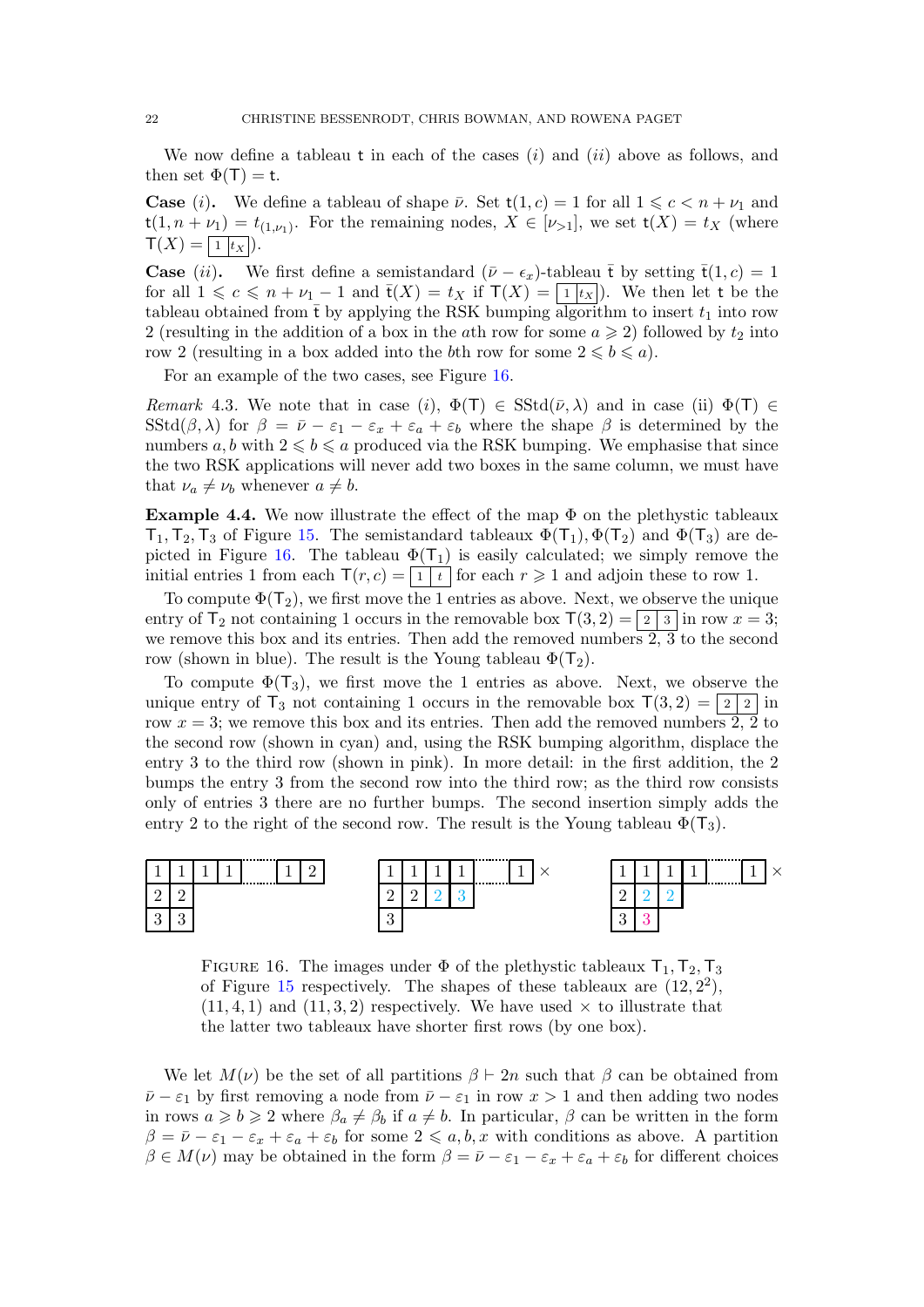of  $a \geq b$  satisfying the conditions above (x is then uniquely determined); we note that β has only one such form if  $x \notin \{a, b\}$ . We let  $I(\beta)$  be the set of possible pairs  $(a, b)$ for  $\beta$  as above.

#### 4.1. The case  $\nu_1 \neq \nu_2$ .

**Proposition 4.5.** Let  $\nu \vdash n$  with  $\nu_1 \neq \nu_2$ . Let  $\lambda \vdash 2n$  with  $\lambda_1 = n + \nu_1 - 1$ . The following map is a bijection:

$$
\widehat{\Phi}: \mathrm{PStd}((2)^{\nu}, \lambda) \to \mathrm{SStd}(\bar{\nu}, \lambda) \sqcup \left( \bigcup_{\substack{\beta \in M(\nu) \\ \beta \triangleright \lambda}} (\mathrm{SStd}(\beta, \lambda) \times I(\beta)) \right) \tag{4.3}
$$

given by  $\widehat{\Phi}(\mathsf{T}) = \Phi(\mathsf{T})$  in case (i), and in case (ii)  $\widehat{\Phi}(\mathsf{T})$  is equal to  $(\Phi(\mathsf{T}), (a, b))$ , with  $(a, b)$  obtained in the RSK bumping.

*Proof.* The fact that  $\widehat{\Phi}$  is a well-defined map follows from the definition of  $\Phi$  and  $(*)$ above. We shall now prove that  $\hat{\Phi}$  is bijective. Finding the preimage in case (*i*) is trivial. We now consider case (ii). Suppose that  $\beta = \bar{\nu} - \varepsilon_1 - \varepsilon_x + \varepsilon_a + \varepsilon_b$  with  $(a, b) \in I(\beta)$ . We can apply reverse RSK to  $s \in SStd(\beta, \lambda)$  to remove nodes from the bth and then ath rows and hence obtain a unique tableau  $s'$  and a pair of integers  $s_1 \leqslant s_2$  removed from the tableau. We set S to be the plethystic tableau obtained by letting

$$
\mathsf{S}(X) = \begin{bmatrix} 1 & |s'(X)| \\ 1 & |s'(X)| \end{bmatrix} \qquad \mathsf{S}(x, \nu_x) = \begin{bmatrix} s_1 & s_2 \\ s_3 & s_4 \end{bmatrix}
$$

for  $X \in [\nu - \varepsilon_x]$ . This provides the required inverse map.

Corollary 4.6. Let  $\nu \vdash n$  with  $\nu_1 \neq \nu_2$  and  $\lambda \vdash 2n$  with  $\lambda_1 = n + \nu_1 - 1$ . We have that

$$
\langle s_{\nu} \circ s_{(2)}, s_{\lambda} \rangle = \begin{cases} |I(\lambda)| = 1 & \text{if } \lambda = \bar{\nu} - \varepsilon_1 - \varepsilon_x + \varepsilon_a + \varepsilon_b \text{ for } x \neq a, b, \nu_a \neq \nu_b \text{ if } a \neq b \\ |I(\lambda)| & \text{if } \lambda = \bar{\nu} - \varepsilon_1 + \varepsilon_c \text{ for some } c > 1 \\ 0 & \text{otherwise.} \end{cases}
$$

*Proof.* For partitions  $\pi$  with  $\pi_1 = n + \nu_1$ , we have already seen that  $\langle s_{\nu} \circ s_{(2)}, s_{\pi} \rangle = 1$ or 0 if  $\pi$  is or is not equal to  $\bar{\nu}$ , respectively. For partitions  $\lambda$  with  $\lambda_1 = n + \nu_1 - 1$ , we have already observed that  $|I(\lambda)| = 1$  in the first case listed in the corollary. We proceed inductively. By equation (2.6) together with the bijection of Proposition 4.5,

$$
\langle s_{\nu} \circ s_{(2)}, s_{\lambda} \rangle = |{\rm SStd}(\bar{\nu}, \lambda)| + \sum_{\substack{\beta \in M(\nu) \\ \beta \triangleright \lambda}} |I(\lambda)| \times |{\rm SStd}(\beta, \lambda)| - \sum_{\beta \triangleright \lambda} \langle s_{\nu} \circ s_{(2)}, s_{\beta} \rangle \times |{\rm SStd}(\beta, \lambda)|.
$$

The inductive hypothesis allows the cancellation of each term of the first sum corresponding to  $\beta \triangleright \lambda$  with the corresponding term in the second sum. In the first sum, we are left with the term for  $\beta = \lambda$  if  $\lambda \in M(\nu)$  and nothing otherwise. In the second sum, only the term for  $\beta = \bar{\nu}$  remains and only provided  $\bar{\nu} \triangleright \lambda$ . This term equals  $1 \times |\text{SStd}(\bar{\nu}, \lambda)|$  and cancels with the initial term (and, in the case where  $\bar{\nu} \not\subseteq \lambda$ , the initial term is zero). Thus all terms cancel except  $|I(\lambda)| \times |SStd(\lambda, \lambda)| = |I(\lambda)|$  in the two cases where  $\lambda \in M(\nu)$ , as claimed.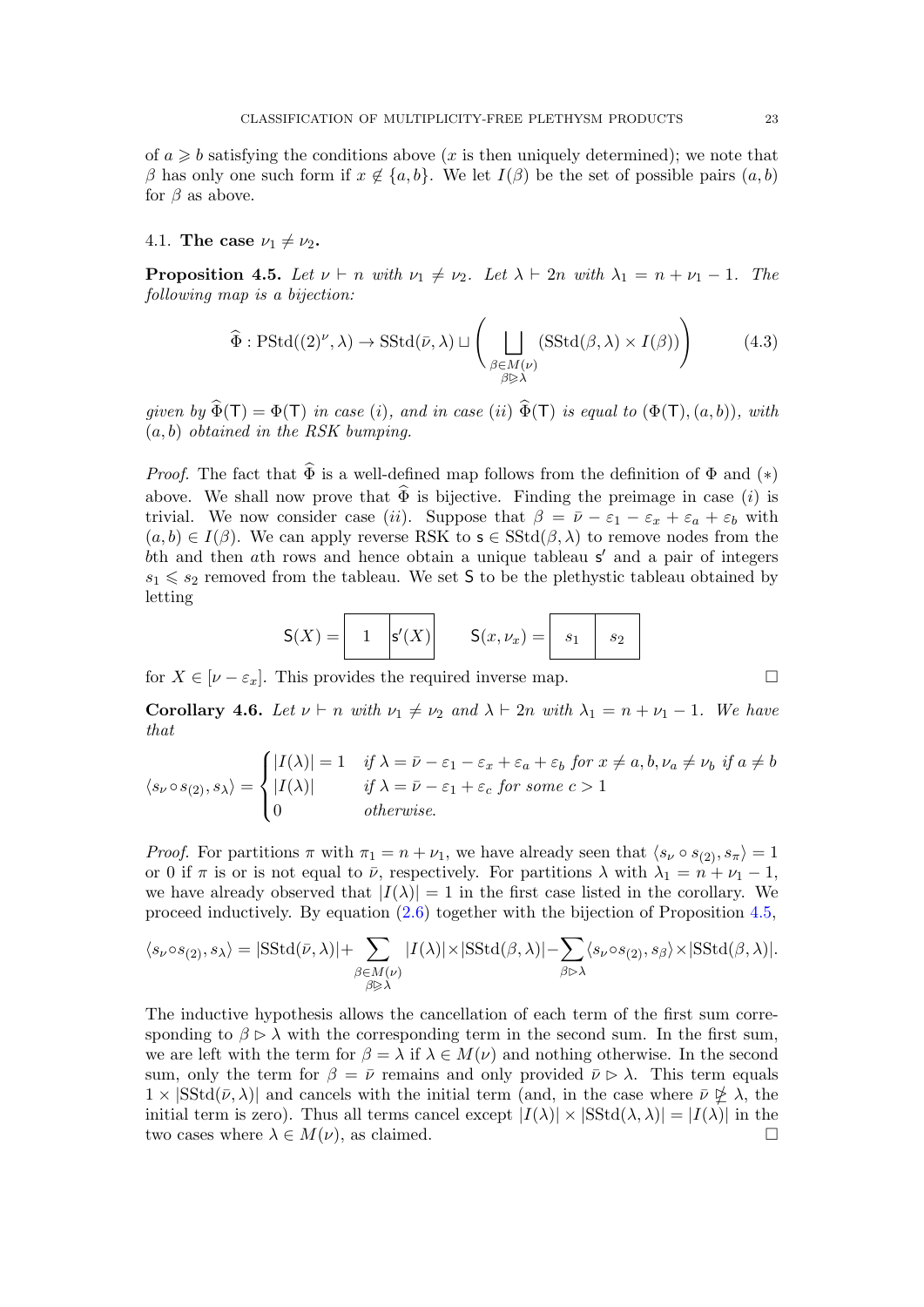4.2. The case  $\nu_1 = \nu_2$ . In the previous section, we made the assumption that  $\nu_1 \neq \nu_2$ in order to guarantee that equation (4.3) was a bijection. If  $\nu_1 = \nu_2$  then this map is not surjective. In fact, we have the following.

**Proposition 4.7.** Let  $\nu \vdash n$  with  $\nu_1 = \nu_2$ . Let  $\lambda \vdash 2n$  with  $\lambda_1 = n + \nu_1 - 1$ . The following map is a bijection:

$$
\tilde{\Phi}: \mathrm{PStd}((2)^{\nu}, \lambda) \to \mathrm{SStd}(\nu, \lambda - (n)) \sqcup \left( \bigsqcup_{\substack{\beta \in M(\nu) \\ \beta \triangleright \lambda}} (\mathrm{SStd}(\beta, \lambda) \times I(\beta)) \right) \tag{4.4}
$$

given, in case (i), by  $\tilde{\Phi}(\mathsf{T})$  obtained by deleting all initial 1s in all tableaux entries of T and, in case (ii),  $\tilde{\Phi}(\mathsf{T}) = (\Phi(\mathsf{T}), (a, b))$  with  $(a, b)$  obtained in the RSK bumping.

The proof is identical to that of Proposition 4.5.

Corollary 4.8. Let  $\nu \vdash n$  with  $\nu_1 = \nu_2$  and  $\lambda \vdash 2n$  with  $\lambda_1 = n + \nu_1 - 1$ . We have that

$$
\langle s_{\nu} \circ s_{(2)}, s_{\lambda} \rangle = \begin{cases} 1 & \text{if } \lambda = \bar{\nu} - \varepsilon_1 - \varepsilon_x + \varepsilon_a + \varepsilon_b \text{ for } x \neq a, b, \nu_a \neq \nu_b \text{ if } a \neq b \\ |I(\lambda)| - 1 & \text{if } \lambda = \bar{\nu} - \varepsilon_1 + \varepsilon_2 \\ |I(\lambda)| & \text{if } \lambda = \bar{\nu} - \varepsilon_1 + \varepsilon_c \text{ for some } c > 2 \\ 0 & \text{otherwise.} \end{cases}
$$

Proof. One proceeds as in Corollary 4.6 and reduces the problem to constructing the following equality

$$
|{\rm SStd}(\bar{\nu}, \lambda)| = |{\rm SStd}(\nu, \lambda - (n))| + |{\rm SStd}(\bar{\nu} - \varepsilon_1 + \varepsilon_2, \lambda)|.
$$

The bijection  $\phi$  behind this equality is given as follows. If  $t \in SStd(\bar{\nu}, \lambda)$  is such that  $t(1, \nu_1 + n) < t(2, \nu_2)$  then  $\tilde{\phi}(t)$  is obtained by deleting a total of n entries equal to 1 from the first row of t (so  $\tilde{\phi}$  is semistandard as  $t(1, \nu_1 + n) < t(2, \nu_2)$ ). If  $t \in SStd(\bar{\nu}, \lambda)$ is such that  $t(1, \nu_1 + n) \geq t(2, \nu_2)$ , then move the final box in row 1 containing entry  $t(1, \nu_1 + n)$  and add this box to the end of row 2.

#### 5. Proof of the classification

We are now ready to prove the converse of the main theorem, namely that any product not on the list of Theorem 1.1 does indeed contain multiplicities. The idea of the proof is as follows: we first calculate "seeds of multiplicity" using plethystic tableaux and then we "grow" these seeds to infinite families of products  $s_{\nu} \circ s_{\mu}$  containing coefficients which are strictly greater than 1. We shall provide an example of this procedure below and then afterwards explain the idea of the proof in detail. We organise this section according to the outer partition — in more detail, each result of this section proves Theorem 1.1 under some restriction on  $\nu$  (that  $\nu$  has 3 removable nodes, is a proper fat hook, rectangle, 2-line, linear partition) until we have exhausted all possibilities.

Corollary 4.6 provided our first "seed", which we will now "grow" as follows.

**Proposition 5.1.** Let v be a partition with rem(v)  $\geq 3$ . Then  $p(\nu,\mu) > 1$  for any partition  $\mu$  such that  $|\mu| > 1$ .

*Proof.* Let N be the set of all partitions  $\nu$  with rem( $\nu$ )  $\geqslant$  3. Let  $\nu \in \mathcal{N}$ . By Corollary 4.6 and Corollary 4.8 we have

$$
2 \leqslant \langle s_{\nu} \circ s_{(2)} \mid s_{\bar{\nu}-\varepsilon_1+\varepsilon_2} \rangle,
$$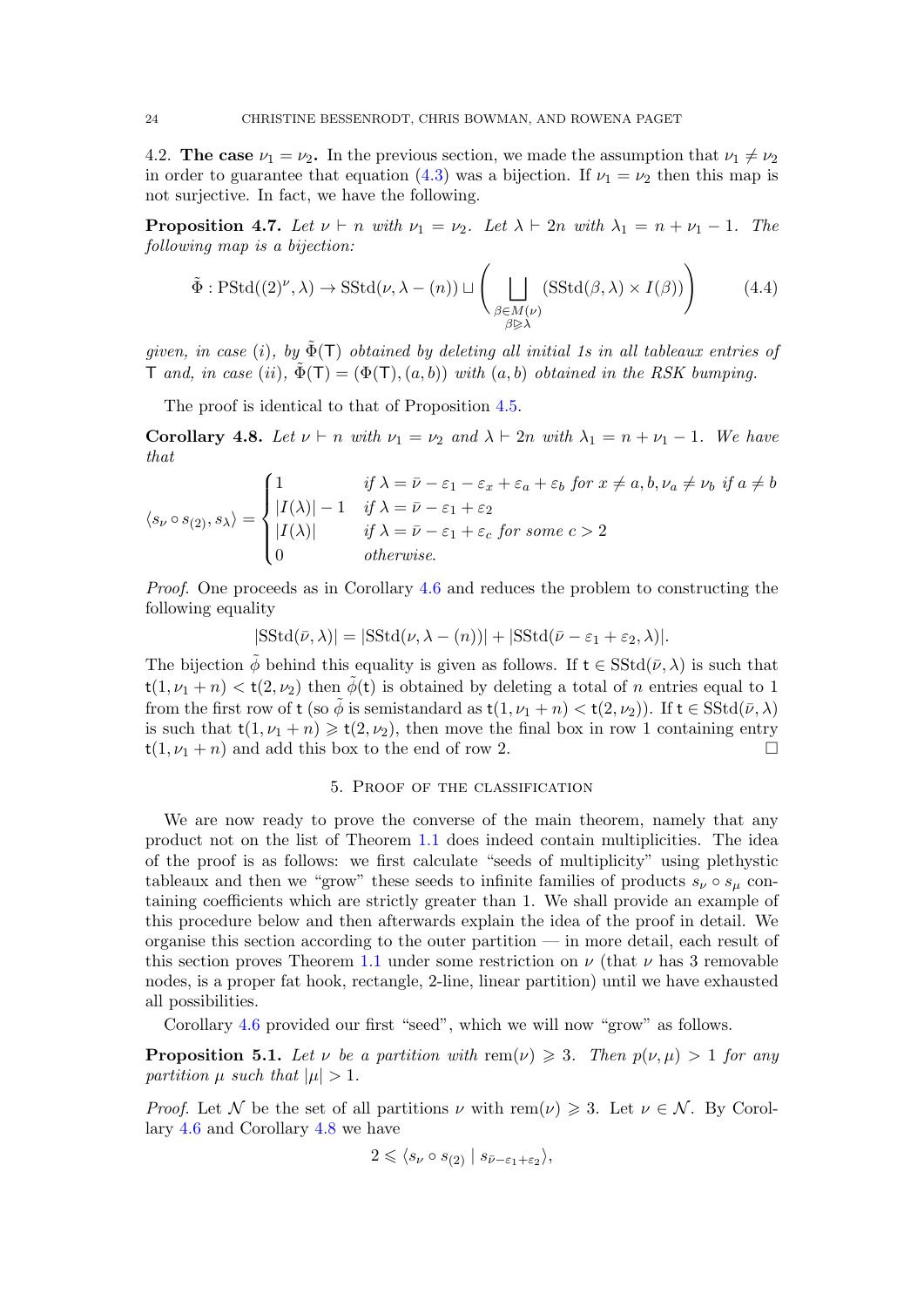and thus  $p(\nu,(2)) > 1$ . As N is closed under conjugation, the result now follows by Corollary 2.7.

It now only remains to consider all products of the form  $s_{\nu} \circ s_{\mu}$  such that  $\nu$  has at most 2 removable nodes. As these products are "closer to being on our list" we have to delve deeper into the dominance order if we are to find the desired multiplicities.

**Proposition 5.2.** Let  $\nu = (a^b) \supseteq (2^3)$  be a rectangle. Then

$$
\langle s_{\nu} \circ s_{(2)} | s_{\bar{\nu}-2\varepsilon_1+2\varepsilon_2} \rangle = 2. \tag{5.1}
$$

*Proof.* The partitions  $\lambda$  satisfying

$$
\bar{\nu} \succeq \lambda \rhd \bar{\nu} - 2\varepsilon_1 + 2\varepsilon_2
$$
 and  $\text{PStd}((2)^{(a^b)}, \lambda) \neq \emptyset$ 

are obtained from  $\bar{\nu}$  by

(1) removing  $i \leq 2$  nodes from the first row of  $\bar{\nu}$ ,

(2) removing at most i nodes from the final (bth and  $(b-1)$ th) rows of  $\bar{\nu}$ ,

(3) adding these nodes in rows with indices strictly greater than 1 and strictly less than b. The partitions satisfying these criteria are

$$
\bar{\nu}, \quad \alpha = \bar{\nu} - \varepsilon_1 - \varepsilon_b + 2\varepsilon_2, \quad \beta_{(4)} = \bar{\nu} - 2\varepsilon_1 - 2\varepsilon_b + 4\varepsilon_2, \quad \beta_{(3,1)} = \bar{\nu} - 2\varepsilon_1 - 2\varepsilon_b + 3\varepsilon_2 + \varepsilon_3, \n\beta_{(2,2)} = \bar{\nu} - 2\varepsilon_1 - 2\varepsilon_b + 2\varepsilon_2 + 2\varepsilon_3, \quad \beta_{(2,1,1)} = \bar{\nu} - 2\varepsilon_1 - 2\varepsilon_b + 2\varepsilon_2 + \varepsilon_3 + \varepsilon_4, \n\gamma_{(4)} = \bar{\nu} - 2\varepsilon_1 - \varepsilon_b - \varepsilon_{b-1} + 4\varepsilon_2, \quad \gamma_{(3,1)} = \bar{\nu} - 2\varepsilon_1 - \varepsilon_b - \varepsilon_{b-1} + 3\varepsilon_2 + \varepsilon_3, \n\gamma_{(2,2)} = \bar{\nu} - 2\varepsilon_1 - \varepsilon_b - \varepsilon_{b-1} + 2\varepsilon_2 + 2\varepsilon_3, \quad \gamma_{(2,1,1)} = \bar{\nu} - 2\varepsilon_1 - \varepsilon_b - \varepsilon_{b-1} + 2\varepsilon_2 + \varepsilon_3 + \varepsilon_4, \n\zeta_{(3)} = \bar{\nu} - 2\varepsilon_1 - \varepsilon_b + 3\varepsilon_2, \quad \zeta_{(2,1)} = \bar{\nu} - 2\varepsilon_1 - \varepsilon_b + 2\varepsilon_2 + \varepsilon_3, \n\delta = \bar{\nu} - \varepsilon_1 + \varepsilon_2, \quad \omega = \bar{\nu} - 2\varepsilon_1 + 2\varepsilon_2.
$$

The Hasse diagram of these partitions, under the dominance ordering, is depicted in Figure 17, below.



FIGURE 17. Hasse diagram of the dominance ordering on the relevant partitions  $\lambda$  such that  $\lambda \geqslant \omega := \bar{\nu} - 2\varepsilon_1 + 2\varepsilon_2$ .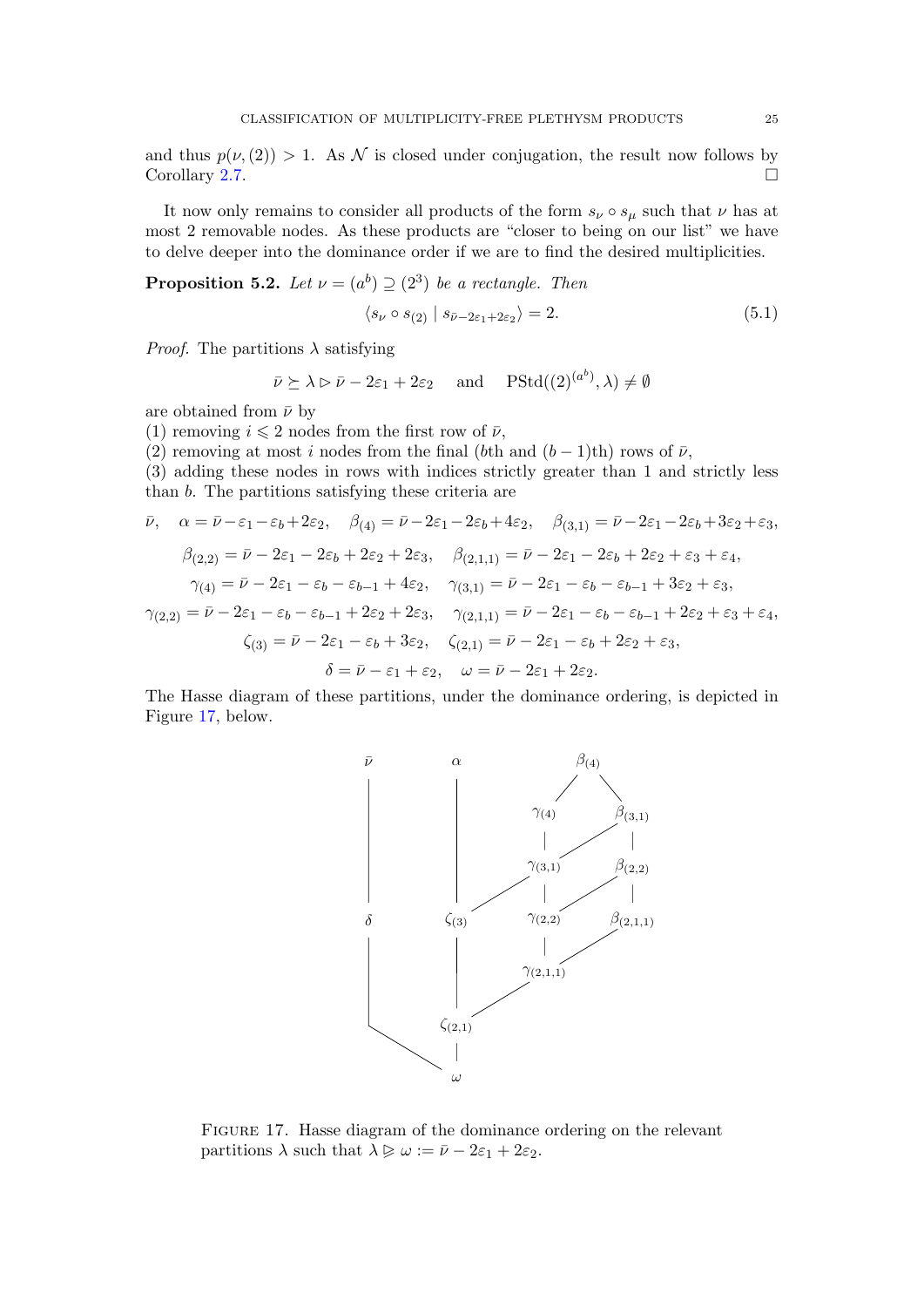**The partitions**  $\bar{\nu}$ ,  $\alpha$ ,  $\delta$ . By Corollary 4.8 and Theorem 2.2, we know that

$$
\langle s_\nu \circ s_{(2)} \mid s_{\bar{\nu}} \rangle = \langle s_\nu \circ s_{(2)} \mid s_\alpha \rangle = 1
$$

and

$$
\langle s_{\nu} \circ s_{(2)} | s_{\delta} \rangle = 0.
$$

The partitions  $\beta_{(4)}$  and  $\gamma_{(4)}$ . There is a single plethystic tableau  $\mathsf{T}^{\beta_{(4)}} \in \mathrm{PStd}((2)^{(a^b)}, \beta_{(4)})$ as follows:

$$
T^{\beta_{(4)}}(b,a) = T^{\beta_{(4)}}(b,a-1) = \boxed{2 \mid 2} \qquad T^{\beta_{(4)}}(x,y) = \boxed{1 \mid x}
$$

for  $(x, y)$  otherwise. This weight is maximal in the dominance order and so  $\langle s_{\nu} \circ s_{(2)} |$  $s_{\beta(q)}$  = 1. Similarly, there is a single plethystic tableau  $\mathsf{T}^{\gamma(q)} \in \mathrm{PStd}((2)^{(a^b)}, \gamma_{(4)})$  as follows:

 $\mathsf{T}^{\gamma_{(4)}}(b,a) = \mathsf{T}^{\gamma_{(4)}}(b,a-1) = 2 \ 2 \ 1$   $\mathsf{T}^{\gamma_{(4)}}(b-1,a) = 1 \ 1 \ 1 \ 0$   $\mathsf{T}^{\gamma_{(4)}}(x,y) = 1 \ 1 \ 1 \ 0$ for  $(x, y)$  otherwise. Since  $\beta_{(4)} \triangleright \gamma_{(4)}$  and  $|SStd(\beta_{(4)}, \gamma_{(4)})| = 1$ , it follows that  $\langle s_{\nu} \circ s_{(2)} |$  $s_{\gamma_{(4)}}$  $= 1 - 1 = 0.$ 

The partitions  $\beta_{(3,1)}$  and  $\gamma_{(3,1)}$ . There is a unique plethystic tableau  $\mathsf{T}^\beta_{(3,1)}$   $\in$  $PStd((2)^{(a^b)}, \beta_{(3,1)})$  as follows:

$$
\mathsf{T}^{\beta_{(3,1)}}(b,a-1) = \boxed{2 \mid 2} \quad \mathsf{T}^{\beta_{(3,1)}}(b,a) = \boxed{2 \mid 3} \quad \mathsf{T}^{\beta_{(3,1)}}(x,y) = \boxed{1 \mid x}
$$

for  $(x, y)$  otherwise. We find that  $|SStd(\beta_{(4)}, \beta_{(3,1)})| = 1$  and so  $\langle s_\nu \circ s_{(2)} | s_{\beta_{(3,1)}} \rangle =$  $1-1=0$ . There are two plethystic tableaux  $T_1^{\gamma_{(3,1)}}$  $T_1^{\gamma_{(3,1)}}, T_2^{\gamma_{(3,1)}} \in \text{PStd}((2)^{(a^b)}, \gamma_{(3,1)})$  as follows:

$$
\mathsf{T}_1^{\gamma_{(3,1)}}(b,a-1) = \begin{array}{|c|c|c|c|c|} \hline 2 & 2 & \mathsf{T}_1^{\gamma_{(3,1)}}(b,a) = \begin{array}{|c|c|c|} \hline 2 & 3 & \mathsf{T}_1^{\gamma_{(3,1)}}(b-1,a) = \boxed{1 \mid b} \\ \hline \mathsf{T}_2^{\gamma_{(3,1)}}(b-1,a) = \boxed{2 \mid 2} & \mathsf{T}_2^{\gamma_{(3,1)}}(b,a) = \boxed{2 \mid 3} & \mathsf{T}_i^{\gamma_{(3,1)}}(x,y) = \boxed{1 \mid x} \end{array}
$$

for  $i = 1, 2$  and  $(x, y)$  otherwise. Since  $|SStd(\beta_{(4)}, \gamma_{(3,1)})| = 1$ , it follows that  $\langle s_{\nu} \circ s_{(2)} |$  $s_{\gamma_{(3,1)}} = 2 - 1 = 1.$ 

The partitions  $\beta_{(2,2)}$  and  $\gamma_{(2,2)}$ . We define

$$
\mathsf{S}^{\beta_{(2,2)}}(b,a-1) = \boxed{2 \ 2} \quad \mathsf{S}^{\beta_{(2,2)}}(b,a) = \boxed{3 \ 3} \quad \mathsf{S}^{\beta_{(2,2)}}(x,y) = \boxed{1 \ x}
$$
\n
$$
\mathsf{T}^{\beta_{(2,2)}}(b,a-1) = \boxed{2 \ 3} \quad \mathsf{T}^{\beta_{(2,2)}}(b,a) = \boxed{2 \ 3} \quad \mathsf{T}^{\beta_{(2,2)}}(x,y) = \boxed{1 \ x}
$$

and similarly, we define

$$
S^{\gamma_{(2,2)}}(b, a-1) = \boxed{2 \ 2} \quad S^{\gamma_{(2,2)}}(b, a) = \boxed{3 \ 3} \quad S^{\gamma_{(2,2)}}(b-1, a) = \boxed{1 \ 6}
$$

$$
T^{\gamma_{(2,2)}}(b, a-1) = \boxed{2 \ 3} \quad T^{\gamma_{(2,2)}}(b, a) = \boxed{2 \ 3} \quad T^{\gamma_{(2,2)}}(b-1, a) = \boxed{1 \ 6}
$$

$$
U^{\gamma_{(2,2)}}(b-1, a) = \boxed{2 \ 2} \quad U^{\gamma_{(2,2)}}(b, a) = \boxed{3 \ 3}
$$

and

 $S^{\gamma_{(2,2)}}(x,y) = \boxed{1|x}$   $T^{\gamma_{(2,2)}}(x,y) = \boxed{1|x}$   $U^{\gamma_{(2,2)}}(x,y) = \boxed{1|x}$ for  $(x, y)$  otherwise. We calculate  $|SStd(\beta_{(4)}, \beta_{(2,2)})|=1$ , and hence

 $\langle s_{\nu} \circ s_{(2)} | s_{\beta_{(2,2)}} \rangle = 1.$ 

Similarly,

 $|SStd(\beta_{(4)}, \gamma_{(2,2)})| = 1, |SStd(\gamma_{(3,1)}, \gamma_{(2,2)})| = 1 \text{ and } |SStd(\beta_{(2,2)}, \gamma_{(2,2)})| = 1,$ and so

$$
\langle s_{\nu}\circ s_{(2)}\mid s_{\gamma_{(2,2)}}\rangle=0.
$$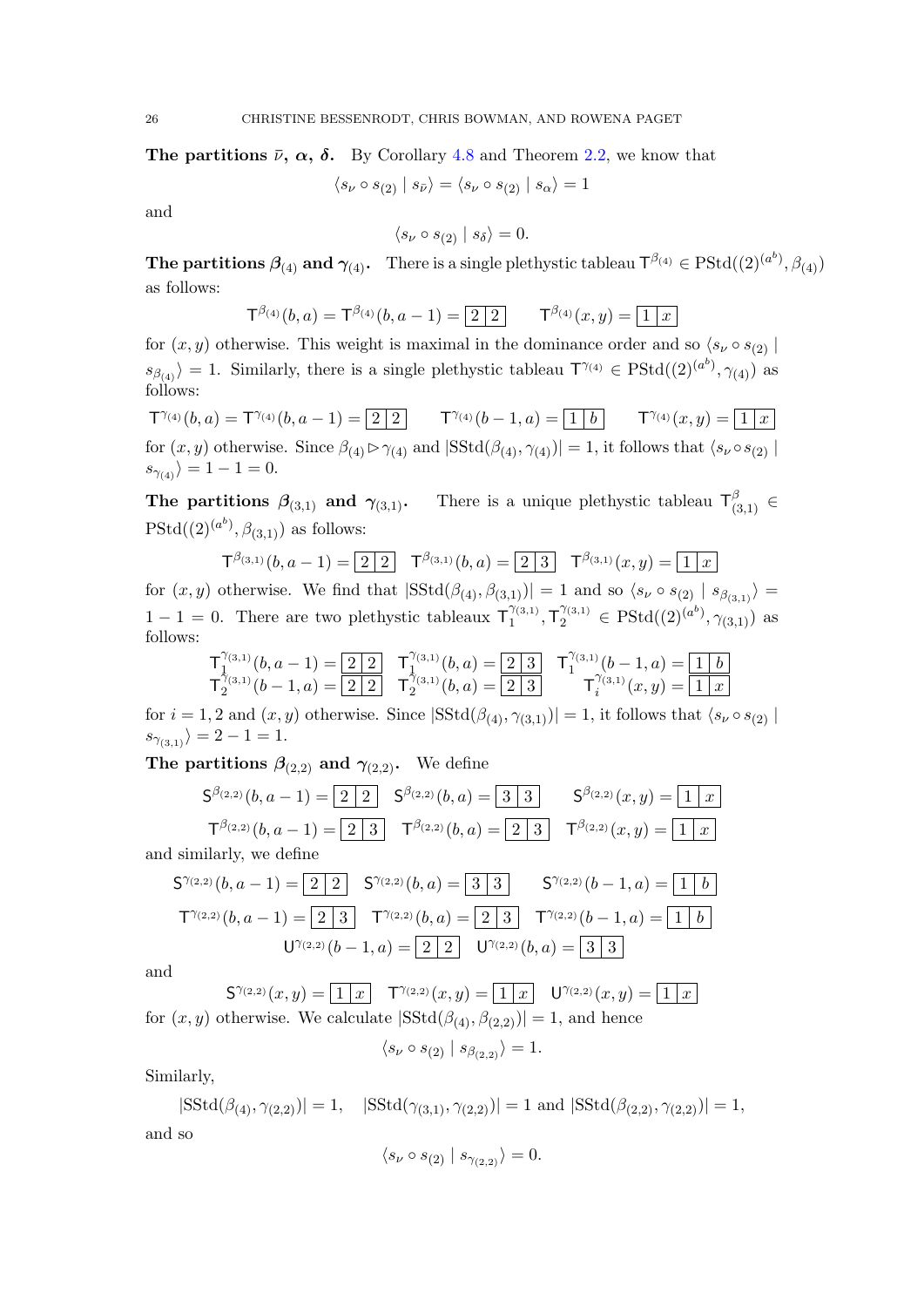The partitions  $\beta_{(2,1,1)}$  and  $\gamma_{(2,1,1)}$ . We claim that

$$
\langle s_{\nu} \circ s_{(2)} | s_{\beta_{(2,1,1)}} \rangle = 0 = \langle s_{\nu} \circ s_{(2)} | s_{\gamma_{(2,1,1)}} \rangle.
$$

The calculation is similar to that for  $\beta_{(2,2)}$  and  $\gamma_{(2,2)}$  and so we leave this as an exercise for the reader.

**The partition**  $\zeta_{(3)}$ **.** Given  $2 \leq i \leq b$  we let

$$
\mathsf{T}_{i}^{\zeta_{(3)}}(b, a-1) = \boxed{2 \ 2} \quad \mathsf{T}_{i}^{\zeta_{(3)}}(b, a) = \boxed{2 \ 1} \quad \mathsf{T}_{i}^{\zeta_{(3)}}(j-1, a) = \boxed{1 \ 1} \quad \mathsf{T}_{i}^{\zeta_{(3)}}(x, y) = \boxed{1 \ 1}
$$

for  $i < j < b$  and  $(x, y)$  otherwise. Given  $2 < i < b$  we let

$$
\mathsf{S}_i^{\zeta_{(3)}}(b-1,a) = \boxed{2\ 2}
$$
  $\mathsf{S}_i^{\zeta_{(3)}}(b,a) = \boxed{2\ 2\ 1}$   $\mathsf{S}_i^{\zeta_{(3)}}(j-1,a) = \boxed{1\ 3}$   $\mathsf{S}_i^{\zeta_{(3)}}(x,y) = \boxed{1\ 3}$  for  $i < j < b$  and  $(x,y)$  otherwise. We compute  $|\text{SStd}(\alpha,\zeta_{(3)})|=1$ ,  $|\text{SStd}(\beta_{(4)},\zeta_{(3)})|=b-2$ , and finally  $|\text{SStd}(\gamma_{(3,1)},\zeta_{(3)})|=b-4$  provided  $b \neq 3$ . (When  $b=3$  this last multiplicity is zero.) We therefore obtain that, provided  $b \neq 3$ ,

$$
\langle s_{\nu} \circ s_{(2)} \mid s_{\zeta_{(3)}} \rangle = (b-3) + (b-1) - (b-4) - (b-2) - 1 = 1,
$$

but this multiplicity is zero in the case  $b = 3$ .

The partition  $\zeta_{(2,1)}$ . For  $3 \leq i \leq b$ , we define

$$
S_i^{\zeta_{(2,1)}}(b, a-1) = \boxed{2 \ 2} \quad S_i^{\zeta_{(2,1)}}(b, a) = \boxed{3 \ 1} \quad S_i^{\zeta_{(2,1)}}(j-1, a) = \boxed{1 \ 1}
$$
  

$$
T_i^{\zeta_{(2,1)}}(b, a-1) = \boxed{2 \ 3} \quad T_i^{\zeta_{(2,1)}}(b, a) = \boxed{2 \ 1} \quad T_i^{\zeta_{(2,1)}}(j-1, a) = \boxed{1 \ 1}
$$

and  $\mathsf{S}_i^{\zeta_{(2,1)}}$  $\zeta_{(2,1)}(x,y) = \boxed{1|x|}, \mathsf{T}_i^{\zeta_{(2,1)}}$  $\mathcal{E}_i^{(z,1)}(x,y) = \boxed{1 \mid x}$  for  $i < j \leqslant b$  and  $(x,y)$  otherwise. Now, for  $3 \leqslant i \leqslant b - 1$ , we define

$$
\mathsf{U}_{i}^{\zeta_{(2,1)}}(b-1,a) = \boxed{2\mid 2} \quad \mathsf{U}_{i}^{\zeta_{(2,1)}}(b,a) = \boxed{3\mid i} \quad \mathsf{U}_{i}^{\zeta_{(2,1)}}(j-1,a) = \boxed{1\mid j}
$$

and  $\bigcup_{i}^{\zeta_{(2,1)}}$  $\mathcal{E}_i^{(2,1)}(x,y) = \boxed{1 \mid x}$  for  $i < j \leqslant b$  and  $(x,y)$  otherwise. For  $4 \leqslant i \leqslant b-1$ , we define

$$
\mathsf{V}_i^{\zeta_{(2,1)}}(b-1,a) = \boxed{2 \mid 3} \quad \mathsf{V}_i^{\zeta_{(2,1)}}(b,a) = \boxed{2 \mid i} \quad \mathsf{V}_i^{\zeta_{(2,1)}}(j-1,a) = \boxed{1 \mid j}
$$

and  $\mathsf{V}_i^{\zeta_{(2,1)}}$  $\mathcal{E}_i^{(2,1)}(x,y) = \boxed{1|x}$  for  $i < j \leq b$  and  $(x, y)$  otherwise. We have two final plethystic tableaux of weight  $\overline{\zeta_{(2,1)}}$  to consider, namely

$$
\mathsf{W}_{1}^{\zeta_{(2,1)}}(i-1,a) = \boxed{1 \mid i} \quad \mathsf{W}_{1}^{\zeta_{(2,1)}}(b,a-1) = \boxed{2 \mid 2} \qquad \mathsf{W}_{1}^{\zeta_{(2,1)}}(b,a) = \boxed{2 \mid 3}
$$
\n
$$
\mathsf{W}_{2}^{\zeta_{(2,1)}}(j-1,a) = \boxed{1 \mid j} \qquad \mathsf{W}_{2}^{\zeta_{(2,1)}}(b,a) = \boxed{2 \mid 3} \quad \mathsf{W}_{2}^{\zeta_{(2,1)}}(b-1,a) = \boxed{2 \mid 2}
$$

and  $\mathsf{W}_k^{\zeta_{(2,1)}}$  $\mathcal{L}_{k}^{(2,1)}(x,y) = \boxed{1 \mid x}$  for  $2 \leq i < b, 2 \leq j < b-1, k = 1, 2$  and  $(x, y)$  otherwise. We have that

$$
|{\rm SStd}(\beta_{(4)}, \zeta_{(2,1)})| = b - 2 \quad |{\rm SStd}(\gamma_{(3,1)}, \zeta_{(2,1)})| = 2(b - 4)
$$

$$
|SStd(\zeta_{(3)}, \zeta_{(2,1)})| = 1 \quad |SStd(\beta_{(2,2)}, \zeta_{(2,1)})| = b - 3 \quad |SStd(\alpha, \zeta_{(2,1)})| = 2
$$

and putting this altogether we deduce that  $\langle s_{\nu} \circ s_{(2)} | s_{\zeta_{(2,1)}} \rangle = 1.$ 

**The partition**  $\omega$ **.** The plethystic tableaux of weight  $\omega$  are as follows. For  $2 \leq i \leq$  $j \leqslant b$  we have

$$
\begin{array}{cc} \mathsf{S}_{i,j}^{\omega}(b,a-1)=\boxed{2\mid i} & \mathsf{S}_{i,j}^{\omega}(b,a)=\boxed{2\mid j} & \mathsf{S}_{i,j}^{\omega}(k-1,a)=\boxed{1\mid k} \\ \mathsf{S}_{i,j}^{\omega}(\ell-1,a-1)=\boxed{1\mid \ell} & \mathsf{S}_{i,j}^{\omega}(x,y)=\boxed{1\mid x} \end{array}
$$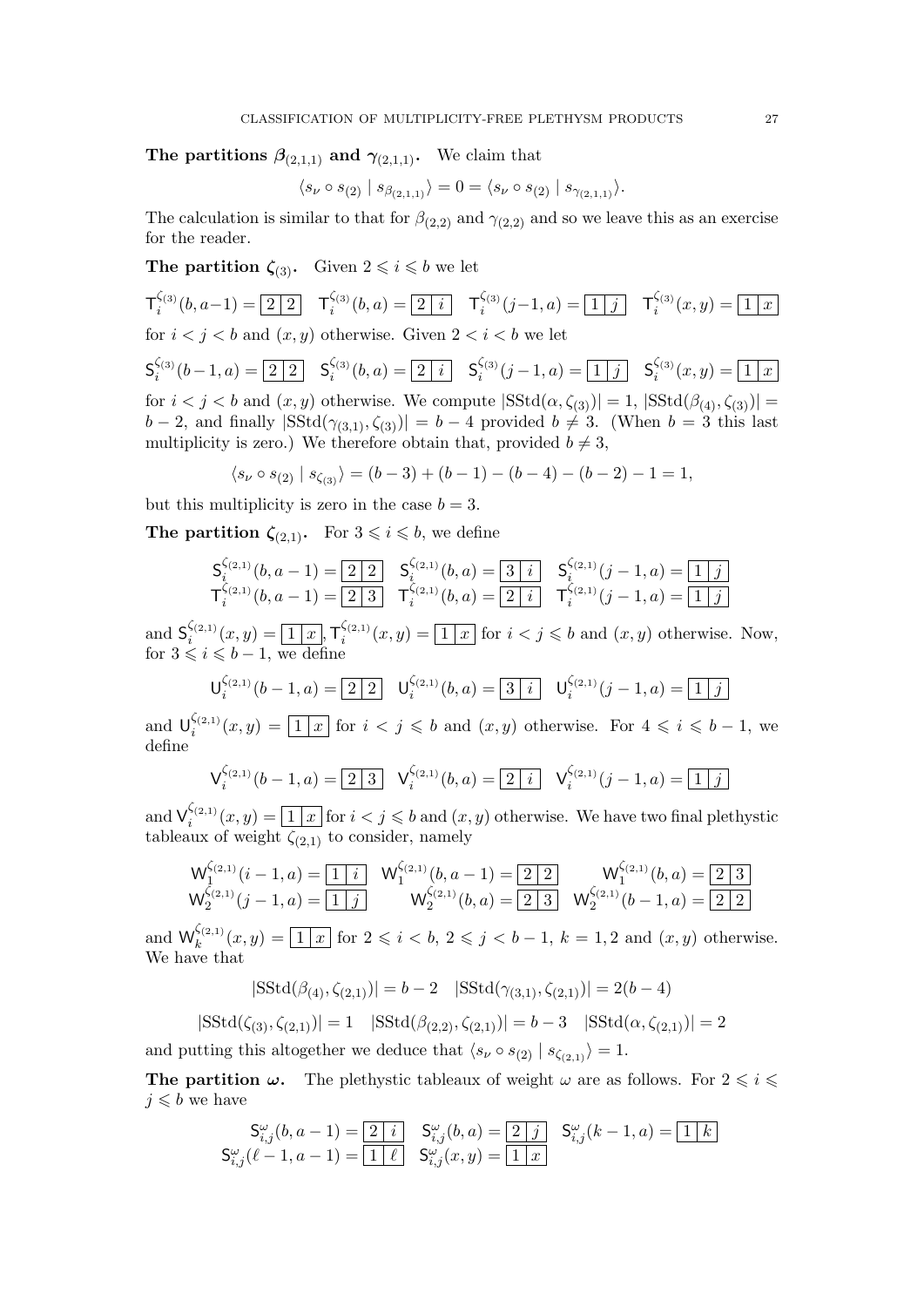for all  $i < k \leq b$  and  $j < \ell \leq b$  and  $(x, y)$  otherwise. For  $3 \leq i \leq j \leq b$  we have

$$
\mathsf{T}^{\omega}_{i,j}(b,a-1) = \boxed{2\mid 2} \quad \mathsf{T}^{\omega}_{i,j}(b,a) = \boxed{i\mid j} \quad \mathsf{T}^{\omega}_{i,j}(k-1,a) = \boxed{1\mid k}
$$
\n
$$
\mathsf{T}^{\omega}_{i,j}(\ell-1,a-1) = \boxed{1\mid \ell} \quad \mathsf{T}^{\omega}_{i,j}(x,y) = \boxed{1\mid x}
$$

for all  $i < k \leq b$  and  $j < \ell \leq b$  and  $(x, y)$  otherwise. For  $2 \leq i < j \leq b$  we define

$$
\mathsf{U}_{i,j}^{\omega}(b-1,a) = \boxed{2 \mid i} \quad \mathsf{U}_{i,j}^{\omega}(b,a) = \boxed{2 \mid j} \quad \mathsf{U}_{i,j}^{\omega}(k-1,a) = \boxed{1 \mid k}
$$
\n
$$
\mathsf{U}_{i,j}^{\omega}(\ell-2,a-1) = \boxed{1 \mid \ell} \quad \mathsf{U}_{i,j}^{\omega}(x,y) = \boxed{1 \mid x}
$$

for all  $i + 1 \leq k \leq j - 1$  and  $j + 1 \leq \ell \leq b$  and  $(x, y)$  otherwise. For  $3 \leq i < j \leq b$  we define

$$
\mathsf{V}^{\omega}_{i,j}(b-1,a) = \boxed{2\ 2} \quad \mathsf{V}^{\omega}_{i,j}(b,a) = \boxed{i\ \ j} \quad \mathsf{V}^{\omega}_{i,j}(k-1,a) = \boxed{1\ \ k}
$$
\n
$$
\mathsf{V}^{\omega}_{i,j}(\ell-2,a-1) = \boxed{1\ \ell} \quad \mathsf{V}^{\omega}_{i,j}(x,y) = \boxed{1\ \ x}
$$

for all  $i + 1 \leq k \leq j - 1$  and  $j + 1 \leq \ell \leq b$  and  $(x, y)$  otherwise. Finally, we define

$$
\mathsf{W}^{\omega}(b,a) = \boxed{2\mid 2} \quad \mathsf{W}^{\omega}(i-1,a) = \boxed{1\mid i} \quad \mathsf{W}^{\omega}(x,y) = \boxed{1\mid x}
$$

for  $2 \leq i \leq b$  and  $(x, y)$  otherwise. We have that

$$
|{\rm SStd}(\bar{\nu}, \omega)| = 1 \quad |{\rm SStd}(\alpha, \omega)| = 2(b - 2) \quad |{\rm SStd}(\beta_{(4)}, \omega)| = {\binom{b-1}{2}}
$$
  

$$
|{\rm SStd}(\gamma_{(3,1)}, \omega)| = (b - 2)(b - 4) \quad |{\rm SStd}(\beta_{(2,2)}, \omega)| = {\binom{b-2}{2}}
$$
  

$$
|{\rm SStd}(\zeta_{(3)}, \omega)| = b - 2 \quad |{\rm SStd}(\zeta_{(2,1)}, \omega)| = b - 3.
$$

Taking the usual summation as in equation  $(2.6)$ , we obtain the required equality  $\langle s_{\nu} \circ s_{(2)} | s_{\omega} \rangle = 2.$ 

In the cases  $b = 3, 4, 5$ , not all the partitions listed at the start of the proof are defined. Nonetheless the calculation proceeds in exactly the same way and the only difference is that  $\langle s_{(a^3)} \circ s_{(2)} | s_{\zeta_{(3)}} \rangle = 0$ , but we still find that  $\langle s_{(a^3)} \circ s_{(2)} | s_{\omega} \rangle = 2$ .

**Corollary 5.3.** Let  $\nu = (a^b)$  be a rectangle with  $a, b \ge 3$ . Then  $p(\nu, \mu) > 1$  for any partition  $\mu$  such that  $|\mu| > 1$ .

Proof. Notice that our extra restriction on the width being at least 3 ensures that our set  $\mathcal N$  of rectangles is conjugation-invariant. We have that

$$
2 \le \langle s_{(a^b)} \circ s_{(2)} \mid s_{(ab+a-2,a+2,a^{b-2})} \rangle
$$

and so the result holds by Corollary 2.7.

**Proposition 5.4.** For  $a > 3$  we have

$$
\langle s_{(a^2)} \circ s_{(2)} | s_{(3a-2,a,2)} \rangle = 2 = \langle s_{(2^a)} \circ s_{(2)} | s_{(2a,4,2^{a-2})} \rangle.
$$

Proof. The latter equality follows from Proposition 5.2 and is only recorded here for convenience. We note that  $\langle s_{(a^2)} \circ s_{(2)} | s_{(3a,a)} \rangle = 1$  by Theorem 2.2. By equation (2.6), it is enough to calculate the plethystic and semistandard tableaux for each of the partitions  $\alpha$  such that  $(3a, a) \succeq \alpha \geq (3a - 2, a, 2)$  in order to deduce the result. We record the Hasse diagram (under the dominance ordering) for this set of partitions in Figure 18. We claim that

$$
\langle s_{(a^2)} \circ s_{(2)} | s_{\alpha} \rangle = \begin{cases} 0 & \text{for } \alpha = (3a - 1, a + 1), (3a, a - 1, 1), (3a, a - 2, 2) \\ 2 & \text{for } \alpha = (3a - 2, a, 2) \\ 1 & \text{for all other } (3a, a) \succeq \alpha \rhd (3a - 2, a, 2) \end{cases}
$$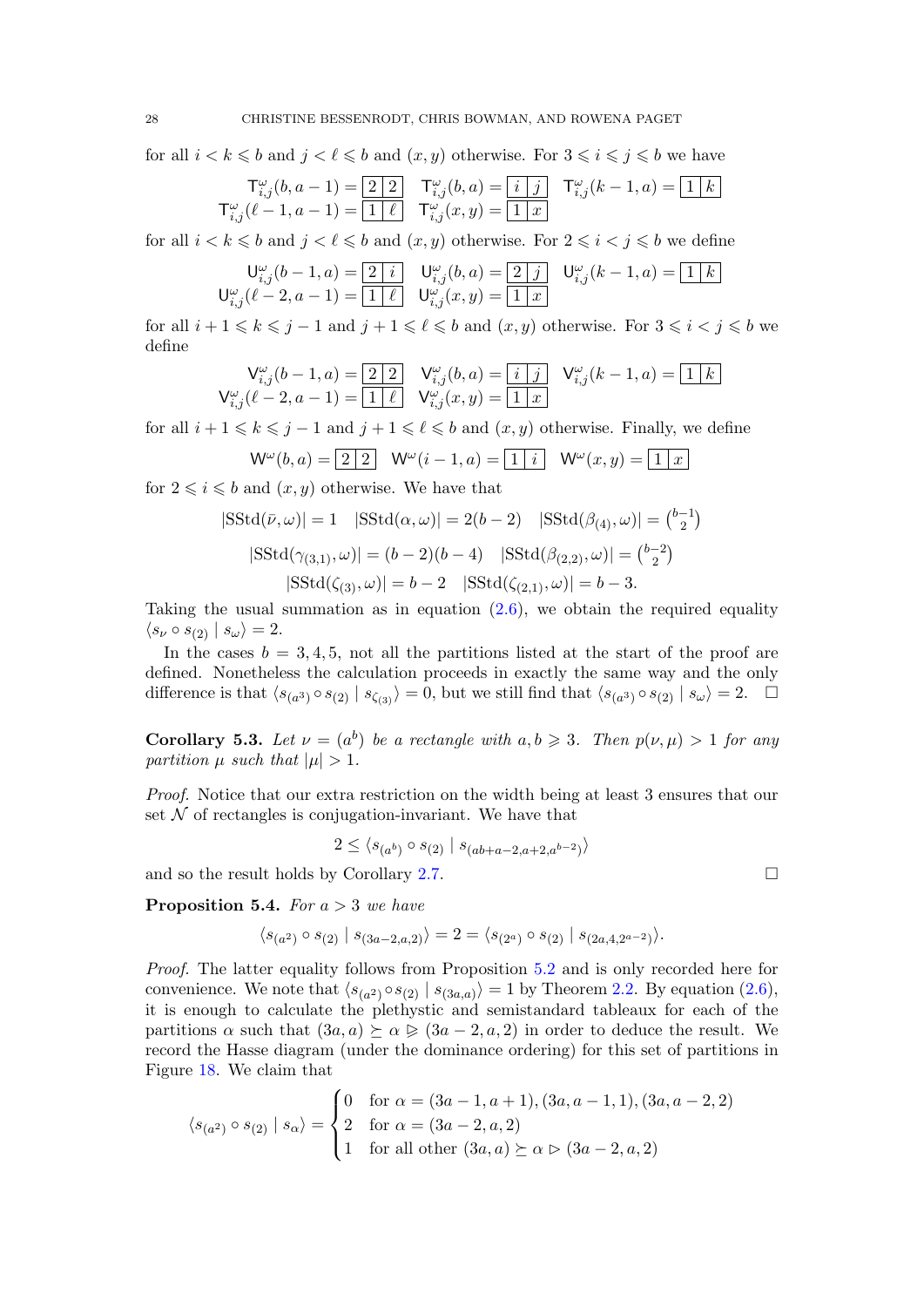

FIGURE 18. Hasse diagram of the partial ordering on the partitions  $\alpha$ such that  $(3a, a) \succeq \alpha \geq (3a - 2, a, 2)$ .

We have that  $\langle s_{(a^2)} \circ s_{(2)} | s_{(3a,a)} \rangle = 1$  by Theorem 2.8 and

$$
\langle s_{(a^2)} \circ s_{(2)} \mid s_{(3a,a-1,1)} \rangle = \langle s_{(a^2)} \circ s_{(2)} \mid s_{(3a,a-2,2)} \rangle = 0
$$

by equation (4.2). The partitions  $(3a-1, a+1) = \overline{\nu} + \epsilon_1 + \epsilon_2$ ,  $(3a-1, a, 1) = \overline{\nu} + \epsilon_1 + \epsilon_3$ and  $(3a - 1, a - 1, 2) = \bar{\nu} + \epsilon_1 - \epsilon_2 + 2\epsilon_3$  are dealt with by Corollary 4.8, having multiplicities 0,1,1 respectively.

Now, there are two elements of  $PStd((2)^{(a^2)}, (3a-2, a+2))$  given by

$$
\mathsf{T}_1(1, a) = \boxed{1 \ 2} \quad \mathsf{T}_1(2, a) = \boxed{2 \ 2}
$$
\n
$$
\mathsf{T}_2(2, a - 1) = \boxed{2 \ 2} \quad \mathsf{T}_2(2, a) = \boxed{2 \ 2}
$$

and  $\overline{T_i(r, c)} = \boxed{1 | r}$  otherwise for  $i = 1, 2$ . There is a single element of SStd((3*a, a*), (3*a*–  $(2, a + 2)$ ) and so

$$
\langle s_{(a^2)} \circ s_{(2)} | s_{(3a-2,a+2)} \rangle = 2 - 1 = 1.
$$

by equation (2.6). The five elements of  $PStd((2)^{(a^2)}, (3a-2, a+1, 1))$  are given by

$$
T_1(1, a) = \begin{array}{|c|c|c|c|c|} \hline T_1(1, a) &=& \begin{array}{|c|c|c|c|} \hline T_1(2, a) &=& \begin{array}{|c|c|c|} \hline 2 & & 3 \end{array} \hline \cr T_2(2, a - 1) &=& \begin{array}{|c|c|c|} \hline 2 & & 2 & 3 \end{array} \hline \cr T_3(2, a - 2) &=& \begin{array}{|c|c|c|} \hline 1 & 3 & & 7_3(2, a - 1) = \begin{array}{|c|c|c|} \hline 2 & 2 & 2 \end{array} \hline \cr T_4(1, a) &=& \begin{array}{|c|c|c|} \hline 1 & 3 & & 7_4(2, a) = \begin{array}{|c|c|c|} \hline 2 & 2 & 2 \end{array} \hline \cr T_5(1, a) &=& \begin{array}{|c|c|c|c|} \hline 1 & 2 & & 7_5(2, a - 1) = \begin{array}{|c|c|c|} \hline 1 & 3 & & 7_5(2, a) = \begin{array}{|c|c|c|} \hline 2 & 2 & 2 \end{array} \hline \cr \end{array}
$$

and  $\mathsf{T}_i(r,c) = \lfloor 1 \rfloor r$  otherwise for  $i = 1, 2, 3, 4, 5$ . We have that

$$
|{\rm SStd}((3a, a), (3a - 2, a + 1, 1))| = 2
$$
  

$$
|{\rm SStd}((3a - 2, a + 1, 1), (3a - 2, a + 2))| = 1
$$
  

$$
|{\rm SStd}((3a - 1, a, 1), (3a - 2, a + 1, 1))| = 1.
$$

Therefore

$$
\langle s_{(a^2)} \circ s_{(2)} \mid s_{(3a-2,a+1,1)} \rangle = 5 - 2 - 1 - 1 = 1
$$

by equation (2.6). Finally, we are now ready to show that the last constituent of interest,  $(3a-2, a, 2)$ , appears with multiplicity 2. The ten elements of PStd $((2)^{(a^2)}, (3a-$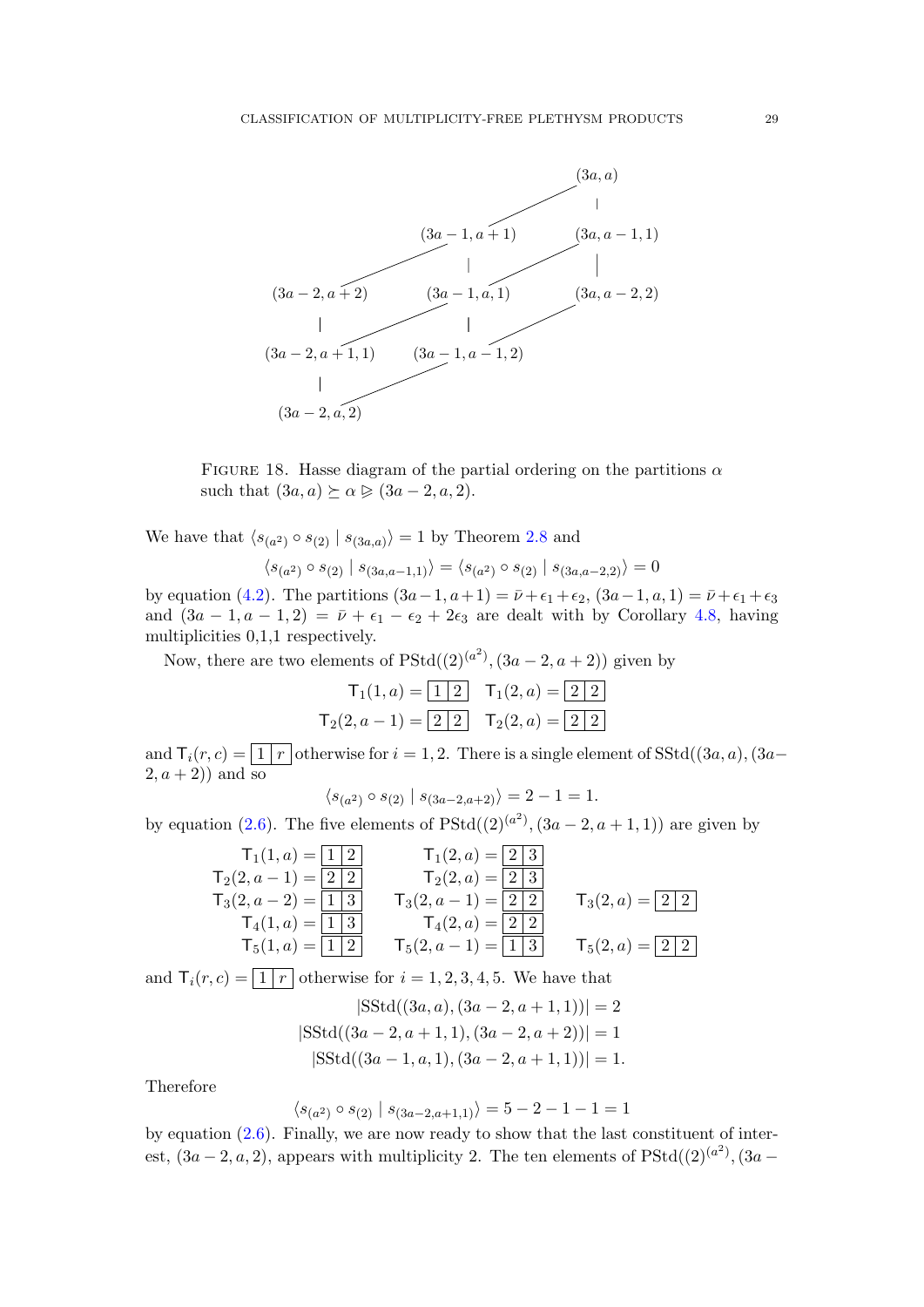$(2, a, 2)$  are given by

$$
\begin{array}{llll} \mathsf{T}_1(1,a) = \overline{\begin{array}{|c|c|c|c|c|} \hline \mathsf{T}_1(1,a) = \overline{\begin{array}{|c|c|} \hline 1&2\end{array}} & \mathsf{T}_1(2,a) = \overline{\begin{array}{|c|c|} \hline 3&3\end{array}} \\ \hline \mathsf{T}_2(2,a-1) = \overline{\begin{array}{|c|c|} \hline 2&2\end{array}} & \mathsf{T}_2(2,a) = \overline{\begin{array}{|c|c|} \hline 3&3\end{array}} \\ \hline \mathsf{T}_3(1,a) = \overline{\begin{array}{|c|c|} \hline 1&3\end{array}} & \mathsf{T}_3(2,a) = \overline{\begin{array}{|c|c|} \hline 2&3\end{array}} \\ \hline \mathsf{T}_4(2,a-1) = \overline{\begin{array}{|c|c|} \hline 2&3\end{array}} & \mathsf{T}_4(2,a-1) = \overline{\begin{array}{|c|c|} \hline 1&3\end{array}} & \mathsf{T}_5(2,a) = \overline{\begin{array}{|c|c|} \hline 2&3\end{array}} \\ \hline \mathsf{T}_6(2,a-2) = \overline{\begin{array}{|c|c|} \hline 1&3\end{array}} & \mathsf{T}_6(2,a-1) = \overline{\begin{array}{|c|c|} \hline 2&2\end{array}} & \mathsf{T}_6(2,a) = \overline{\begin{array}{|c|c|} \hline 2&3\end{array}} \\ \hline \mathsf{T}_7(1,a) = \overline{\begin{array}{|c|c|} \hline 1&3\end{array}} & \mathsf{T}_7(2,a-1) = \overline{\begin{array}{|c|c|} \hline 1&3\end{array}} & \mathsf{T}_7(2,a) = \overline{\begin{array}{|c|c|} \hline 2&2\end{array}} \end{array}
$$

along with the following

T8(1, a − 1) = 1 2 T8(1, a) = 1 2 T8(2, a − 1) = 1 3 T8(2, a) = 1 3 T9(1, a) = 1 2 T9(2, a − 2) = 1 3 T9(2, a − 1) = 1 3 T9(2, a) = 2 2 T10(2, a − 3) = 1 3 T10(2, a − 2) = 1 3 T10(2, a − 1) = 2 2 T10(2, a) = 2 2

where  $\mathsf{T}_i(r, c) = \boxed{1 | r}$  for all  $1 \leq i \leq 10$  and  $(r, c)$  other than the boxes detailed above. We have that

$$
|\text{SStd}(\alpha, (3a-2, a, 2))| = \begin{cases} 3 & \text{if } \alpha = (3a, a) \\ 2 & \text{if } \alpha = (3a - 1, a, 1) \\ 1 & \text{if } \alpha = (3a - 2, a + 2), (3a - 2, a + 1, 1), \text{ or } (3a - 1, a - 1, 2). \end{cases}
$$

Therefore  $\langle s_{(a^2)} \circ s_{(2)} | s_{(3a-2,a,2)} \rangle = 10 - 3 - 2 - 1 - 1 - 1 = 2$  by equation (2.6), as required.  $\square$ 

**Proposition 5.5.** Given  $\nu = (2^a, 1^b)$  with  $a, b > 1$ , we have that

$$
\langle s_{\nu} \circ s_{(2)} | s_{(a+b+1,a+2,2,1^{2a+b-5})} \rangle = \begin{cases} 2 & b=2 \\ 3 & b > 2 \end{cases}
$$

*Proof.* Denote  $(a + b + 1, a + 2, 2, 1^{2a+b-5})$  by  $\lambda$ . We have that  $s_{(2^a,1^b)} = e_{(a+b,a)}$  $e_{(a+b+1,a-1)}$  by [Mac15, page 115]. Therefore, by equation (3.2) we have that

$$
s_{(2^{a},1^{b})} \circ s_{(2)} = e_{(a+b,a)} \circ s_{(2)} - e_{(a+b+1,a-1)} \circ s_{(2)}
$$
  
=  $(e_{(a+b)} \circ s_{(2)}) \boxtimes (e_{(a)} \circ s_{(2)}) - (e_{(a+b+1)} \circ s_{(2)}) \boxtimes (e_{(a-1)} \circ s_{(2)})$   
=  $\left(\sum_{\rho \vdash a+b} s_{ss[\rho]}\right) \boxtimes \left(\sum_{\pi \vdash a} s_{ss[\pi]}\right) - \left(\sum_{\rho' \vdash a+b+1} s_{ss[\rho']} \right) \boxtimes \left(\sum_{\pi' \vdash a-1} s_{ss[\pi']}\right)$ 

where here the sum is taken over all partitions  $\rho, \pi, \rho', \pi'$  with no repeated parts. We now use the Littlewood–Richardson Rule.

To compute the multiplicity  $\langle s_{\nu} \circ s_{(2)} | s_{(a+b+1,a+2,2,1^{2a+b-5})} \rangle$  it is enough to consider, in the sums above,  $\rho, \pi, \rho', \pi'$  with at most 2 rows and with second part at most 2. We have that

$$
\langle e_{(a+b,a)} \circ s_{(2)} \mid s_{(a+b+1,a+2,2,1^{2a+b-5})} \rangle = \begin{cases} 4 & a=2, b=2 \\ 5 & b=2, a>2 \text{ or } a=2, b>2 \\ 6 & a,b>2 \end{cases}
$$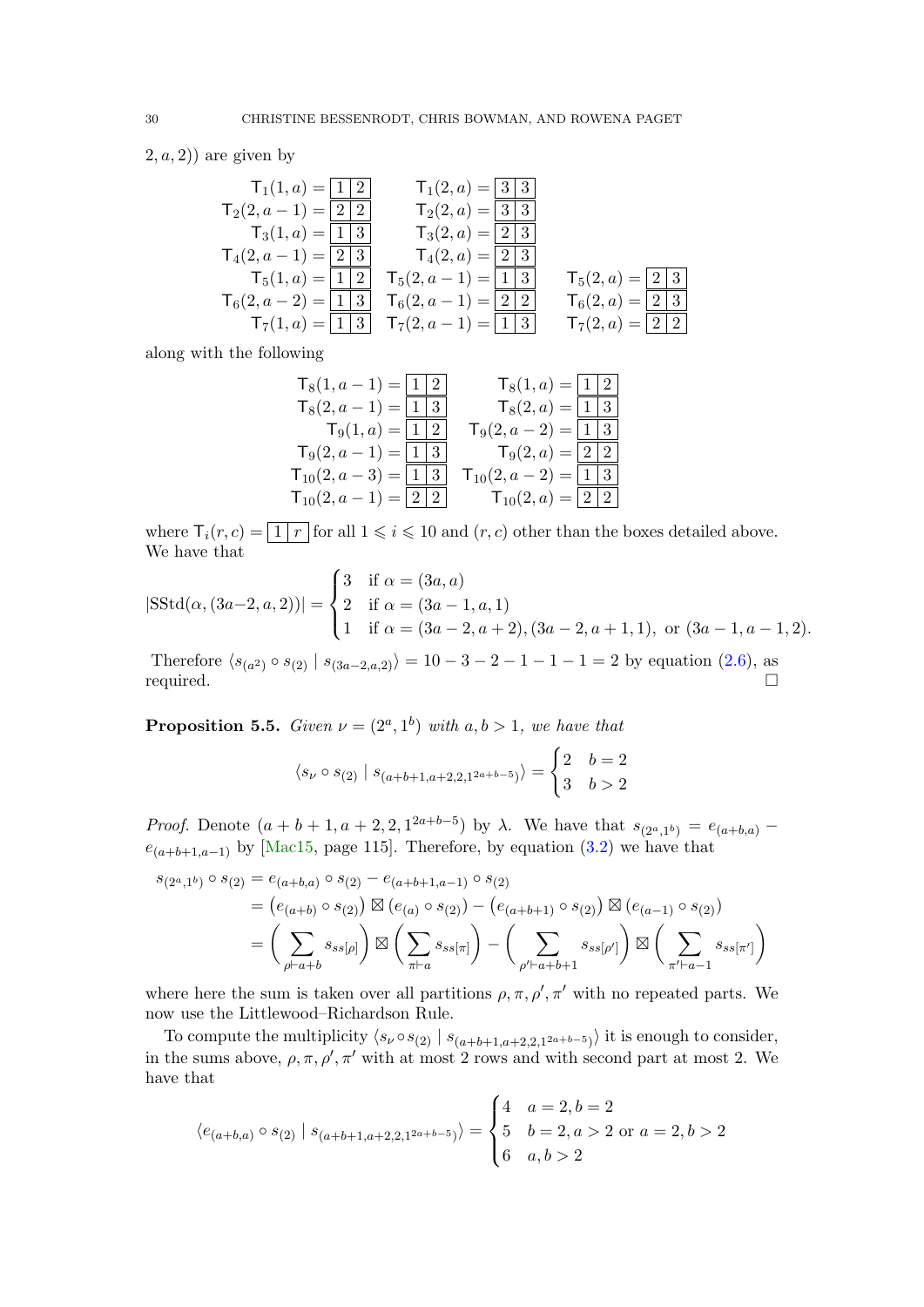

FIGURE 19. Let  $a, b \ge 2$ . The tableau on the left is the unique Littlewood–Richardson tableau of shape  $\lambda$ \ss[(a+b)] and weight ss[(a)]. The tableau on the right is the first of three of shape  $\lambda \setminus ss[(a+b-1, 1)]$ and weight  $ss[(a)]$ .



Figure 20. Two of the three Littlewood–Richardson tableaux of shape  $\lambda \setminus ss[(a + b - 1, 1)]$  and weight equal to  $ss[(a)]$  for  $a, b \geq 2$ . (Figure 19) contains the final tableau.)

The complete list of Littlewood–Richardson tableaux are listed in Figures 19 to 21 (we depict the generic case and list the tableaux which disappear for small values of a and b); in all other relevant cases the Littlewood–Richardson coefficient is zero.

Similarly we have that

$$
\langle e_{(a+b+1,a-1)} \circ s_{(2)} | s_{(a+b+1,a+2,2,1^{2a+b-5})} \rangle = \begin{cases} 2 & a=2 \\ 3 & a>2 \end{cases}.
$$

The complete list of Littlewood–Richardson tableaux are listed in Figures 22 and 23 (we depict the generic case, one can easily delete the tableaux which disappear for small values of  $a$  and  $b$ ). The result follows.

**Proposition 5.6.** If  $\nu \vdash n$  is a 2-line partition and the pair  $(\nu, \mu)$  does not belong to the list of exceptions in Theorem 1.1, then  $p(\nu, \mu) > 1$ .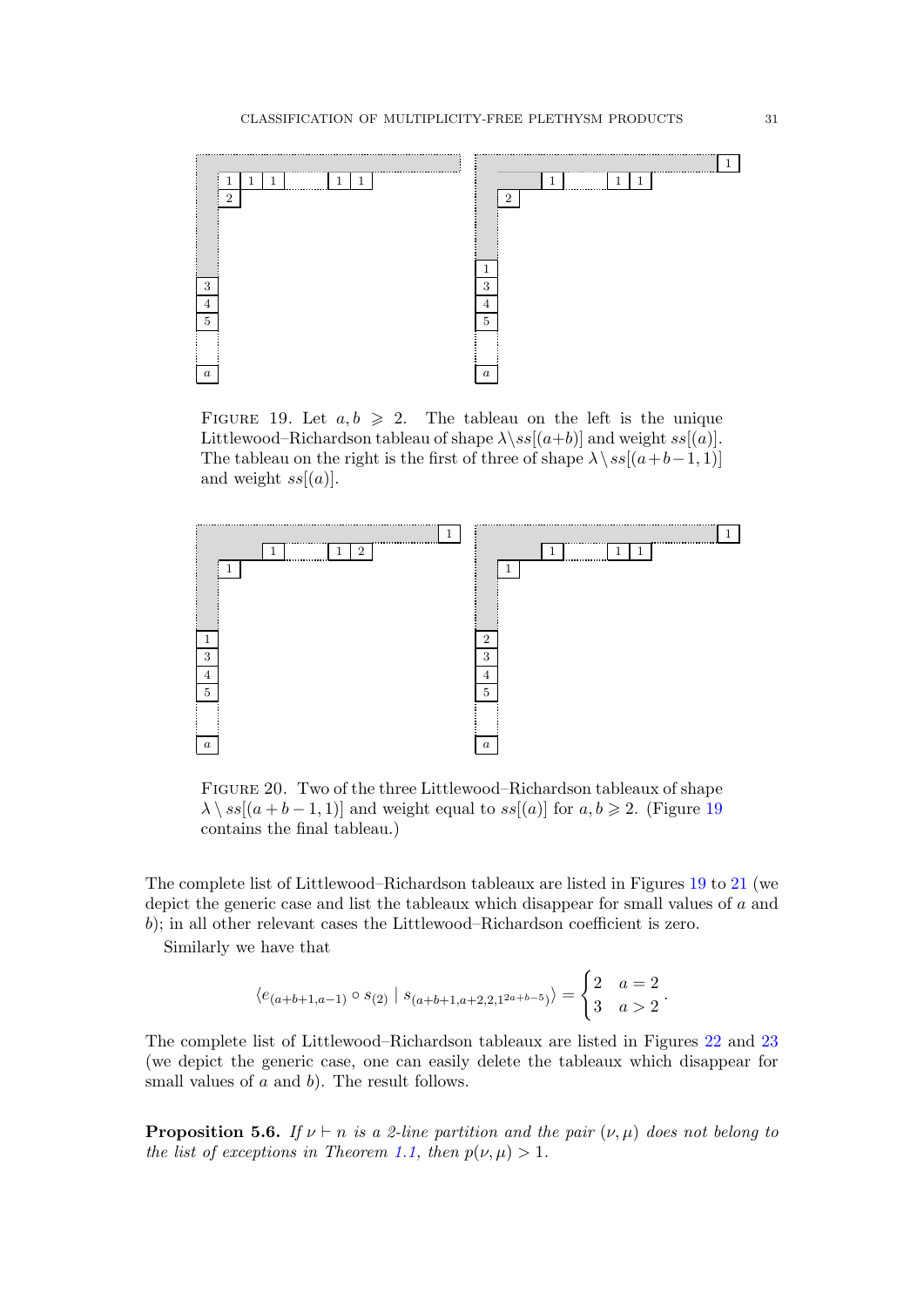

FIGURE 21. The tableau on the left is the unique Littlewood– Richardson tableau of shape  $\lambda \setminus ss[(a + b - 1, 1)]$  and weight equal to  $ss[(a-1,1)]$  for  $a \neq 2$ . The tableau on the right is the unique Littlewood–Richardson tableau of shape  $\lambda \ s s[(a+b-2, 2)]$  and weight equal to  $ss[(a)]$  for  $b \geq 3$ .



FIGURE 22. The two Littlewood–Richardson tableaux of shape  $\lambda \setminus \mathbb{R}$  $ss[(a + b, 1)]$  and weight  $ss[(a - 1)]$ . If  $a = 2$  only the tableau on the right exists.

*Proof.* If  $\nu = (b, a) \vdash n > 8$  then, using Theorem 2.5, we can grow multiplicities for the products  $s_{(b,a)} \circ s_{(2)}$  from the seeds  $(5,1), (4,2), (4,3)$  for  $a = 1,2,3$  or the seed  $(a<sup>2</sup>)$  if  $a > 3$ . By direct calculation, we have that

$$
p(\nu, (2)) = \begin{cases} 2 = p((5, 1), (2), (6, 4, 2)) & \text{for } \nu = (5, 1) \\ 3 = p((4, 2), (2), (6, 4, 2)) & \text{for } \nu = (4, 2) \\ 3 = p((4, 3), (2), (8, 4, 2)) & \text{for } \nu = (4, 3) \end{cases}
$$

and for the final seed  $\langle s_{(a^2)} \circ s_{(2)} | s_{(3a-2,a,2)} \rangle = 2$  by Proposition 5.4. Hence  $p(\nu, (2)) >$ 1 for any  $\nu$  a 2-row partition of  $n > 8$ .

Now we consider the 2-column case  $\nu = (2^a, 1^b)$ . For  $a, b > 1$  the result follows from Proposition 5.5. Let  $\nu = (2^a, 1)$ . We claim that

$$
\langle s_{(2^a,1)} \circ s_{(2)} \mid s_{(a+2,a+1,3,1^{2a-4})} \rangle \tag{5.2}
$$

$$
= \langle e_{(a+1,a)} \circ s_{(2)} \mid s_{(a+2,a+1,3,1^{2a-4})} \rangle - \langle e_{(a+2,a-1)} \circ s_{(2)} \mid s_{(a+2,a+1,3,1^{2a-4})} \rangle \tag{5.3}
$$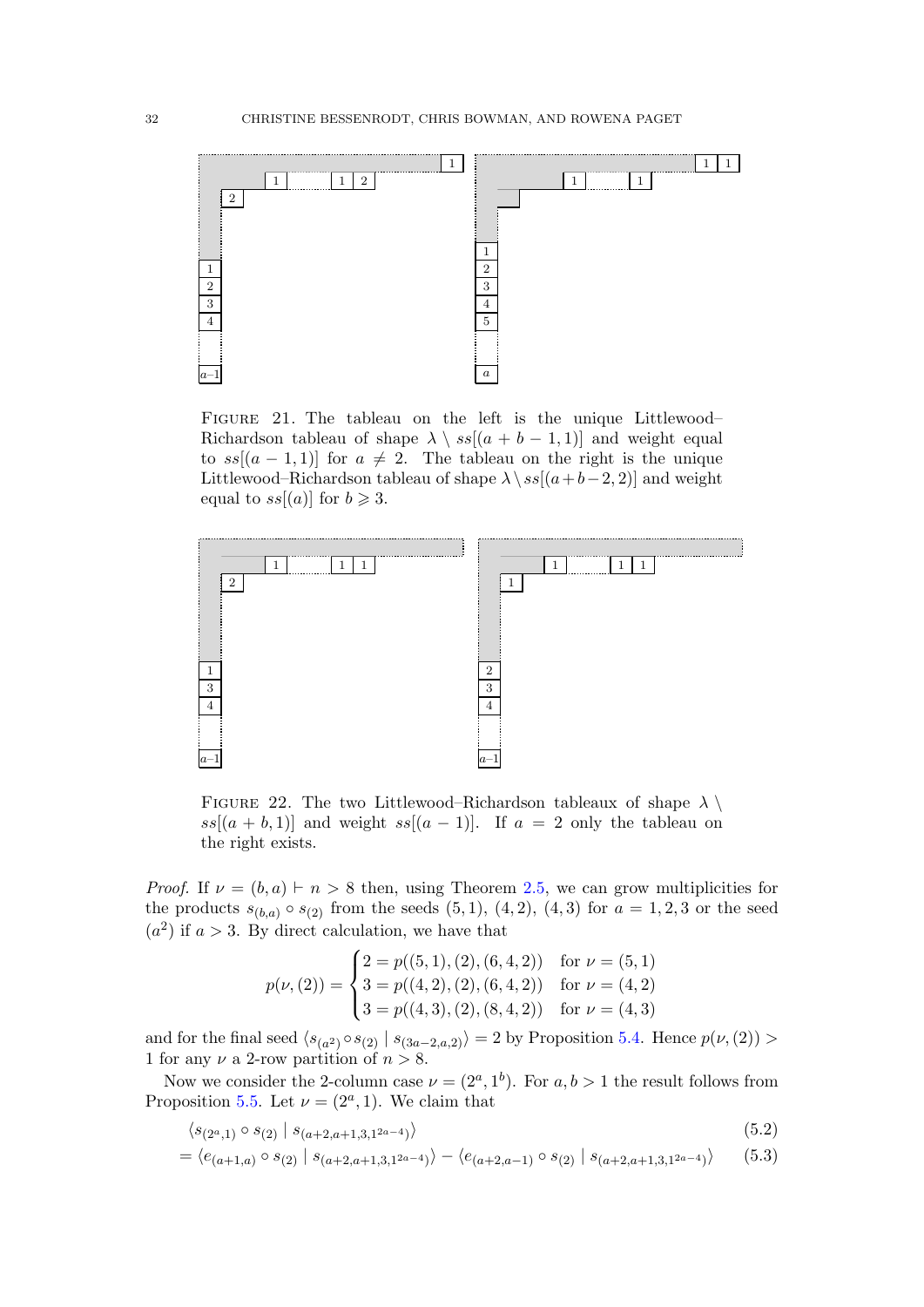

FIGURE 23. The unique Littlewood–Richardson tableau of shape  $\lambda \setminus \mathbb{R}$  $ss[(a + b - 1, 2)]$  and weight  $ss[(a - 1)]$  for any  $a \ge 2$ .



Figure 24. The tableau on the left is the unique Littlewood– Richardson tableau of shape  $(a+2, a+1, 3, 1^{2a-4})$  ss[ $(a+1)$ ] and weight  $ss[(a-1,1)]$ . The tableau on the right is the one of three Littlewood– Richardson tableaux of shape  $(a+2, a+1, 3, 1^{2a-4})\$ ss[ $(a, 1)$ ] and weight  $ss[(a)].$ 

$$
= 6 - 4 = 2. \tag{5.4}
$$

The 6 Littlewood–Richardson tableaux arising from the first term in equation (5.3) are depicted in Figures 24 to 26 and the 4 Littlewood–Richardson tableaux arising from the second term in equation (5.3) are depicted in Figures 27 and 28.

Let  $a = 1$  and  $n \geq 9$ . We claim that

$$
\langle s_{(2,1^{n-2})} \circ s_{(2)} | s_{ss[n-4,3,1]} \rangle = 2.
$$

To see this, we set

$$
\beta_1 = (n-5,3,1) \quad \beta_2 = (n-4,2,1) \quad \beta_3 = (n-4,3)
$$

and we note that

$$
\langle s_{ss[\beta_i]} \boxtimes s_{(2)} \mid s_{ss[n-4,3,1]} \rangle = 1
$$

 $\Box$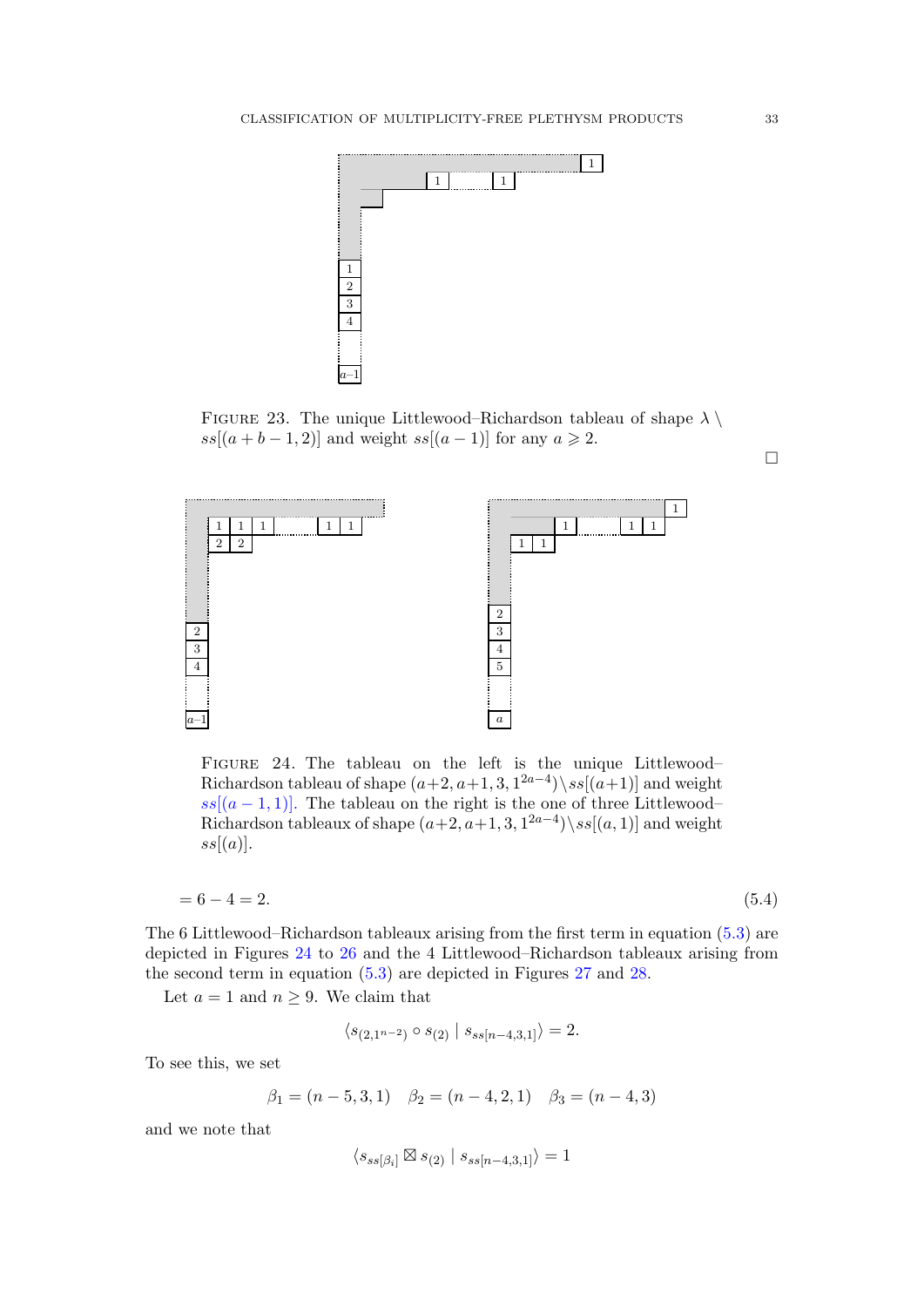

Figure 25. The two remaining Littlewood–Richardson tableaux of shape  $(a+2, a+1, 3, 1^{2a-4}) \setminus ss[(a, 1)]$  and weight  $ss[(a)]$ .



FIGURE 26. The Littlewood–Richardson tableaux of shape  $(a + 2, a +$  $1, 3, 1^{2a-4})$  \ ss[(a, 1)] and weight ss[(a - 1, 1)].

for  $i = 1, 2, 3$ , whereas  $\langle s_{ss[\gamma]} \boxtimes s_{(2)} | s_{ss[n-4,3,1]} \rangle = 0$  for all other partitions  $\gamma \vdash n-1$ with distinct parts. Now, simply note that

$$
s_{(2,1^{n-2})} \circ s_{(2)} = e_{(n-1,1)} \circ s_{(2)} - e_{(n)} \circ s_{(2)}
$$

and therefore

$$
\langle s_{(2,1^{n-2})} \circ s_{(2)} | s_{ss[n-4,3,1]} \rangle = \sum_{1 \le i \le 3} \langle s_{ss[\beta_i]} \boxtimes s_{(2)} | s_{ss[n-4,3,1]} \rangle - \langle s_{ss[n-4,3,1]} | s_{ss[n-4,3,1]} \rangle
$$
  
= 3 - 1 = 2

We have now already considered all partitions  $\nu$  except hooks and fat hooks. Firstly, we consider hooks. As 2-line partitions have already been discussed, we need only consider hooks of length and width at least 3.

**Proposition 5.7.** If  $\nu = (n - a, 1^a)$  for  $2 \le a < n - 2$ , then  $p(\nu, \mu) > 1$  for all  $\mu \vdash m > 1$  except for the cases listed in Theorem 1.1.

*Proof.* By Theorem 2.5 and Proposition 5.6 it suffices to consider partitions  $\nu$  of the form  $(3, 1^a)$  for  $a = 2, 3, 4, 5, 6$ . In this case we obtain 5 small rank seeds of multiplicity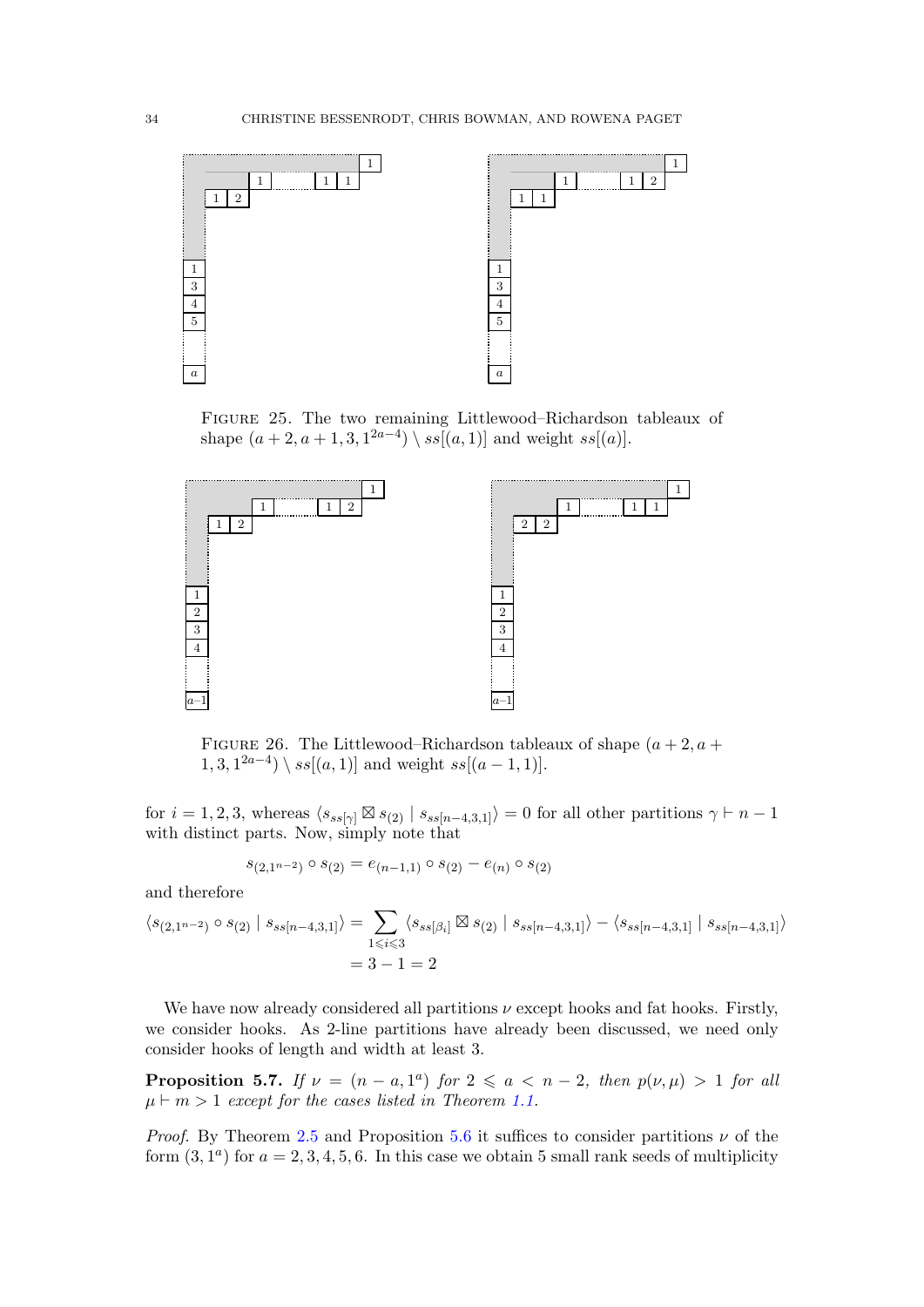

FIGURE 27. The Littlewood–Richardson tableaux of shape  $(a + 2, a +$  $1, 3, 1^{2a-4})$  \  $ss[(a + 1, 1)]$  and weight  $ss[(a - 1)]$ .



Figure 28. The left tableau is the unique Littlewood–Richardson tableau of shape  $(a + 2, a + 1, 3, 1^{2a-4}) \setminus ss[(a + 1, 1)]$  and weight  $ss[(a-2,1)]$ . The right tableau is the unique Littlewood–Richardson tableau of shape  $(a+2, a+1, 3, 1^{2a-4})$  \  $ss[(a, 2)]$  and weight  $ss[(a-1)]$ 

 $\Box$ 

as follows:

$$
\langle s_{(3,1^a)} \circ s_{(2)} | s_{(4+a,3,1^{a-1})} \rangle = 2
$$

for  $a = 2, 3, 4, 5, 6$  (by computer calculation). We hence deduce  $p(\nu,(2)) > 1$  whenever  $\nu$  is a proper hook not listed in Theorem 1.1. Since the set of hooks under consideration is closed under conjugation, we deduce the result using Corollary 2.7.  $\Box$ 

**Proposition 5.8.** Let v be a proper fat hook. Then  $p(\nu, \mu) > 1$  for any partition  $\mu$ such that  $|\mu| > 1$ .

*Proof.* Let N be the set of all proper fat hooks. Let  $\nu \vdash n$  be in N. If  $\nu_1 = \nu_2$  then Corollary 4.8 shows that

$$
2 \leqslant \langle s_{\nu} \circ s_{(2)} \mid s_{\overline{\nu}-\varepsilon_1+\varepsilon_c} \rangle
$$

for any  $\varepsilon_c \in \text{Add}(\overline{\nu} - \varepsilon_1)$  with  $c > 2$ . Otherwise,  $\nu$  is a near rectangle of the form  $\nu = (a + k, a^b)$  with  $k \geq 1$  and  $a, b \geq 2$ . In this latter case, we apply Proposition 5.2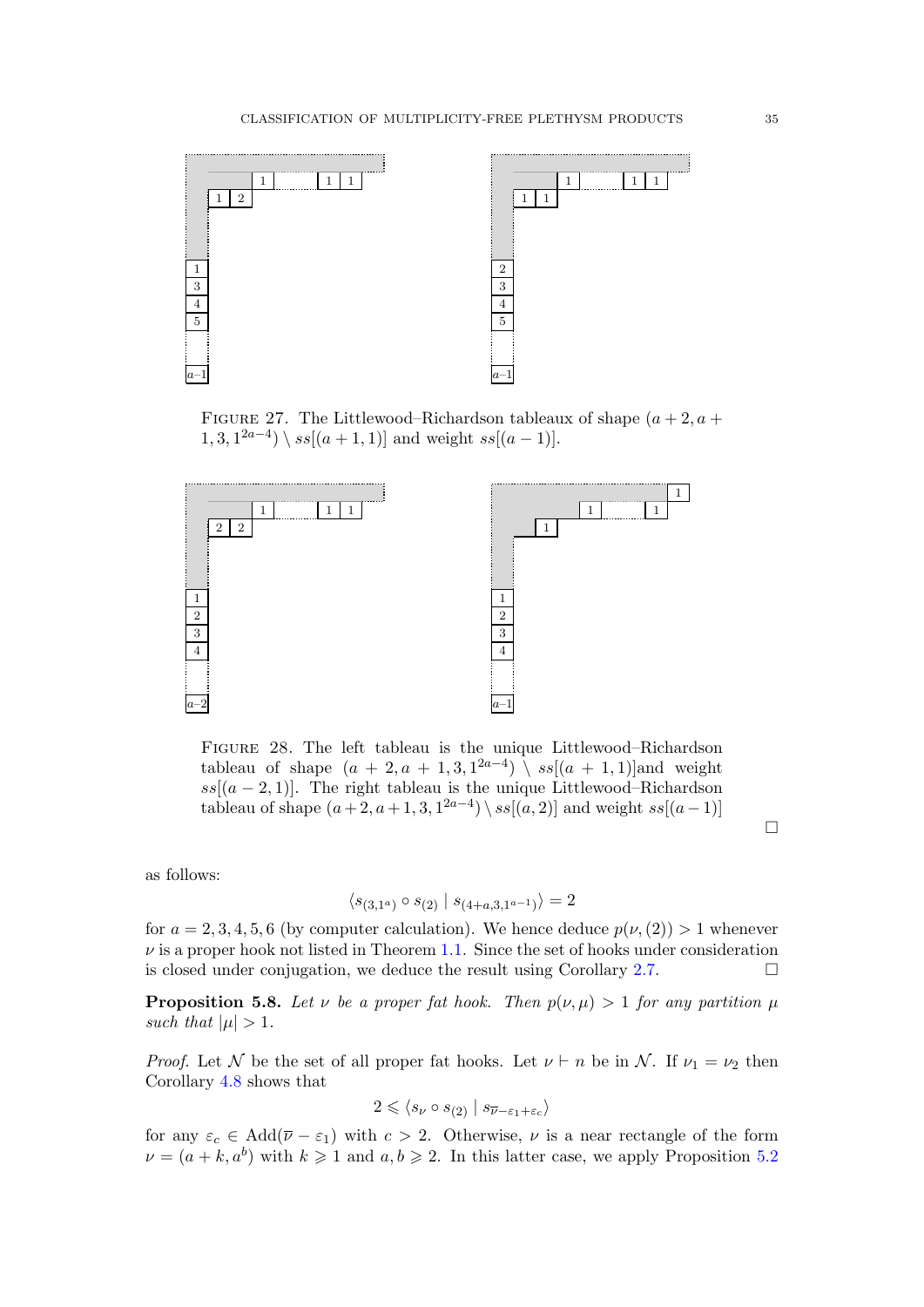to the rectangle  $\rho = (a^{b+1}) \vdash r$  and obtain by Theorem 2.5 for  $\nu = \rho + (k)$ :

$$
2=p(\rho,(2),\bar{\rho}-2\varepsilon_1+2\varepsilon_2)\leqslant p(\nu,(2),\bar{\rho}+(2k)-2\varepsilon_1+2\varepsilon_2).
$$

Thus, in any case  $p(\nu,(2)) > 1$ . As N is closed under conjugation, the result now follows by Corollary 2.7.

**Proposition 5.9.** Let  $\nu \vdash 2$ . Then  $p(\nu, \mu) > 1$  for all  $\mu$  not appearing in the exceptional cases of Theorem 1.1(ii).

*Proof.* We have checked that the result is true for all partitions  $\mu$  of size at most 10 by computer calculation. Now, we let  $\nu \vdash 2$  and suppose that  $\mu$  is either

(*i*) a fat hook not equal to  $(a^b)$ ,  $(a+1, a^{b-1})$ ,  $(a^b, 1)$ ,  $(a^{b-1}, a-1)$ , or a hook;

 $(ii)$  a partition with at least 3 removable nodes;

we will show that  $p(\nu, \mu) > 1$ .

We first assume that  $\mu$  satisfies (i). We wish to use the semigroup property of Theorem 2.4 to remove columns of  $\mu$  and then conjugate (note that the condition on  $\nu$  is conjugation invariant) and again remove more columns until we obtain a list of the smallest possible fat hook partitions  $\hat{\mu}$  such that  $s_{\nu} \circ s_{\hat{\mu}}$  contains multiplicities. Up to conjugation, the partition  $(4, 2)$  is the unique smallest fat hook which is not equal to an almost rectangle or a hook. However  $(4, 2)$  is on our list of exceptional products for which  $s_{\nu} \circ s_{(4,2)}$  is multiplicity-free — and so if we reach  $\hat{\mu} = (4, 2)$  (or its conjugate) we have removed a row or column too many from  $\mu$ . Therefore our list of seeds is given by the four fat hook partitions obtained by adding a row or column to  $(4,2)$ , namely  $\hat{\mu} = (5,2)$ ,  $(5,3)$ ,  $(4^2,2)$ , or  $(3^2,1^2)$  up to conjugation. Now such  $\hat{\mu}$ has  $|\hat{\mu}| \leq 10$  and hence is covered by computer calculation. Thus we deduce that any product  $s_{\nu} \circ s_{\mu}$  can be seen to have multiplicities by reducing it to one of the form  $s_{\nu} \circ s_{\widehat{\mu}}$  using Corollary 2.6.

Now suppose that  $\mu$  satisfies *(ii)*. Using Theorem 2.4 we can remove successive columns from anywhere in  $\mu$  until we obtain a 3 column partition  $\hat{\mu}$  with 3 removable nodes (it does not matter how we do this). We then conjugate (as the condition on  $\nu$  is conjugation invariant) using equation (2.2) and again remove successive columns until we obtain the partition  $\bar{\mu} = (3, 2, 1)$ . Finally we note that

$$
2 = \langle s_{\nu} \circ s_{(3,2,1)} | s_{(5,4,2,1)} \rangle
$$

for  $\nu \vdash 2$  and so the result follows.

**Proposition 5.10.** Let  $\nu$  be a linear partition of  $n \geq 3$ . Then  $p(\nu, \mu) > 1$  for all  $\mu$ not appearing in the exceptional cases of Theorem 1.1.

*Proof.* Let  $\mu$  be a partition of m. We already know that for  $m \leq 2$  we have  $p(\nu, \mu) = 1$ , so we assume now that  $m \geq 3$ . We also note that for  $m + n \leq 8$  the claim is checked by computer (see Section 6). So from now on, we assume that  $m + n \geq 9$ .

We first suppose that  $\mu$  is also a linear partition.

We now first consider the case when  $\nu = (n)$ . We can use Corollary 2.6 to remove boxes from  $\nu$  and  $\mu$  until we obtain a seed (see Section 6) of the form

$$
s_{(3)} \circ s_{(6)} \quad s_{(4)} \circ s_{(4)} \quad s_{(5)} \circ s_{(3)},
$$

$$
s_{(3)} \circ s_{(1^6)} \quad s_{(4)} \circ s_{(1^4)} \quad s_{(6)} \circ s_{(1^3)}.
$$

We now proceed to the case when  $\nu = (1^n)$ . If m is odd, then by equation (2.4) we have  $p((1^n), \mu) = p((n), \mu^T)$  and so the result follows from the above. If m is even, then we can remove a box from  $\mu$  using Corollary 2.6 and then the result follows from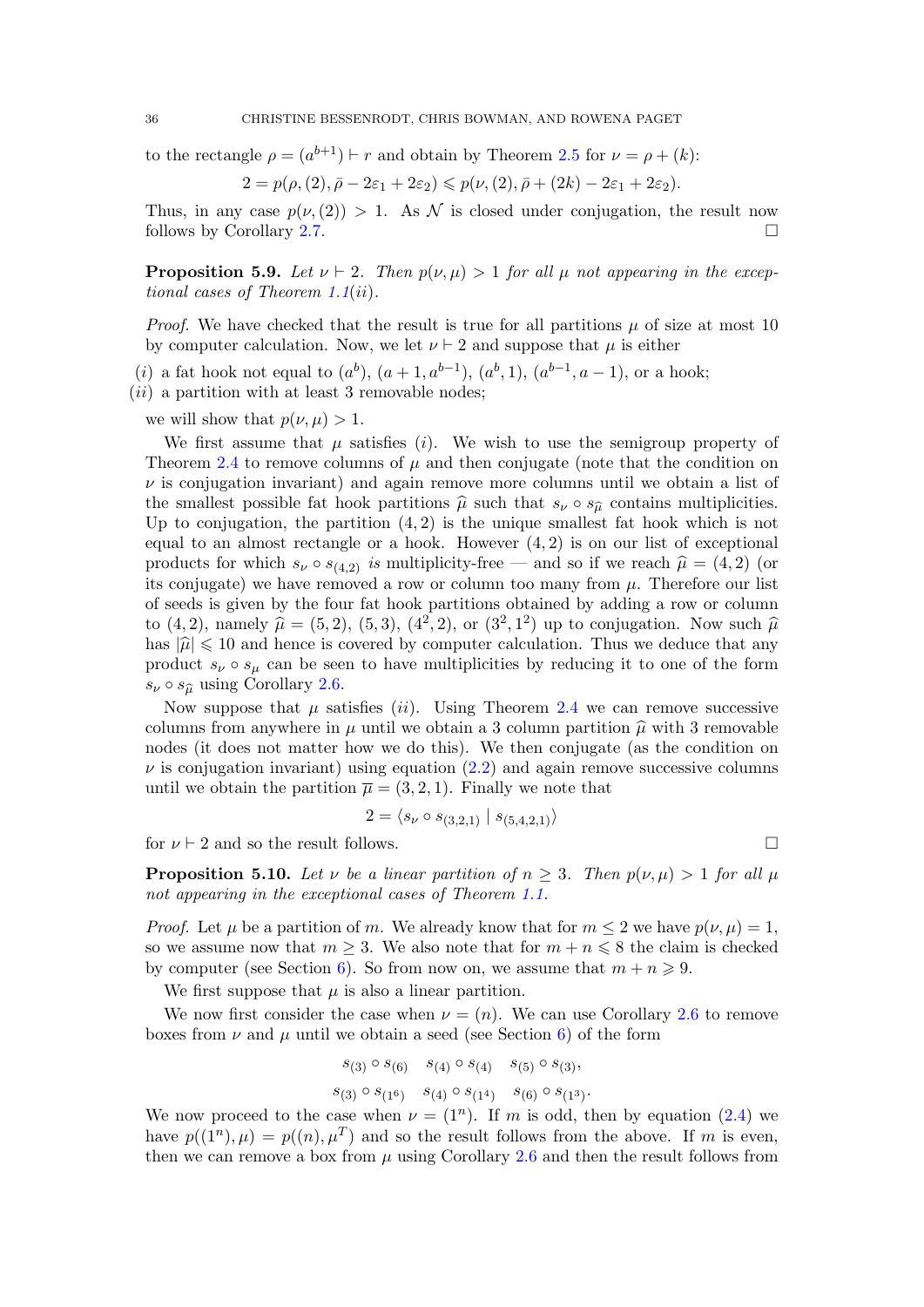the m odd case if  $m + n > 9$  (note that  $m - 1 \geq 3$  if m is even and so this is fine); if  $m + n = 9$  we only need to check by computer that we have the seed

$$
s_{(1^5)} \circ s_{(4)}.
$$

Next suppose that  $\mu$  is an arbitrary non-linear rectangle  $(a^b)$ . If  $a, b \geq 3$  then we remove rows and column of  $\mu$  using Corollary 2.6 until we obtain the partition  $\hat{\mu} = (3^3)$ ,<br>with  $p(\mu \hat{(3^3)}) \leq p(\mu \hat{\mu})$ . Since 9 is odd, using equation (2.4) reduces to showing that with  $p(\nu,(3^3)) \leq p(\nu,\mu)$ . Since 9 is odd, using equation (2.4) reduces to showing that  $p((n),(3^3)) > 1.$ 

Using Corollary 2.6 again, we have  $p((n),(3^3)) \geq p((3),(3^3)) > 1$ , and the result follows for  $\mu = (a^b)$  for  $a, b \ge 3$ . By equation  $(2.4)$  it only remains to consider 2-line rectangles  $\mu = (a^2)$ ,  $a \ge 2$ . Using Corollary 2.6 once more we find  $p((n), (a^2)) \ge$  $p((3),(2^2)) = 2$  for  $n \geq 3$  and  $a \geq 2$ ,  $p((1^n),(a^2)) \geq p((1^4),(2^2)) = 3$  for  $n \geq 4$  and  $a \ge 2$ , and  $p((1^3), (a^2)) \ge p((1^3), (3^2)) = 2$  for  $a \ge 3$ . Thus the result follows in this case.

Finally, suppose that  $\mu$  is not a rectangle. We now use all parts of Corollary 2.6 in turn, i.e., we remove all rows above the last non-linear hook of  $\mu$ , all columns to the left of this hook, and then almost all boxes in the arm and almost all boxes in the leg, and we find

$$
p(\nu,\mu) \ge p(\nu,(2,1)) = p(\nu^T,(2,1)) \ge p((3),(2,1)) = 2.
$$

Hence the result follows.  $\Box$ 

Since  $\nu$  must be a linear partition, or a 2-line partition, or a hook, or a rectangle or a proper fat hook, or have (at least) 3 removable nodes — and we have proven Theorem 1.1 for each of these different cases in turn — the proof of Theorem 1.1 is now complete.

#### **REFERENCES**

- [AK08] M. Altunbulak and A. Klyachko, The Pauli principle revisited, Comm. Math. Phys. 282 (2008), no. 2, 287–322. MR 2421478
- [BB17] C. Bessenrodt and C. Bowman, Multiplicity-free Kronecker products of characters of the symmetric groups, Adv. Math. 322 (2017), 473–529.
- [BCI11] P. Bürgisser, M. Christandl, and C. Ikenmeyer, Even partitions in plethysms, J. Algebra 328 (2011), 322–329.
- [BIP16] P. Bürgisser, C. Ikenmeyer, and G. Panova, No occurrence obstructions in geometric complexity theory, 57th Annual IEEE Symposium on Foundations of Computer Science—FOCS 2016, IEEE Computer Soc., Los Alamitos, CA, 2016, pp. 386–395.
- [BMS15] J. Blasiak, K. D. Mulmuley, and M. Sohoni, *Geometric complexity theory IV: nonstandard* quantum group for the Kronecker problem, Mem. Amer. Math. Soc. 235 (2015), no. 1109,  $x+160.$
- [BO07] C. Ballantine and R. Orellana, A combinatorial interpretation for the coefficients in the Kronecker product  $s_{(n-p,p)} * s_\lambda$ , Sém. Lothar. Combin. 54A (2005/07), Art. B54Af, 29.
- [Bri93] M. Brion, Stable properties of plethysm: on two conjectures of Foulkes, Manuscripta Math. 80 (1993), no. 4, 347–371.
- [BvWZ10] A. A. H. Brown, S. van Willigenburg, and M. Zabrocki, Expressions for Catalan Kronecker products, Pacific J. Math. 248 (2010), no. 1, 31–48.
- [Car17] L. Carini, On the multiplicity-free plethysms  $p_2[s_\lambda]$ , Ann. Comb. 21 (2017), no. 3, 339–352. MR 3685118
- [CL95] Christophe Carré and Bernard Leclerc, Splitting the square of a Schur function into its symmetric and antisymmetric parts, J. Algebraic Combin. 4 (1995), no. 3, 201–231. MR 1331743
- [CM06] M. Christandl and Graeme Mitchison, The spectra of quantum states and the Kronecker coefficients of the symmetric group, Comm. Math. Phys. 261 (2006), no. 3, 789–797.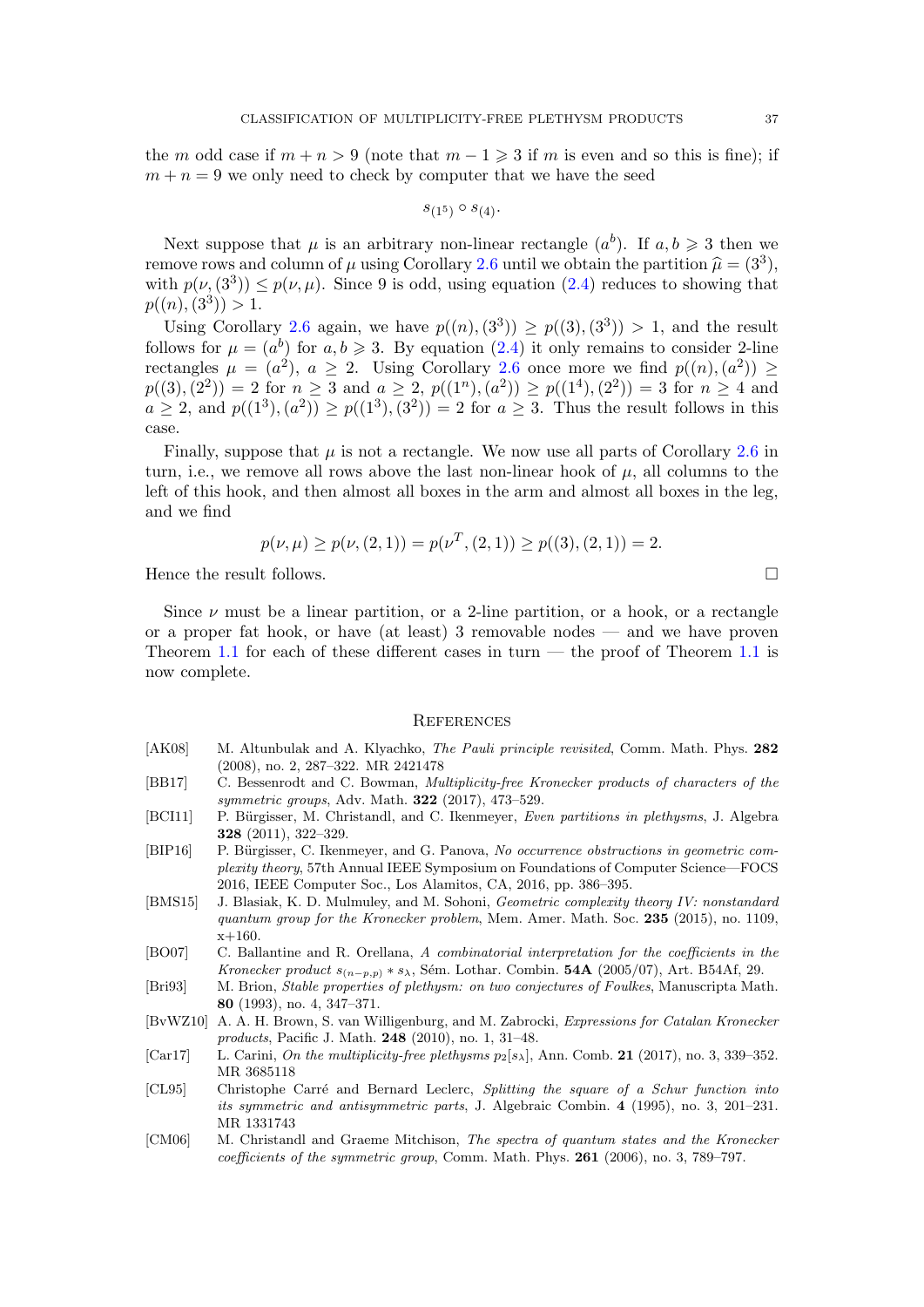- [Col17] Laura Colmenarejo, Stability properties of the plethysm: a combinatorial approach, Discrete Math. 340 (2017), no. 8, 2020–2032. MR 3648227
- [CR98] L. Carini and J. B. Remmel, Formulas for the expansion of the plethysms  $s_2[s_{(a,b)}]$  and  $s_2[s_{(nk)}],$  Discrete Math. 193 (1998), no. 1-3, 147–177, Selected papers in honor of Adriano Garsia (Taormina, 1994). MR 1661367
- [CT92] C. Carré and J.-Y. Thibon, Plethysm and vertex operators, Adv. in Appl. Math. 13 (1992), no. 4, 390–403. MR 1190119
- [dBPW17] M. de Boeck, R. Paget, and M. Wildon, Plethysms of symmetric functions and highest weight representations, [arXiv:1810.03448](https://arxiv.org/pdf/1810.03448.pdf) (2017).
- [Dvi93] Y. Dvir, On the Kronecker product of  $S_n$  characters, J. Algebra 154 (1993), no. 1, 125–140.
- [GIP17] Fulvio Gesmundo, C. Ikenmeyer, and G. Panova, Geometric complexity theory and matrix powering, Differential Geom. Appl. 55 (2017), 106–127.
- [Gut10] C. Gutschwager, Reduced Kronecker products which are multiplicity free or contain only few components, European J. Combin. 31 (2010), no. 8, 1996–2005. MR 2718277
- [IP16] C. Ikenmeyer and G. Panova, Rectangular Kronecker coefficients and plethysms in geometric complexity theory, 57th Annual IEEE Symposium on Foundations of Computer Science—FOCS 2016, IEEE Computer Soc., Los Alamitos, CA, 2016, pp. 396–405.
- [IP17] , Rectangular Kronecker coefficients and plethysms in geometric complexity theory, Adv. Math. 319 (2017), 40–66.
- [Jam77] G. D. James, [A characteristic-free approach to the representation theory of](http://dx.doi.org/10.1016/0021-8693(77)90380-5)  $\mathfrak{S}_n$ , J. Algebra 46 (1977), no. 2, 430–450.
- [Kly04] A. Klyachko, Quantum marginal problem and representations of the symmetric group, [arXiv.0409113](https://arxiv.org/abs/0409113 ) (2004).
- [Mac15] I. G. Macdonald, *Symmetric functions and Hall polynomials*, second ed., Oxford Classic Texts in the Physical Sciences, The Clarendon Press, Oxford University Press, New York, 2015, With contribution by A. V. Zelevinsky and a foreword by Richard Stanley, Reprint of the 2008 paperback edition [ MR1354144]. MR 3443860
- [Man10] L. Manivel, A note on certain Kronecker coefficients, Proc. Amer. Math. Soc. 138 (2010), no. 1, 1–7.
- [PP17] I. Pak and G. Panova, Bounds on certain classes of Kronecker and q-binomial coefficients, J. Combin. Theory Ser. A 147 (2017), 1–17.
- [Sag01] B. Sagan, The symmetric group, second ed., Graduate Texts in Mathematics, vol. 203, Springer-Verlag, New York, 2001, Representations, combinatorial algorithms, and symmetric functions. MR 1824028
- [Sta99] R. P. Stanley, Enumerative combinatorics. Vol. 2, Cambridge Studies in Advanced Mathematics, vol. 62, Cambridge University Press, Cambridge, 1999, With a foreword by Gian-Carlo Rota and appendix 1 by Sergey Fomin.
- [Sta00] , Positivity problems and conjectures in algebraic combinatorics, Mathematics: frontiers and perspectives, Amer. Math. Soc., Providence, RI, 2000, pp. 295–319.
- [Ste01] J. R. Stembridge, Multiplicity-free products of Schur functions, Ann. Comb. 5 (2001), no. 2, 113–121.
- [Ste02] J. Stembridge, A concise proof of the Littlewood-Richardson rule, Electron. J. Combin. 9 (2002), no. 1, Note 5, 4. MR 1912814

#### 6. DATA

We now provide all pairs of partitions  $\nu \vdash n, \mu \vdash m$  with  $n + m \leq 8$  for which the plethysm  $s_{\nu} \circ s_{\mu}$  is not multiplicity-free, together with the corresponding value  $p(\nu,\mu) > 1$  (values 1 are suppressed in the tables below); for succinctness, we do not list the products which can be deduced by conjugation (as in equation (2.2)).

Using monotonicity properties, in the main body of this paper pairs in this region and slightly beyond serve as seeds for plethysms which are not multiplicity-free. Hence, we also add further values for some pairs  $\nu, \mu$  which are used as seeds for multiplicity in the arguments.

|         | $\nu \backslash \mu \parallel (4,2) \parallel (3,2,1) \parallel (5,2) \parallel (4,2,1) \parallel (4,2^{2}) \parallel$ |  |  |
|---------|------------------------------------------------------------------------------------------------------------------------|--|--|
|         |                                                                                                                        |  |  |
| $(1^2)$ |                                                                                                                        |  |  |